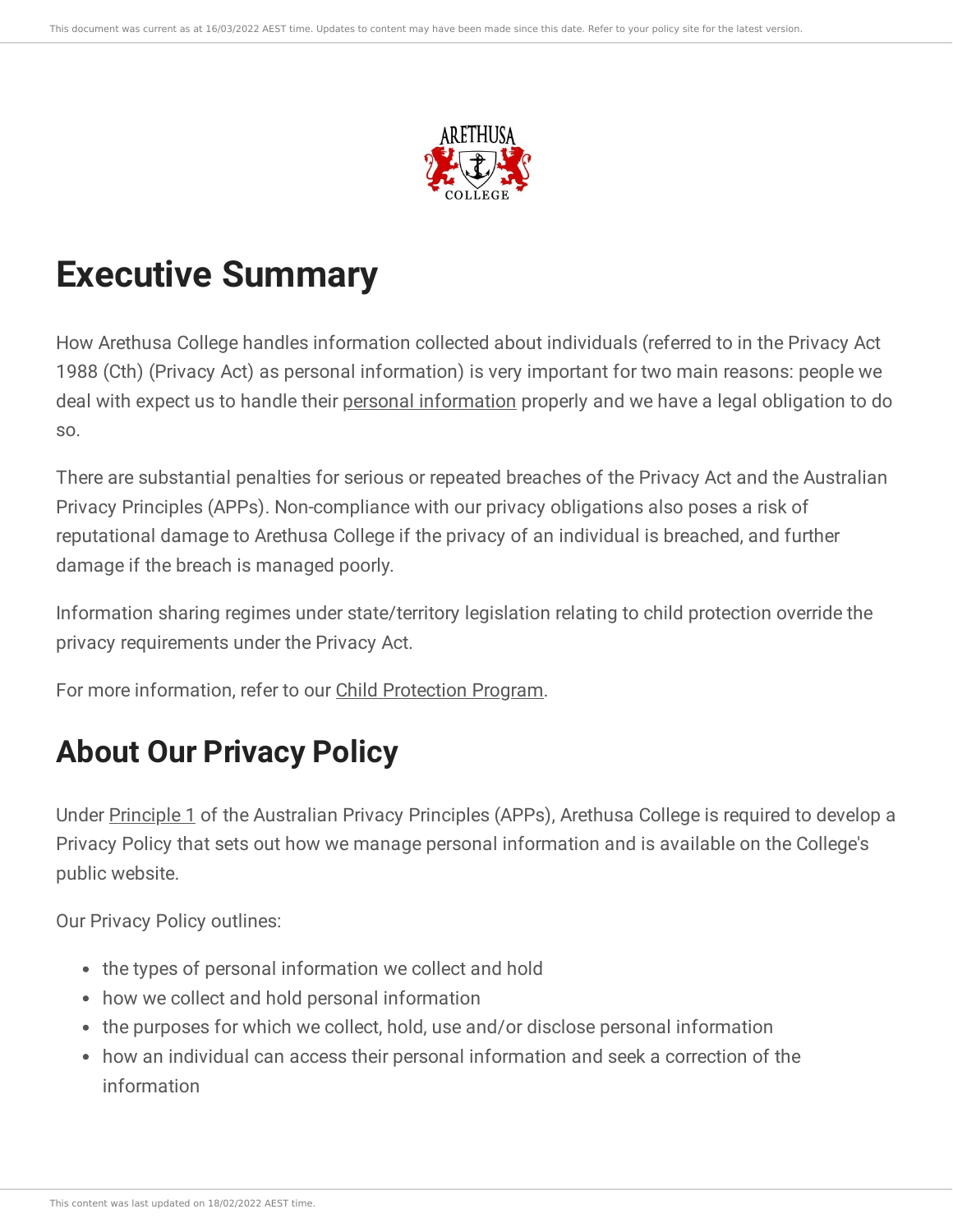- how an individual may complain about our compliance with the APPs and how we will deal with such a complaint
- whether we are likely to disclose personal information to any overseas recipients, and if so, the countries in which those recipients are based.

Our Privacy Policy is available free of charge.

It is available in the Privacy [Documents](https://ce-viewer.com/module/209/page/2dec2af4-450c-4c57-a088-650eac923f5e.md) section of this Program and on our public website.

If a person requests a copy of our Privacy Policy in a particular form, we will take all reasonable steps in the circumstances to provide a copy of the policy in that form.

# **Privacy Laws and Why They Are Important**

Compliance with our privacy obligations is important because the people the College deals with expect us to handle their personal information properly.

Even a minor breach of our legal obligations could cause serious reputational damage to the College. A further failure in our breach management procedures could exacerbate this damage.

## **People Expect Proper Privacy Protection**

Australians are becoming increasingly concerned about privacy risks, particularly how their information is handled in an age of cloud computing and data management.

A survey regarding [Community](https://www.oaic.gov.au/engage-with-us/community-attitudes/australian-community-attitudes-to-privacy-survey-2017) Attitudes to Privacy, conducted by the Office of the Australian Information Commissioner (OAIC) in 2017 found that people are increasingly concerned about information security – 69 per cent of respondents are more concerned about their online privacy than five years ago.

The OAIC found that 58 per cent of respondents had decided not to deal with an organisation because of privacy concerns, up from 40 per cent in 2007, and only 34 per cent trust organisations in general to look after their personal information.

The survey also found that 93 per cent of respondents were concerned about organisations sending their personal information overseas.

#### **The Law Requires Proper Privacy Compliance**

This content was last updated on 18/02/2022 AEST time.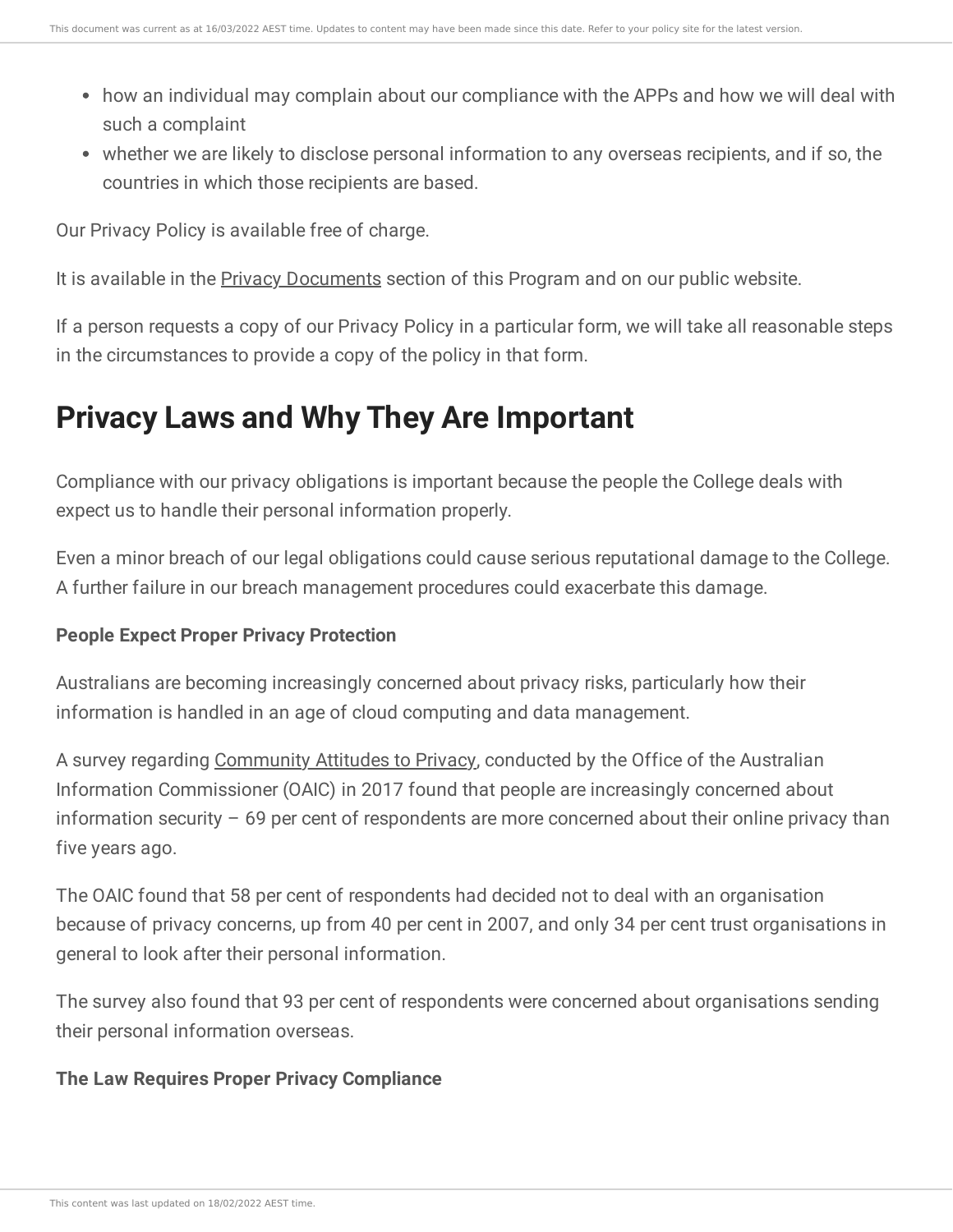Arethusa College is required to comply with the Privacy Act which incorporates the 13 Australian Privacy Principles (APPs). The Privacy Act and the APPs impose substantial privacy on the College meaning that compliance requires more than a privacy policy published on a public website.

The APPs set out the standards, rights and obligations for the College in relation to collecting, storing, using, accessing and correcting personal information.

#### **Breaches of Australian Privacy Principles**

The OAIC has significant powers to investigate and penalise organisations for possible breaches of the APPs.

#### **Powers of Investigation**

Whether following a complaint, or of its own volition, the OAIC has the discretion to investigate any act, or practice, which may be an interference with privacy, to determine whether a school is handling personal information in accordance with the APPs.

#### **Privacy Assessments**

The OAIC also has the power to conduct a privacy assessment of whether a school is complying with the APPs.

#### **Power to Make Orders and Enforceable Undertakings**

Where an investigation or privacy assessment has been carried out, the OAIC has the power to:

- make an order that a school pay compensation to an individual whose privacy has been breached; or
- require a school to comply with the terms of an enforceable undertaking that it will refrain from taking, or will take, specified actions to comply with the Privacy Act.

If the College does not comply with an order or enforceable undertaking the order can be enforced through the Federal Court or Federal Magistrates Court.

#### **Power to Seek Penalties**

The OAIC can also apply to the Federal Court or Federal Magistrate's Court for significant civil penalties.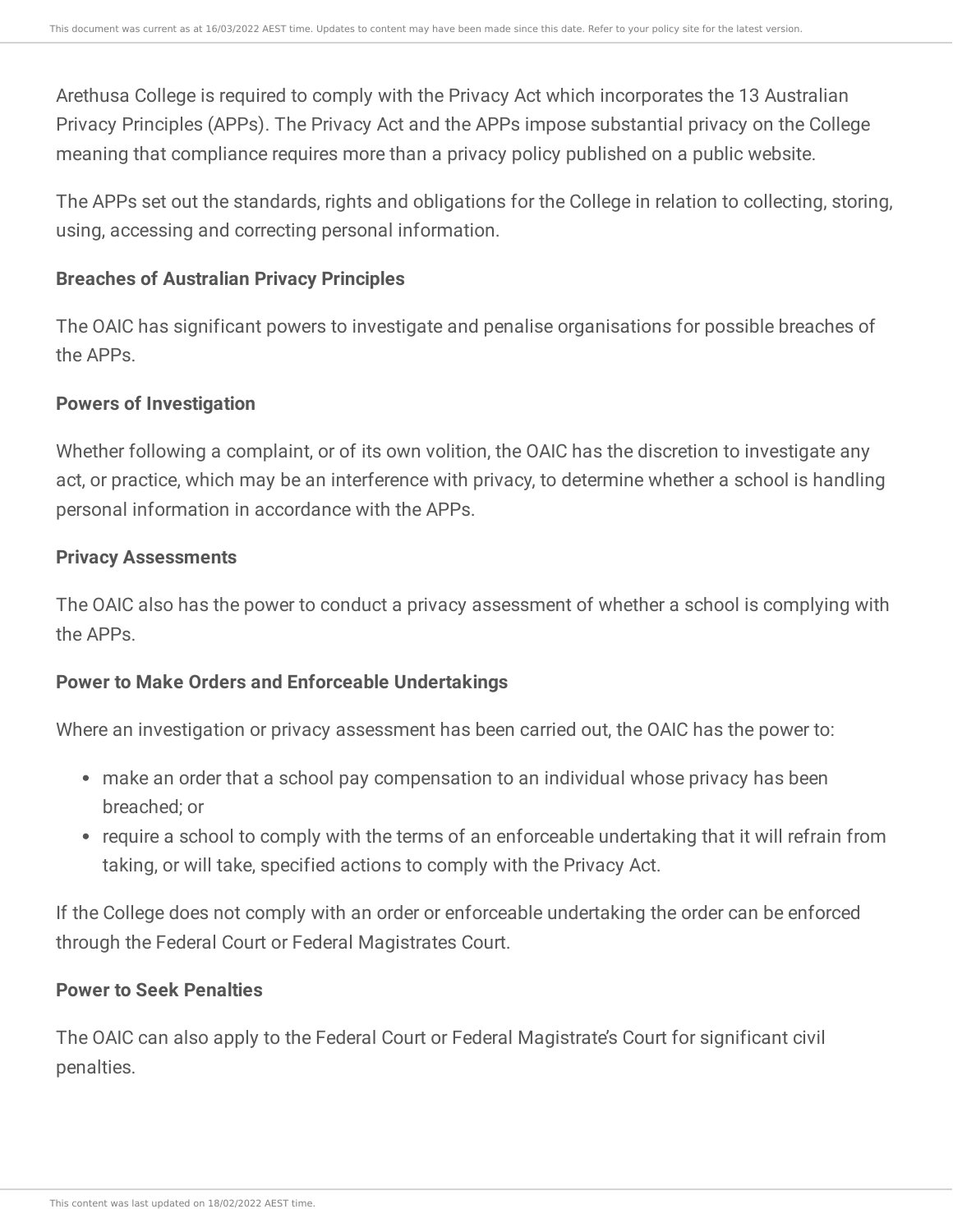# **What Types of Information are Covered by Privacy Laws?**

Privacy is all about how we manage personal and sensitive information (including health information) collected from individuals who deal with our College.

The way we do this is set out in the section How We Handle Personal [Information](https://ce-viewer.com/module/209/page/01d719c8-955c-4c37-a6f0-d762ac28b5e6.md).

The Privacy Act requires the College to handle the personal information (including sensitive information) we collect about individuals in accordance with the 13 Australian Privacy Principles (APPs).

For more information, refer to the following sections:

- Personal [Information](https://ce-viewer.com/module/209/page/ff1017fc-5628-462c-8737-b0882b3fa402.md)
- Sensitive [Information](https://ce-viewer.com/module/209/page/756ee0db-4641-408a-9380-204c9d206666.md)
- Health [Information](https://ce-viewer.com/module/209/page/16b22b4d-9436-4ed8-b6a0-12c3cad50179.md)
- [Confidential](https://ce-viewer.com/module/209/page/0abde4af-e1c4-4bf1-8aaf-23db37c670c2.md) Information
- Credit [Information](https://ce-viewer.com/module/209/page/7dbd8939-c442-4b75-8c02-f32201cf297b.md)
- What is a [Record?](https://ce-viewer.com/module/209/page/e2c95b15-9cea-46e9-a962-a84eedf529f3.md)

# **Personal Information**

Personal information is information, or an opinion, about an identified individual, or an individual who is reasonably identifiable:

- whether the information, or opinion, is true or not; and
- whether the information, or opinion, is recorded in a material form or not.

Personal information can be in any format - it is not limited to information that is contained in a record. It can include information that is:

- shared verbally
- captured digitally
- recorded
- captured on signs.

Personal information does not have to contain words. For example, photos or tape recordings can be personal information.

This content was last updated on 18/02/2022 AEST time.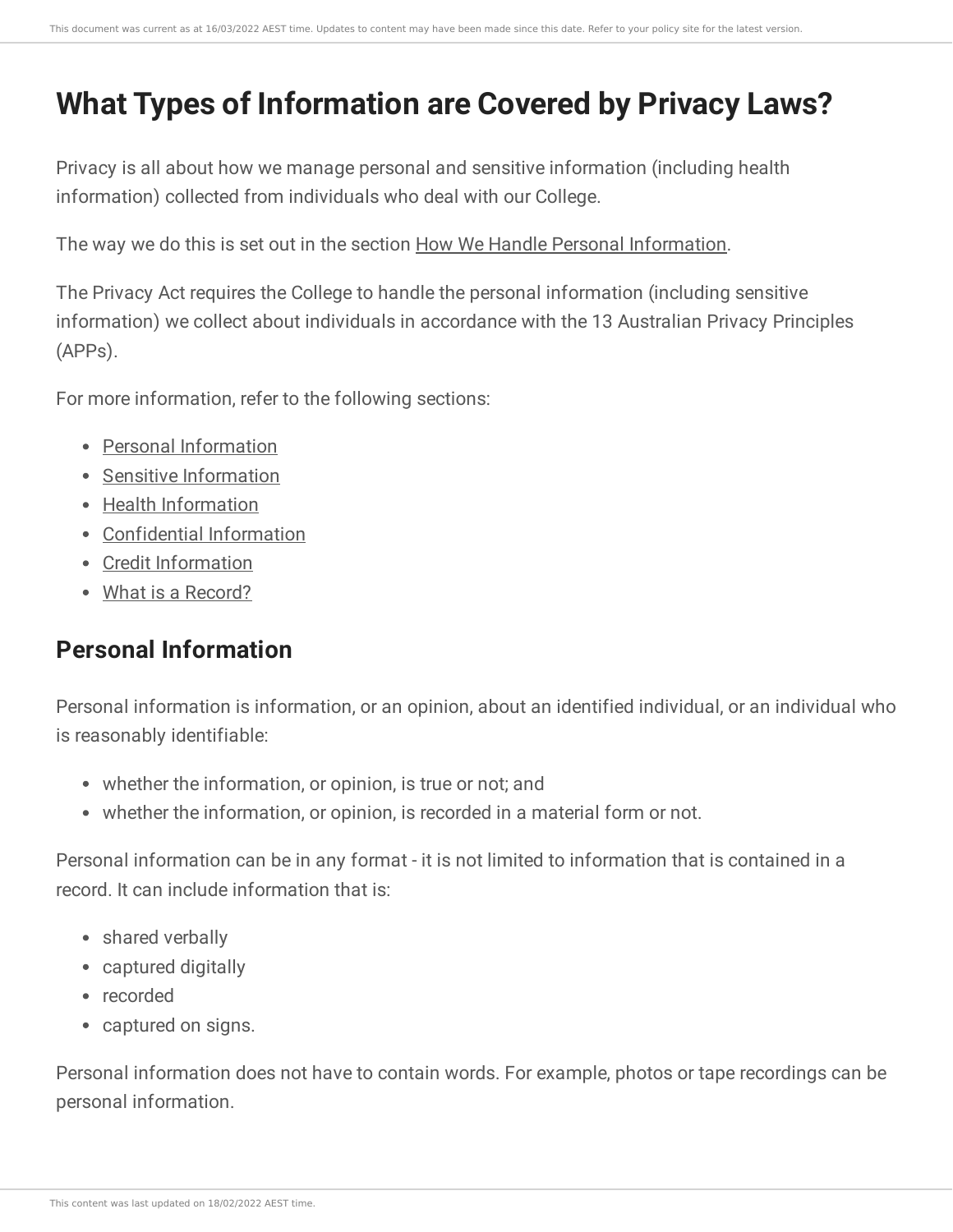The personal information of one individual can also be personal information of another person or people, known as 'joint personal information'.

Personal information:

- will vary, depending on whether an individual can be identified or is reasonably identifiable in the particular circumstances
- includes information about a person's private or family life such as a person's name, signature, home, address, email address, telephone number, date of birth, medical records, bank account details, financial information, marital status or billing details
- includes information about a person's working habits and practices such as work address and contact details, salary, job title and work practices
- includes an opinion, for example:
	- survey results
	- a referee's comments about a job applicant's career, performance attitudes and aptitude
	- information or opinion inferred about an individual from their activities, such as their tastes and preferences from online purchases they have made from a credit card or from their web browsing history
- can be stored using any medium, for example in a database, email, paper, on disk
- includes sensitive information about individuals.

Personal information does not include:

- information that cannot identify an individual
- $\bullet$  information that is not about an individual because the connection with the individual is too tenuous or remote
- business information. The Privacy Act defines an "individual" as a natural person which does not include a corporate entity (however, if an individual's personal information is so connected to information about their business, it may constitute personal information).
- information about deceased persons (unless that information includes information or an opinion about a living individual)
- information that has been de-identified.

The types of personal information the College collects are noted in our Personal Information Audit, and summarised in our **[Privacy](https://ce-viewer.com/module/209/page/d05f60a5-0e19-4485-96ff-d3a6890962ca.md) Policy**. A Personal Information Audit Template is available in the **Privacy [Documents](https://ce-viewer.com/module/209/page/2dec2af4-450c-4c57-a088-650eac923f5e.md) section of this Program.** 

# **Sensitive Information**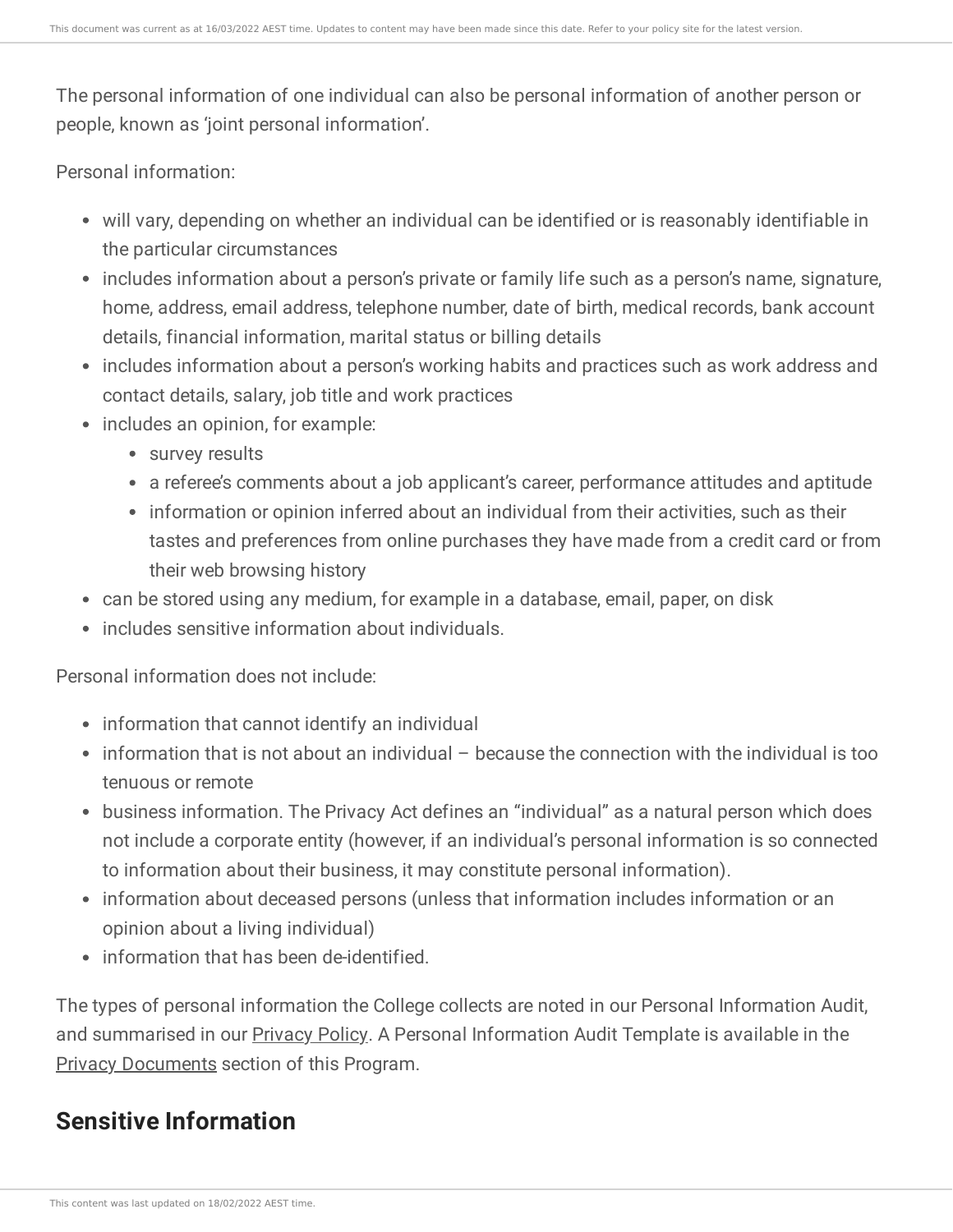Sensitive information is a subset of personal information relating to individuals, including information or an opinion about their:

- racial or ethnic origin
- political opinions
- membership of a political association
- religious beliefs or affiliations
- philosophical beliefs
- membership of a professional or trade association
- membership of a trade union
- sexual orientation or practices
- criminal record.

Sensitive information about an individual also includes:

- health information
- genetic information that is not otherwise health information
- biometric information and templates.

Sensitive information is generally afforded a higher level of privacy protection and should be treated with additional care. Where practicable, sensitive information should be clearly identified as being such in any records to assist persons handling the information to recognise their sensitive nature. Generally, we require express written consent from a person before we collect and handle their sensitive information.

The types of sensitive information the College collects are noted in our Personal Information Audit, and summarised in our **[Privacy](https://ce-viewer.com/module/209/page/d05f60a5-0e19-4485-96ff-d3a6890962ca.md) Policy**. A Personal Information Audit Template is available in the Privacy [Documents](https://ce-viewer.com/module/209/page/2dec2af4-450c-4c57-a088-650eac923f5e.md) section of this Program.

# **Health Information**

Under the Privacy Act, health information is a subset of sensitive information.

Health information includes any information or opinion collected about:

- the health, including an illness, disability or injury (at any time) of an individual
- an individual's expressed wishes about the future provision of health services to them
- a health service provided, or to be provided, to an individual.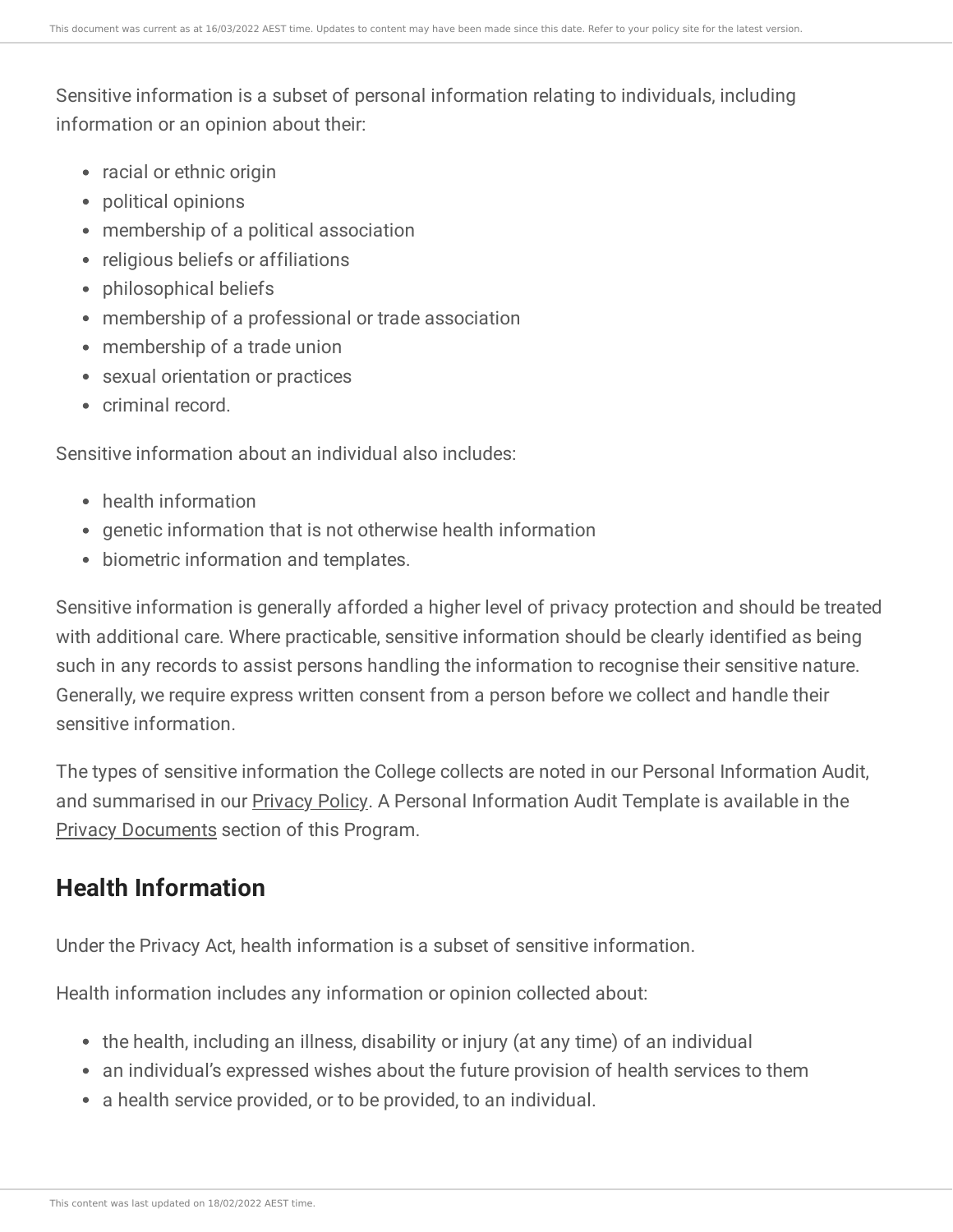Health information about an individual also includes:

- any personal information collected in relation to a health service the College provides to them
- personal information collected in connection with the donation, or intended donation, by an individual of their body parts, organs or body substances
- genetic information that is, or could be, predictive of the health of the individual or a genetic relative of the individual.

Examples of health information include:

- notes of symptoms or a diagnosis and the treatment given to an individual
- specialist reports and test results
- appointment and billing details
- prescriptions and other pharmaceutical purchases
- dental records
- records held by a fitness club about an individual
- information about an individual's suitability for a job, if it reveals information about the individual's health
- genetic information
- healthcare identifiers
- any other personal information when it is collected for the purpose of providing a health service. For example, information about an individual's date of birth, gender, race, sexuality or religion.

It is the College's policy that health information includes information about an individual's physical, mental or psychological health.

The types of health information the College collects are noted in our Personal Information Audit, and [summarised](https://ce-viewer.com/module/209/page/2dec2af4-450c-4c57-a088-650eac923f5e.md) in our [Privacy](https://ce-viewer.com/module/209/page/d05f60a5-0e19-4485-96ff-d3a6890962ca.md) Policy. A Personal Information Audit Template is available in the Privacy Documents section of this Program.

# **Confidential Information**

The term "confidential information" is often used to describe commercially sensitive corporate information, such as financial information of a business or trade secrets. However, the term can also be used to describe information which relates to individuals. For example, a medical practitioner, lawyer, psychologist or counsellor may refer to information about a client as "confidential information".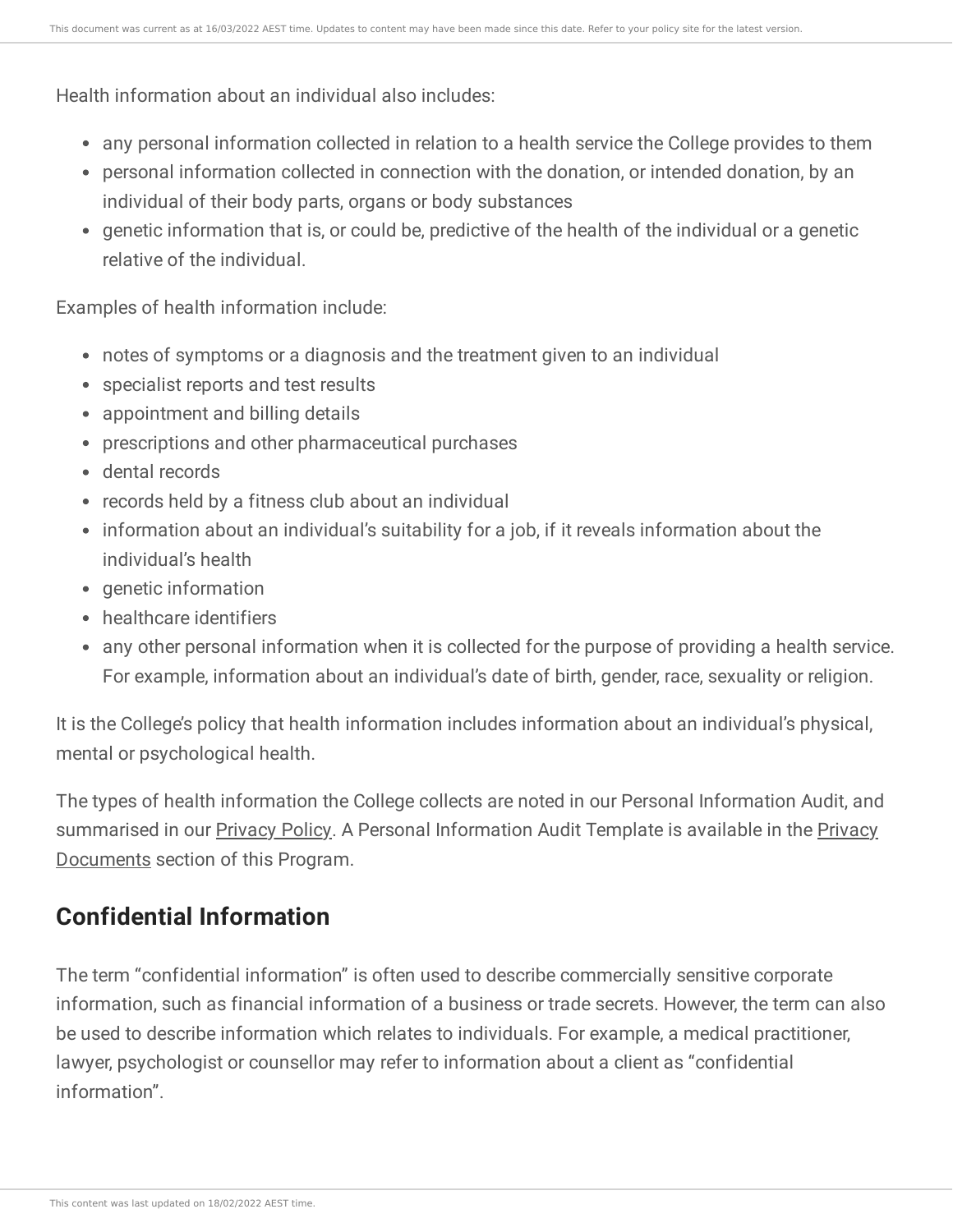Confidential information is not a term that is defined within the Privacy Act.

For more information, refer to [Confidentiality](https://ce-viewer.com/module/209/page/b9d78792-8025-4a88-810f-06a706149852.md) of Personal Information.

# **Credit Information**

Credit information is defined in the Privacy Act to mean personal information, other than sensitive information, about a person's credit worthiness, credit standing, credit and repayment history or credit capacity that Arethusa College is legally permitted to exchange with credit reporting bodies.

Credit is defined to include a contract, arrangement or understanding under which:

- payment of a debt owed by one person to another is deferred; or
- one person incurs a debt to another person and defers the payment of the debt.

Arethusa College is not a recognised credit provider.

# **What is a Record?**

Personal information is only collected by the College where it is for inclusion in a record or a generally available publication. The College only holds personal information if the College has possession or control of a record that contains the personal information.

The term "holds" extends beyond physical possession of a record to include a record that an entity has the right or power to deal with. For example, if the College outsources the storage of personal information to a third party, but retains the right to deal with the information, including to access and amend it, the College will still "hold" that personal information.

"Record" is a defined term in the Privacy Act and includes a document or an electronic or other device such as a mobile phone.

A record does not include:

- a generally available publication (for example a telephone directory)
- anything kept in a library, art gallery or museum for the purposes of reference, study or exhibition
- letters or other articles in the course of transmission by post.

# **Whose Information is Protected by the Privacy Act?**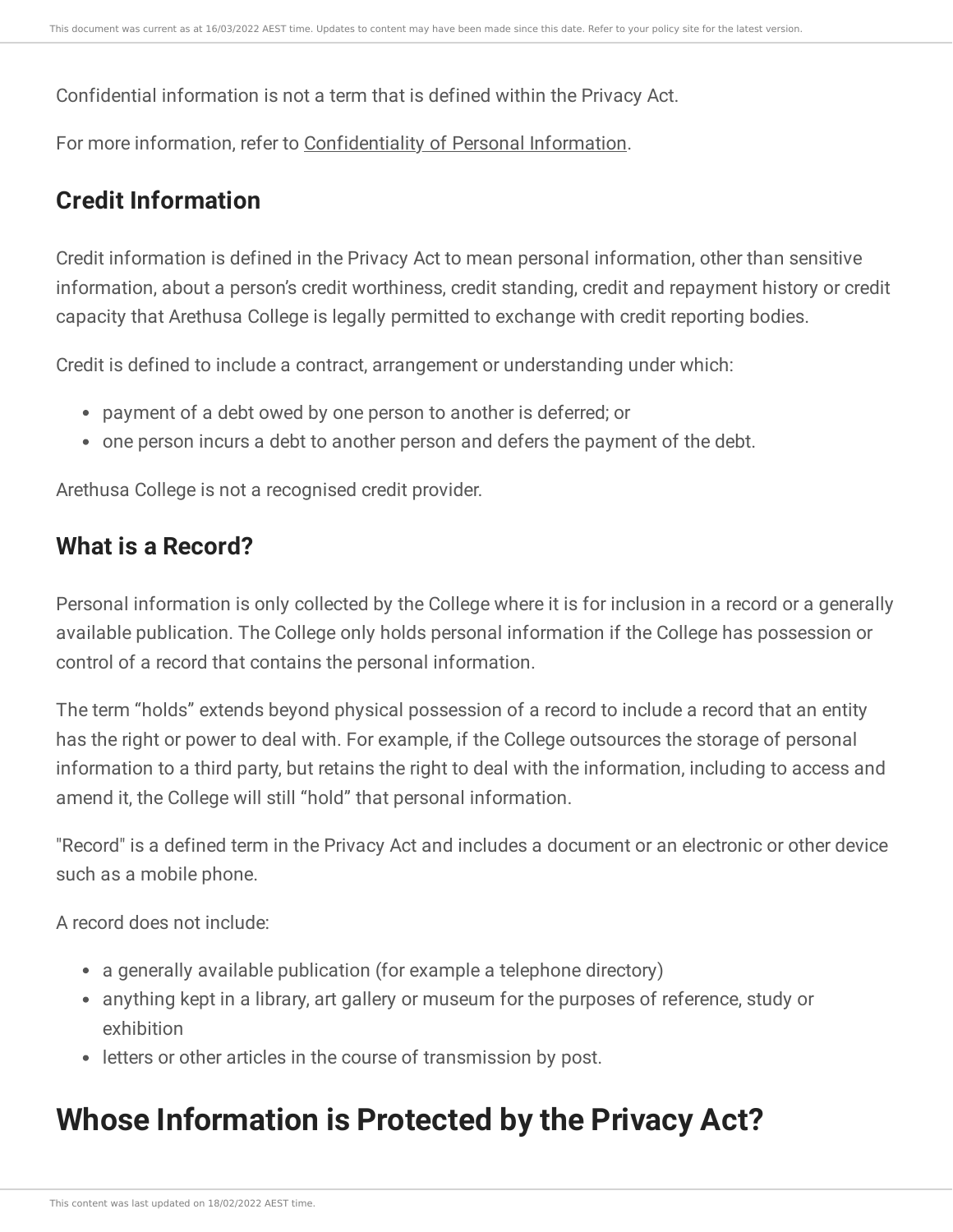The Privacy Act requires us to protect all personal information (including sensitive information and health information) about any individuals who deal with the College.

#### **Who do we collect personal information from?**

The College collects personal information from:

- students
- parents/carers and prospective parents/carers
- job applicants
- staff members.

We are also likely to collect personal information from others including:

- alumni
- contractors
- the Board of Directors
- volunteers
- donors
- members of the local community.

#### **Identifying an Individual**

The term "individual" is defined in the Privacy Act as any natural person. For example:

- people who are sole traders and people trading in partnerships
- people who represent companies and other organisations, but not including the company or organisation itself
- job applicants up to the point they become College employees. As noted below, the exemption for employees only relates to employee records used directly in the context of the employment relationship.

An individual must be identified or reasonably identifiable for information to constitute personal information.

#### **When is information "about" an individual?**

Information is "about" an individual where there is a connection between the information and the individual, and that connection is not too remote. Whether or not information is about an individual is a question of fact, and will depend on the context and circumstances of each case.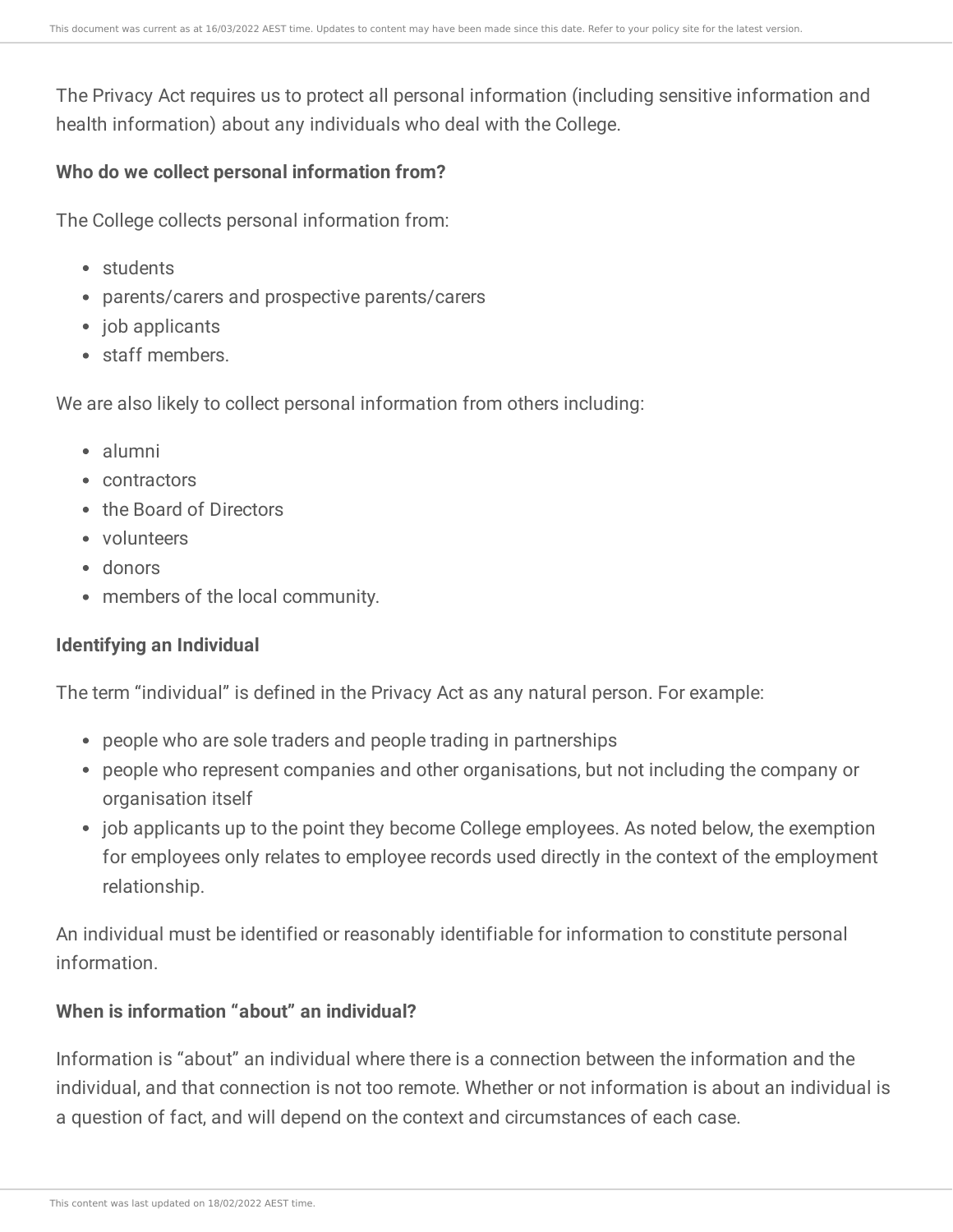## **When will information be about an "identified" individual?**

An individual is "identified" when, within a group of persons, they are distinguished from all other members of the group. There must be a connection between the information and a particular person. The connection does not have to be a name. For example, a photograph or detailed description may also identify an individual.

### **When is an individual "reasonably identifiable"?**

Whether an individual is "reasonably identifiable" from particular information will depend on a number of considerations including:

- The nature and extent of the information. The more information the College holds about an individual, or has access to, the more likely it is that the person will be reasonably identifiable from that information.
- Who will hold and have access to the information. Information that enables an individual to be identified in one context may not identify the individual in a different context. For example, the likelihood of identification will be higher where the subject is known to the person who has access to the information.
- Whether it is possible for us to identify the individual using available resources, taking into account the cost, difficulty, practicality and likelihood of the College doing so. For example, an individual is more likely to be reasonably identifiable from information held by the College when staff have access to, or can easily obtain, other information about the individual. Developments in technology or security may also change the feasibility of a particular method of identifying an individual.

## **How is information de-identified?**

The Privacy Act defines de-identified information as information that is no longer about an identifiable individual, or about an individual who is reasonably identifiable. The process of deidentification involves the removal or alteration of information that identifies a person or is reasonably likely to identify them, as well as the application of any additional protections required to prevent identification. For example, the removal of a name, address or date of birth.

For more information, refer to OAIC Privacy Business Resource 4: De-identification of data and information in the OAIC [Guidance](https://ce-viewer.com/module/209/page/a429c9a8-0529-44bb-9b2d-7edddba7f196.md) Materials section of this Program.

## **Personal Information of Students**

This content was last updated on 18/02/2022 AEST time.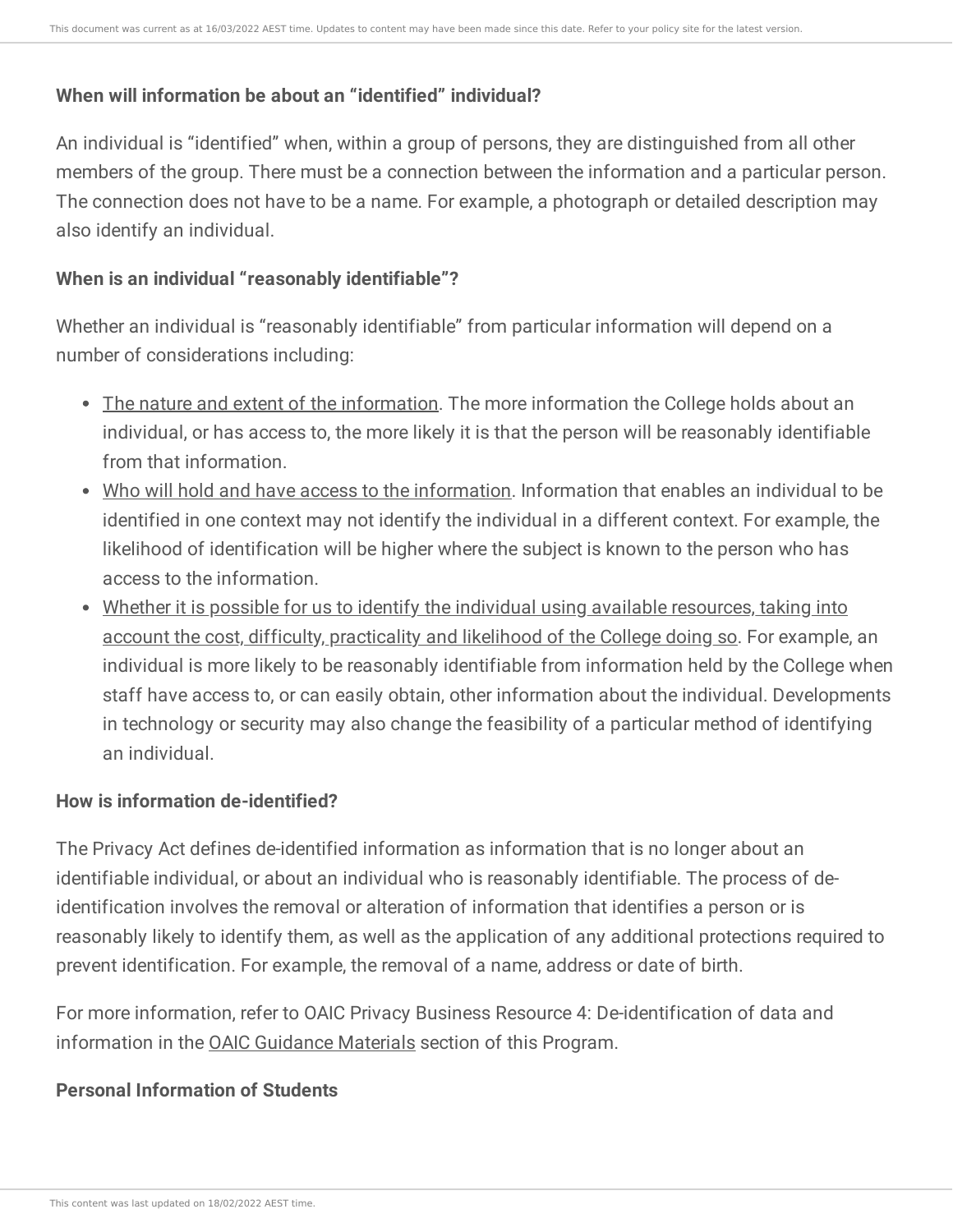The Privacy Act does not differentiate between adults and children and does not specify an age after which individuals can make their own decisions with respect to their personal information. Although the College will determine on a case-by-case basis whether a student under the age of 18 has the capacity to consent and make decisions in respect of student [information](https://ce-viewer.com/module/209/page/33002140-2db7-4ed6-820a-f7119d2f546a.md), generally we will refer any requests for personal information to a student's parents/carers. We will treat notices provided to parents/carers as notices provided to a student and we will treat consents provided by parents/carers as consents provided by a student.

The College recognises that children have rights under the Privacy Act and that, in certain circumstances (especially when dealing with older students or when dealing with sensitive information), it will be appropriate to seek and obtain consent directly from students. How the College collects, manages, uses and discloses student information will be dealt with on a case-by-case basis.

#### **The Employee Records Exemption**

Acts or practices relating to employee records of an individual are exempt from the Privacy Act, if the acts or practices directly relate to a current or former employment relationship between the employer and the individual.

An "employee record" is a defined term in the Privacy Act and means a record of personal information relating to the employment of the employee. Examples of employee records include:

- health information
- the engagement, training, disciplining, resignation or termination of employment of an employee
- terms and conditions of employment
- personal and emergency contact details, performance or conduct, hours of employment or salary or wages
- membership of a professional or trade organisation or trade union membership
- recreation, long service, sick, maternity, paternity or other leave
- taxation, banking or superannuation affairs information.

Not all information that relates to an individual employee will be considered an employee record. For example, emails received via an employee's work email account may not necessarily be part of an employee record as they may not relate to the employment of the employee.

This exemption excludes:

• employees that are employed through a related corporation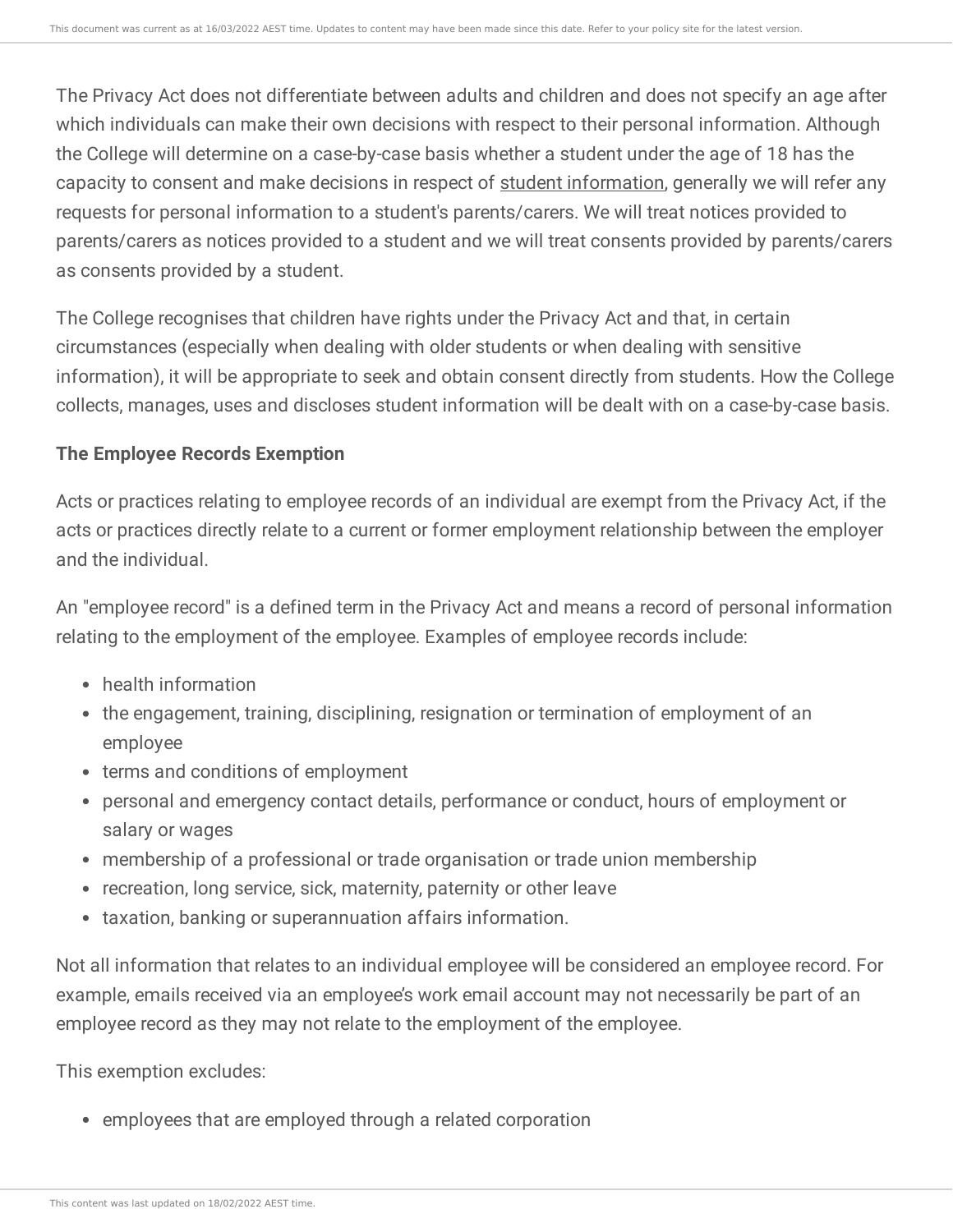- employee records that are provided to a third party such as an industry association or educational authority
- future employment relationships, i.e. personal information collected from prospective employees who are subsequently not employed by the College, such as unsuccessful job applicants
- volunteers
- contractors and sub-contractors.

Even though employee records are exempt from the Privacy Act, it is important that individual employee records are maintained securely and information about these records only be disclosed on a strict need-to-know basis.

It is the College's policy that employee-related information is only collected when we believe is necessary for the management of the employment relationship and that employee information is securely maintained and only disclosed on a need-to-know basis.

The practical effect of the employee records exemption is that employees are unable to use the provisions of the Privacy Act to access their personal information.

#### **Health Information**

Information relating to employees' medical conditions, and in particular to work-related injury or illness, is likely to be further protected by employment, work health and safety and worker's compensation laws.

The HR Act will apply to employees' health information.

## **Disclosure to Other Entities**

The employee records exemption will only apply to personal information held by the College. If employee personal information is disclosed to another entity, the Privacy Act will govern the handling of that information by the entity, unless it is exempt from the application of the Privacy Act.

For more information, refer to Transfers Between Related Bodies [Corporate.](https://ce-viewer.com/module/209/page/c7e69395-0c48-49f2-9089-5ed19ffdbb92.md)

# **Our Privacy Officer**

Arethusa College's Executive Principal, Lisa Coles is our Privacy Officer.

Our Privacy Officer can be contacted at: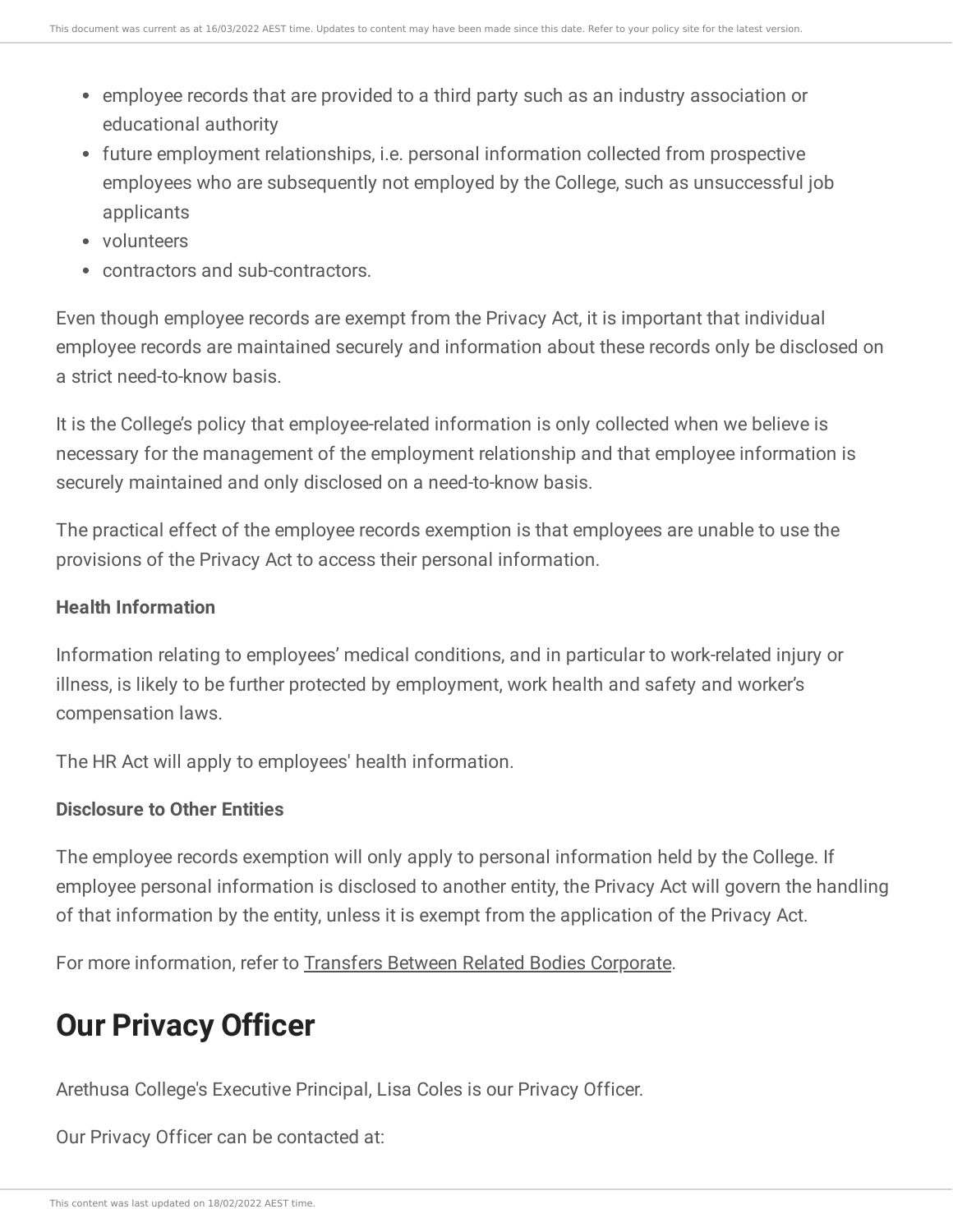- lisa.coles@arethusa.qld.edu.au
- 1300 720 371

## **Responsibilities of our Privacy Officer**

Our Privacy Officer is the first point of contact for advice on privacy matters related to the College. The Privacy Officer is responsible for:

- promoting a culture where the personal information of individuals is protected in accordance with our obligations under the Privacy Act
- integrating privacy obligations into existing practices and procedures and policy documents
- providing or organising ongoing training support for managers to ensure that all relevant persons receive privacy training
- managing privacy queries and complaints
- in association with a Data Breach [Response](https://ce-viewer.com/module/209/page/b31f1d36-7727-4867-b083-3bb96a56b47f.md) Team, managing and assessing, and coordinating responses to, data breaches
- liaising with regulators (where necessary)
- monitoring privacy compliance performance
- analysing performance to identify the need for corrective action
- ensuring privacy issues are factored into contracts with external suppliers
- ensuring our Privacy Program and Privacy Policy are reviewed on a regular basis
- ensuring Personal Information Audits are conducted on a regular basis to determine how the College collects, uses and discloses personal information.

Our Privacy Officer will be responsible for notifying the OAIC in the event of a data breach. For more information, refer to our Procedures for [Responding](https://ce-viewer.com/module/209/page/b7d4f254-31e7-4492-9ab2-c5ce684edc55.md) to and Reporting Data Breaches.

# **The 13 Australian Privacy Principles - How We Handle Personal Information**

The 13 Australian Privacy Principles (APPs) set out how we handle the personal [information](https://ce-viewer.com/module/209/page/ff1017fc-5628-462c-8737-b0882b3fa402.md) we collect and use about individuals.

The APPs can be categorised into five parts.

These five parts follow a Privacy Information Management Life Cycle as illustrated in the following diagram: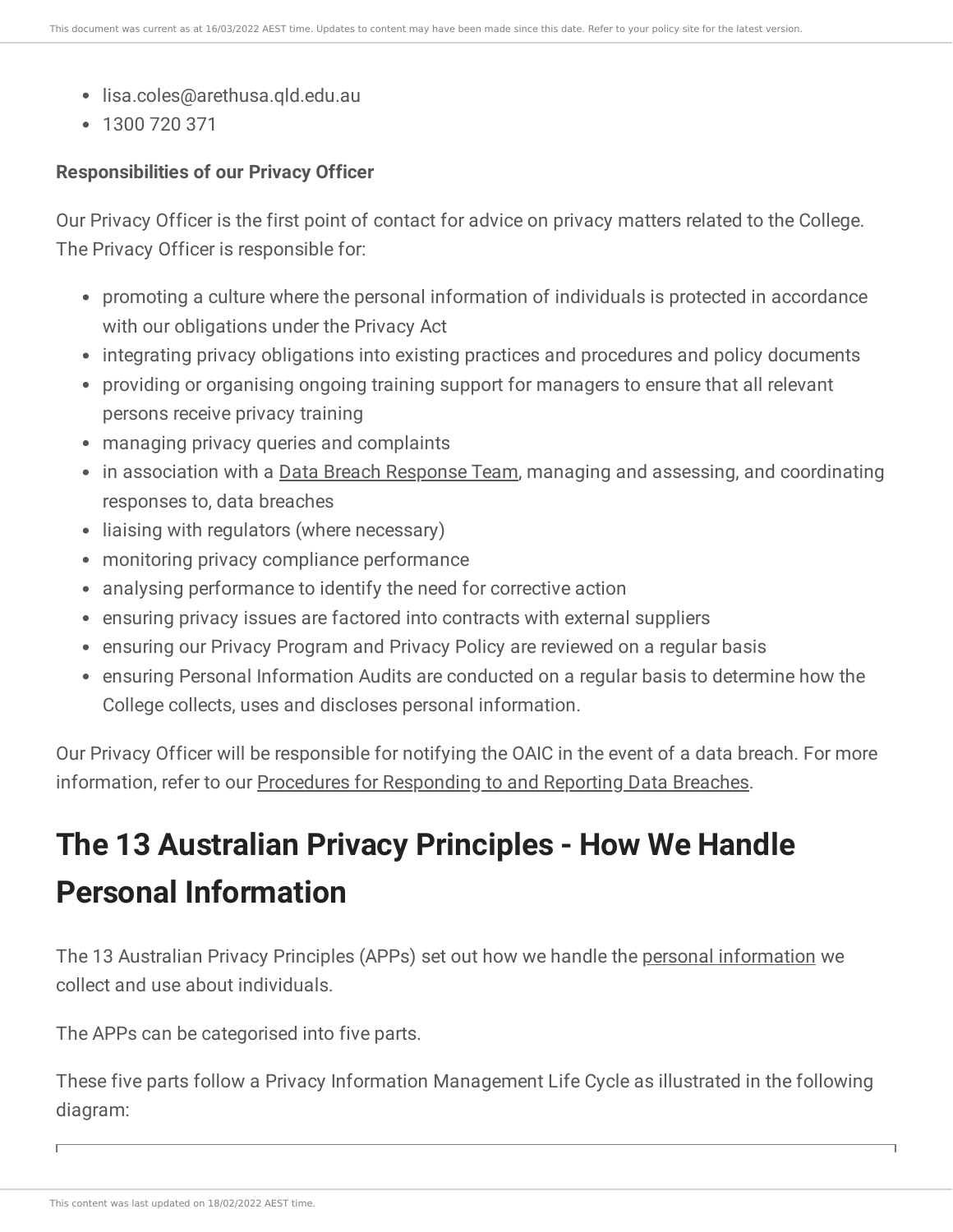

#### **Part 1 – Privacy by Design**

Principle 1: Open and Transparent [Management](https://ce-viewer.com/module/209/page/90246839-b11a-4c04-aaeb-486bf2e6641c.md) of Personal Information

Principle 2: Anonymity and [Pseudonymity](https://ce-viewer.com/module/209/page/bb865285-cb3a-4e03-b63c-d5850a38c947.md)

#### **Part 2 – Collection and Notification**

Principle 3: Collection of Solicited Personal [Information](https://ce-viewer.com/module/209/page/8edab15e-1fe3-4437-a60c-d0aa74284f92.md)

Principle 4: Dealing with Unsolicited Personal [Information](https://ce-viewer.com/module/209/page/7a8db1f4-df3e-438b-8480-d75c21262442.md)

Principle 5: [Notification](https://ce-viewer.com/module/209/page/4889a49b-19b2-4e3e-a6ca-0b4bb107f3c3.md) of the Collection of Personal Information

**Part 3 - Dealing with Information Use and Disclosure**

Principle 6: Use or Disclosure of Personal [Information](https://ce-viewer.com/module/209/page/51452d1a-defa-4270-bb68-13466f98d604.md)

Principle 7: Direct [Marketing](https://ce-viewer.com/module/209/page/7e5b7690-6a28-498d-ba95-db2155a2c3a4.md)

Principle 8: [Cross-Border](https://ce-viewer.com/module/209/page/e15211b4-9a1b-4eee-b898-543006a9796f.md) Disclosure of Personal Information

Principle 9: Adoption, Use or Disclosure of [Government-Related](https://ce-viewer.com/module/209/page/b4d937d0-7c8d-4ae2-ae47-b91b4c7b460c.md) Identifiers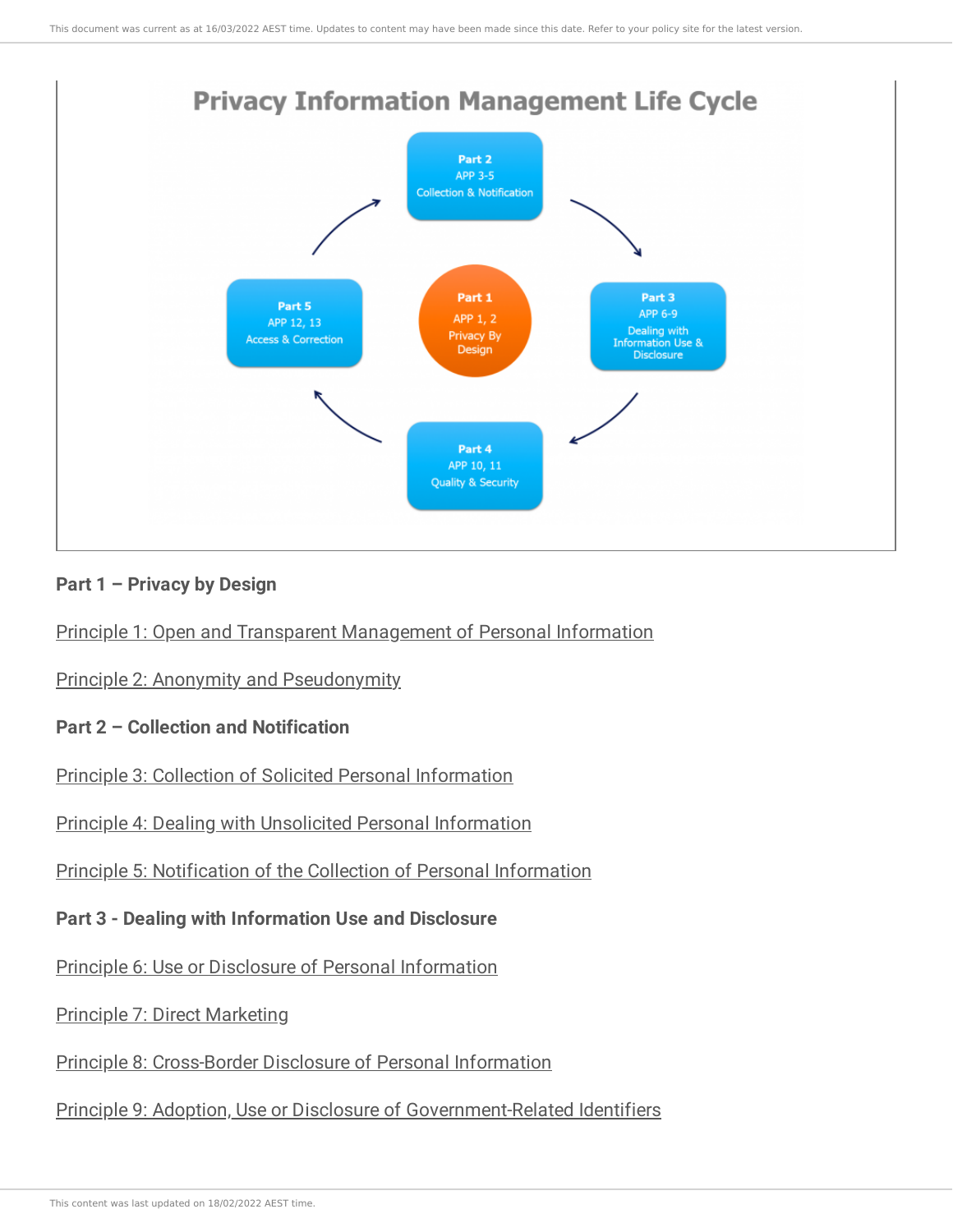## **Part 4 – Information Quality and Security of Information**

#### Principle 10: Quality of Personal [Information](https://ce-viewer.com/module/209/page/cae502c7-3e5f-48ce-9d4a-981ce891dde0.md)

Principle 11: Security of Personal [Information](https://ce-viewer.com/module/209/page/54fcffa6-c94b-4e57-87bf-849aa1b693c9.md)

**Part 5 – Access to and Correction of Information**

Principle 12: Access to Personal [Information](https://ce-viewer.com/module/209/page/8a75f267-a92d-4989-b83d-9a972214199a.md)

Principle 13: Correction of Personal [Information](https://ce-viewer.com/module/209/page/fa51dfe9-9c29-43a9-87f8-5ee9a929e7d7.md)

# **Principle 1: Open and Transparent Management of Personal Information**

## **The Legal Requirement**

The College must establish and effectively implement practices, procedures and systems that ensure:

- we comply with each of the APPs; and
- we are able to deal with inquiries or complaints from individuals about our compliance.

The objective of this Principle is to ensure that we manage personal information in an open and transparent way.

#### **How We Comply with This Obligation**

Arethusa College is committed to managing personal information in an open and transparent way, and to this end we have adopted the "privacy by design" approach required under Principle 1, which allows us to effectively manage personal information in accordance with the APPs.

## **Our Internal Practices, Procedures and Systems**

We have implemented the following internal practices, procedures and systems:

- the establishment of this Privacy Program which sets out how we comply with each of the APPs set out in the Privacy Act
- the publication of our **[Privacy](https://ce-viewer.com/module/209/page/d05f60a5-0e19-4485-96ff-d3a6890962ca.md) Policy** through which we disclose how we manage personal information on a day-to-day basis
- undertaking regular Personal Information Audits to review the types of personal information we collect, how we disclose it, how and where we store it and the security procedures that we have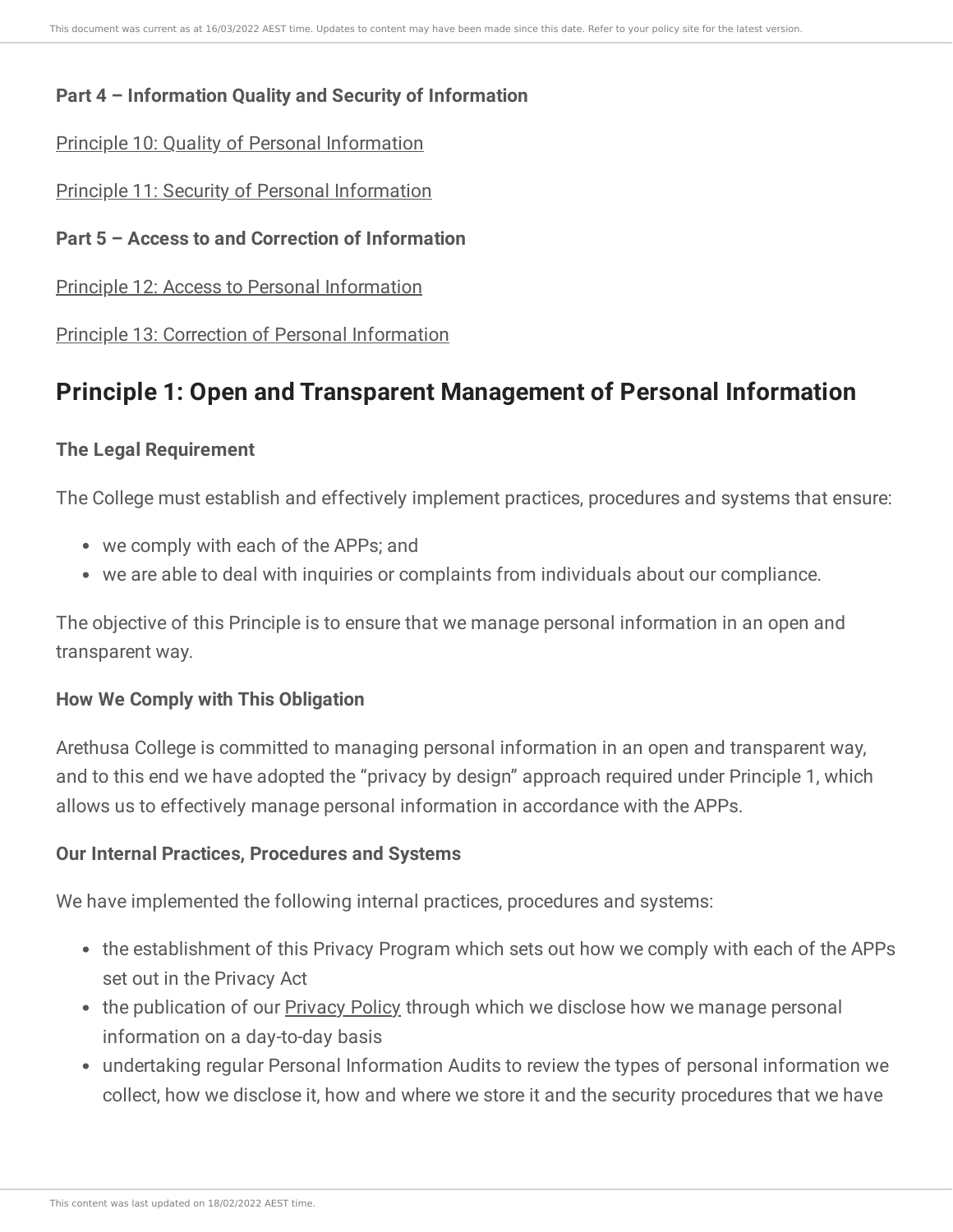implemented to protect this information (a Personal Information Audit Template is available in the Privacy [Documents](https://ce-viewer.com/module/209/page/2dec2af4-450c-4c57-a088-650eac923f5e.md) section)

- the development of privacy consent forms that give the individual the opportunity to choose which collections, uses and disclosures they consent to. Note: We do not use the practice of "bundled consents" as they have the potential to undermine the voluntary nature of consent
- the development of a Data Breach [Response](https://ce-viewer.com/module/209/page/9c2cfce4-c437-4ef6-8565-bbbc758e2edf.md) Plan that gives staff documented procedures to follow to manage a Data Breach incident and make any required notifications
- the establishment of a Risk [Management](https://ce-viewer.com/module/237/page/README.md) Program that substantially meets the guidelines as set out in the International Risk Management Standard AS/NZS ISO 31000:2009, through which we manage privacy related risks
- the establishment of a [Compliance](https://ce-viewer.com/module/210/page/README.md) Program which meets the guidelines as set out in the International Compliance Standard ISO 19600:2014. Our Compliance Program is designed to ensure legal and regulatory, organisational and contractual compliance including compliance with the APPs
- the establishment of a [Complaints](https://ce-viewer.com/module/221/page/README.md) Handling Program that was designed in line with the Australian Complaints Handling Standard (AS/NZS 10002:2014) and the International Complaints Handling Standard (ISO 10002:2014), through which we manage privacy-related complaints
- the implementation of CompliSpace Assurance, a workflow management database, that allows us to capture risks and compliance tasks and as well as incidents (such as privacy inquiries and complaints), assign them to responsible individuals, monitor individual performance and report in real time
- the development of a Privacy Training [Program](https://ce-viewer.com/module/209/page/819287e8-be00-480d-8b61-22389727f528.md) to ensure key aspects of our Privacy Program are effectively communicated to staff
- the development of associated policies and procedures designed to ensure compliance with the privacy laws which are integrated into our day-to-day operations
- regular reporting to the Management Team and Board on risk and compliance issues (including privacy)
- the formal endorsement of our Privacy Program by our Board
- regular review of our Privacy Program and our Privacy Policy (as well as associated policies) to ensure that they remain relevant and continue to ensure our ongoing compliance with privacy laws.

# **Our Privacy Policy**

Under Principle 1, Arethusa College is required to develop a Privacy Policy that sets out how we manage personal information and is available on the College's public website.

This content was last updated on 18/02/2022 AEST time.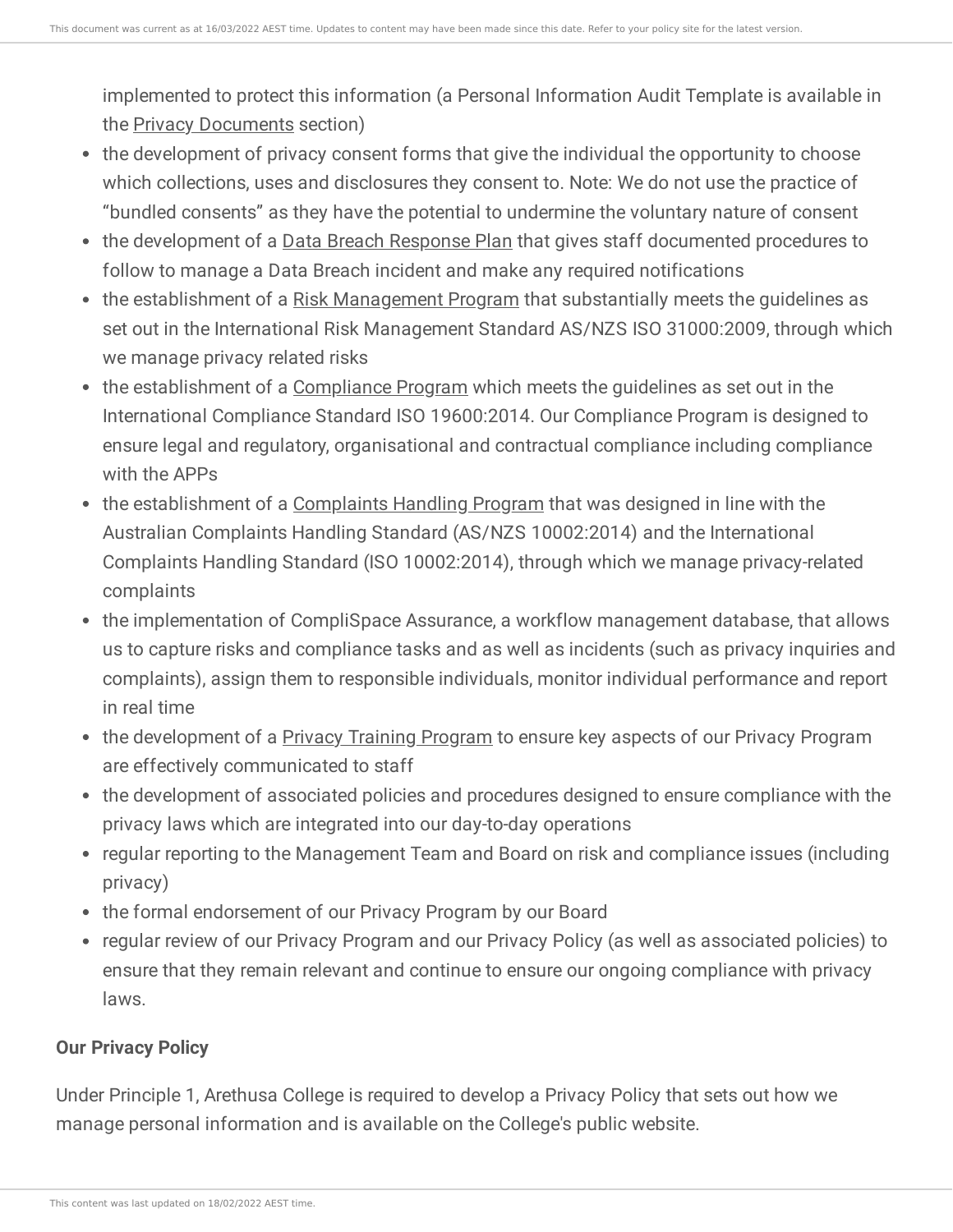Our Privacy Policy outlines:

- the types of personal information we collect and hold
- how we collect and hold personal information
- the purposes for which we collect, hold, use and/or disclose personal information
- how an individual can access their personal information and seek a correction of the information
- how an individual may complain about our compliance with the APPs and how we will deal with such a complaint
- whether we are likely to disclose personal information to any overseas recipients, and if so, the countries in which those recipients are based.

Our Privacy Policy is available free of charge.

It is available in the Privacy [Documents](https://ce-viewer.com/module/209/page/2dec2af4-450c-4c57-a088-650eac923f5e.md) section of this Program and on our public website.

If a person requests a copy of our Privacy Policy in a particular form, we will take all reasonable steps in the circumstances to provide a copy of the Policy in that form.

# **Principle 2: Anonymity and Pseudonymity**

## **The Legal Requirement**

The College is required to give individuals who deal with Arethusa College the option of not identifying themselves or the option of using a pseudonym unless:

- the College is required by law to deal with individuals who have identified themselves; or
- it is impracticable for us to deal with an individual who does not identify themself or has used a pseudonym.

Anonymity means that an individual cannot be identified and the College cannot collect personal information or identifiers. It also means the College cannot identify the individual after the collection of the information. An example of an anonymous dealing is an unidentified individual telephoning the College to inquire generally about our services.

A pseudonym is a name, term or descriptor that is different to an individual's legal name. An example is an email address that does not contain the person's legal name.

## **How We Comply with This Obligation**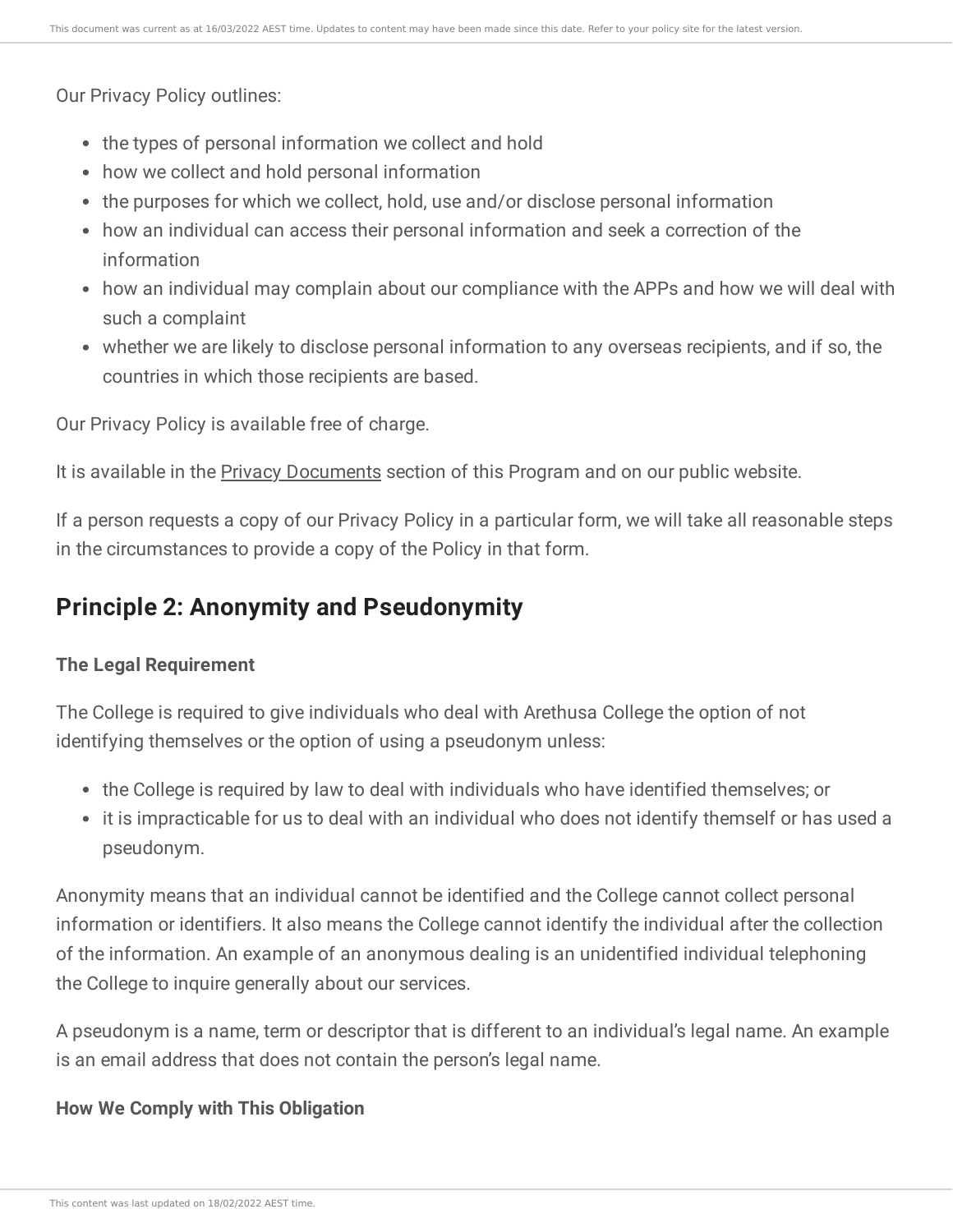Individuals dealing with the College have the option of doing so anonymously or by using a pseudonym.

The effect of an individual opting to deal with us in this way is that the individual's personal information or identifiers cannot be collected, thereby allowing the individual to exercise greater control over their personal information.

We are required to make all individuals aware of this option, and do so through our **[Privacy](https://ce-viewer.com/module/209/page/d05f60a5-0e19-4485-96ff-d3a6890962ca.md) Policy**.

In some cases, an individual using a pseudonym may choose to divulge their identity or volunteer personal information necessary to complete a particular transaction, such as credit information. In this case, the personal information should only be linked to the pseudonym if:

- it is required or authorised by law
- it is impracticable for the College to act differently
- the individual has consented to providing or linking the personal information.

In circumstances where it is impracticable for the College to deal with individuals who have not identified themselves (for example a complaint may not be able to be investigated and resolved without identifying the complainant) or where we are required by law or court order to deal with identified individuals only, then individuals will not have the option of retaining anonymity or using a pseudonym.

# **Principle 3: Collection of Solicited Personal Information**

The APPs differentiate between "solicited information" and "unsolicited information".

Solicited information is the information the College has asked an individual to provide.

Unsolicited information is information that has been provided to the College, by an individual, without the College requesting the [information.](https://ce-viewer.com/module/209/page/7a8db1f4-df3e-438b-8480-d75c21262442.md) Unsolicited information is dealt with under Principle 4: Dealing with Unsolicited Personal Information.

## **The Legal Requirement**

The College must not collect solicited personal information (including sensitive information) unless the information is reasonably necessary for one or more of our functions or activities\*.

Generally, the College must not collect sensitive information unless the individual has consented, it is required by law (including meeting our student duty of care obligations), or - if it is impractical to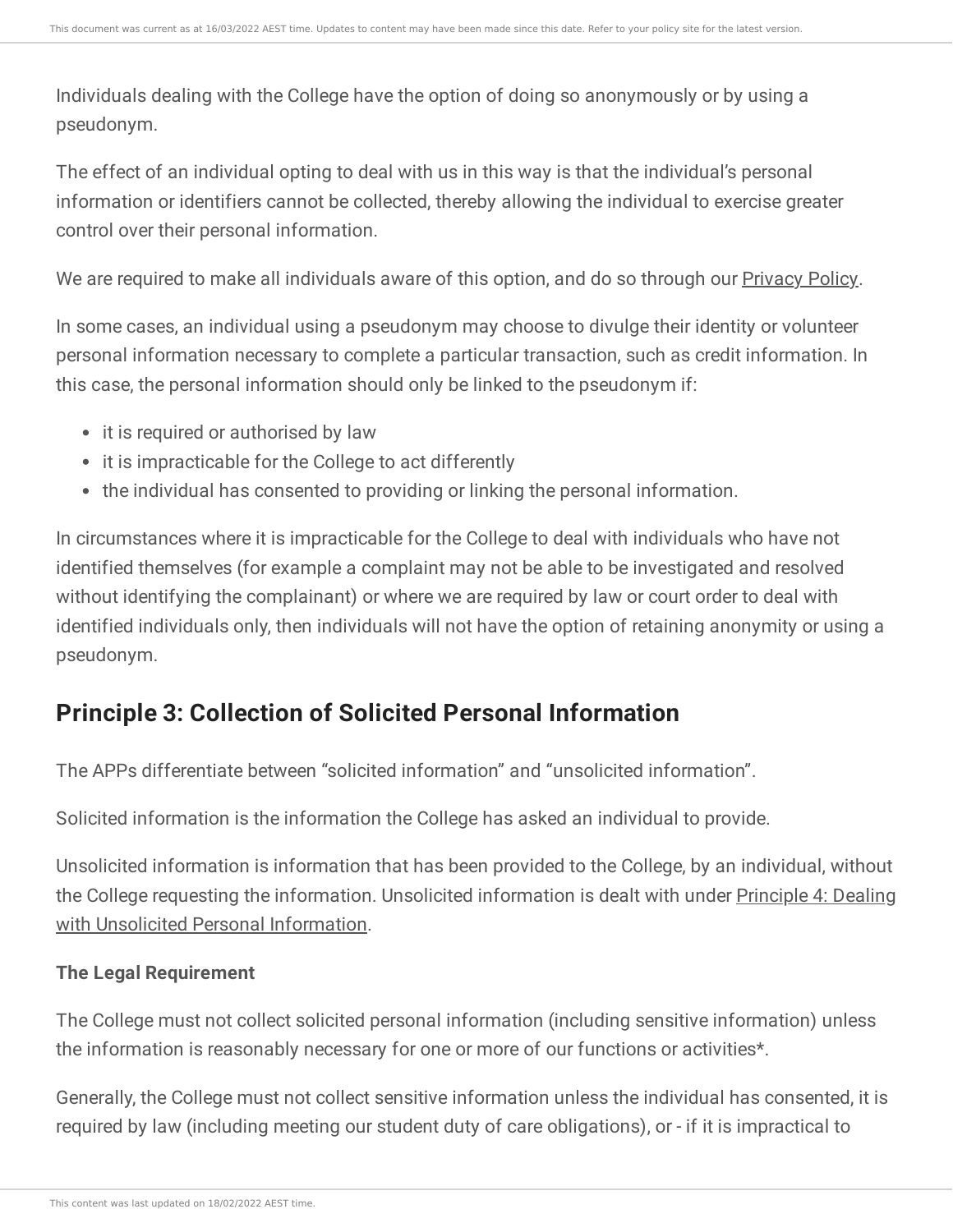obtain the individual's consent - the information is necessary to prevent or lessen a serious threat to the life or health of an individual.

We must only collect personal information by lawful and fair means and not in a way that can be interpreted as unreasonably intrusive.

Unless we have obtained an individual's consent, the College must only collect personal information directly from them, unless it is unreasonable or impractical to do so.

\*The College's functions and activities include current and proposed functions and activities and those activities we carry out in support of our other functions and activities, such as human resources and corporate administration.

#### **How We Comply with This Obligation**

#### Personal Information We Actively Collect

The College "collects" information if it is for the purpose of including the information in a record or generally available publication (magazine, article, newsletter etc.) (refer to What is a [Record?\)](https://ce-viewer.com/module/209/page/e2c95b15-9cea-46e9-a962-a84eedf529f3.md).

Arethusa College only actively collects personal information (including sensitive information) that is reasonably necessary for one or more of the College's functions or activities.

Whether collection is reasonably necessary requires an objective assessment of factors associated with the collection for the function or activity. For example, considering whether we could undertake the function or activity without collecting the personal information, or by collecting a lesser amount of personal information.

If the personal information is sensitive information (including health information), then the College will obtain the individual's consent (which may be implied) to the collection, unless:

- the collection of the sensitive information is required or authorised by law
- it is unreasonable or impractical to obtain the individual's consent and the collection is necessary to prevent or lessen a serious threat to the life or health of any individual
- other specific circumstances exist for sensitive information which is health [information.](https://ce-viewer.com/module/209/page/16b22b4d-9436-4ed8-b6a0-12c3cad50179.md)

Refer to the OAIC [Guidance](https://ce-viewer.com/module/209/page/a429c9a8-0529-44bb-9b2d-7edddba7f196.md) Materials section for more information about Permitted General Situations and Permitted Health Situations.

For details of the types of personal, sensitive and health information the College collects refer to What Types of [Information](https://ce-viewer.com/module/209/page/85f2c3e7-ecf9-4055-ae86-fe13ef7347aa.md) are Covered by Privacy Laws.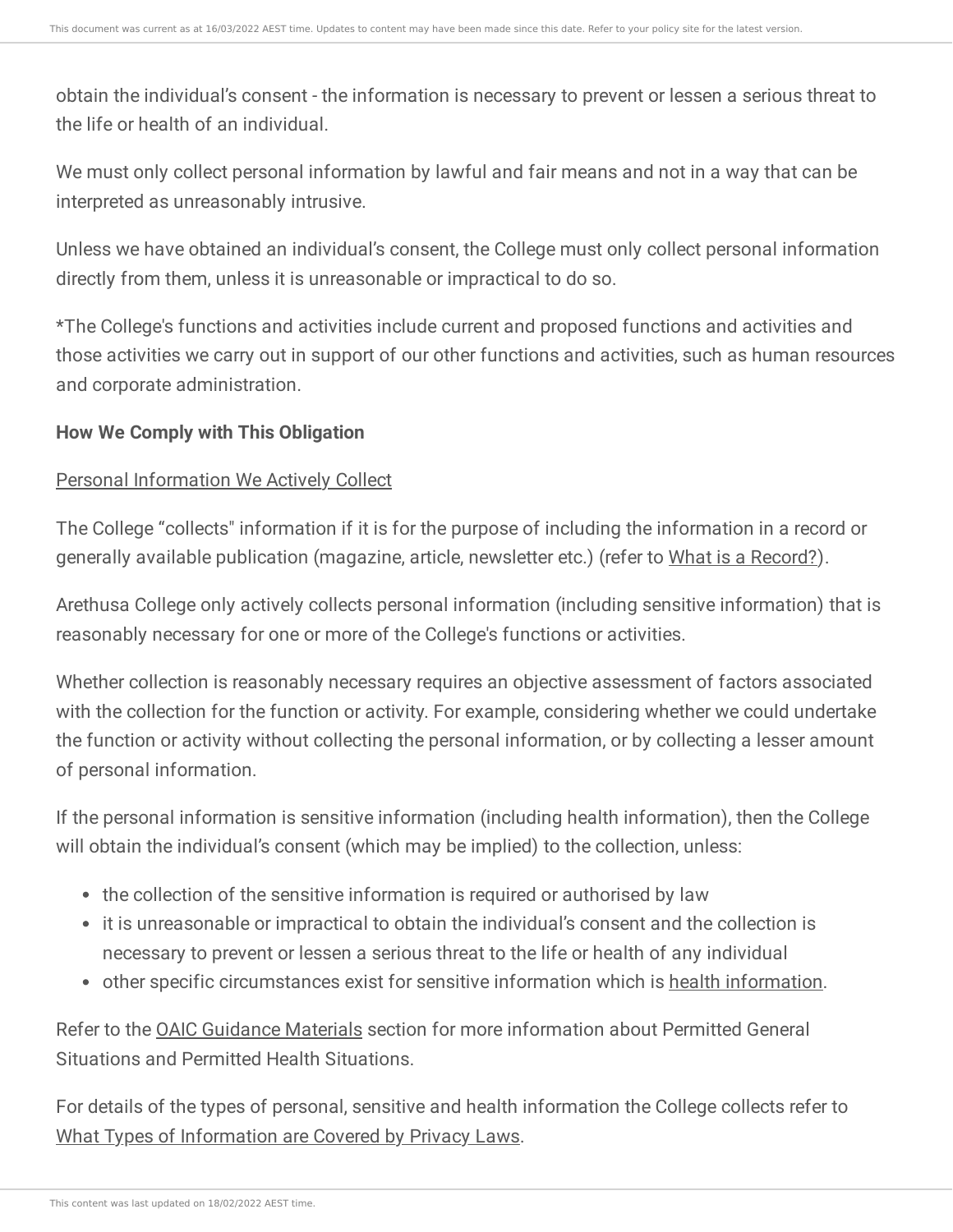#### **How We Collect Personal Information**

The College may collect personal information any time we deal with an individual.

We are committed to ensuring that collection only occurs by lawful and fair means including:

- by phone
- by email
- by mail
- using a form
- through our public website
- over the counter
- in face-to-face meetings with an individual
- through surveillance such as CCTV or monitoring of computer networks
- through the use of "cookies" for web browsing.

Care must be taken when collecting sensitive information to not do so in the presence of others, and not to advise an individual that it is compulsory to provide information when it is not. These actions may be considered unfair or unreasonably intrusive. Other examples of when it is inappropriate to collect sensitive information include if a person is traumatised, in a state of shock or intoxicated or if we misrepresent the effect of collection.

#### **Collection through Surveillance**

Where we have implemented surveillance systems such as cameras, or systems for monitoring computer networks, we must take all reasonable steps to inform people that they may be being monitored and that personal information may be collected. The information will be personal information where a person is identifiable, or reasonably identifiable from the footage.

Arethusa College has developed a number of policies that deal with the collection of personal information through surveillance that can be found in our Work Health and Safety, Human Resources and Student Duty of Care policies and procedures.

## **Collection of Information Directly from the Individual**

The Privacy Act requires that personal information must be collected directly from an individual unless it is unreasonable or impractical for us to do so.

Whether it is unreasonable or impractical to collect personal information directly from an individual will depend on a range of considerations including: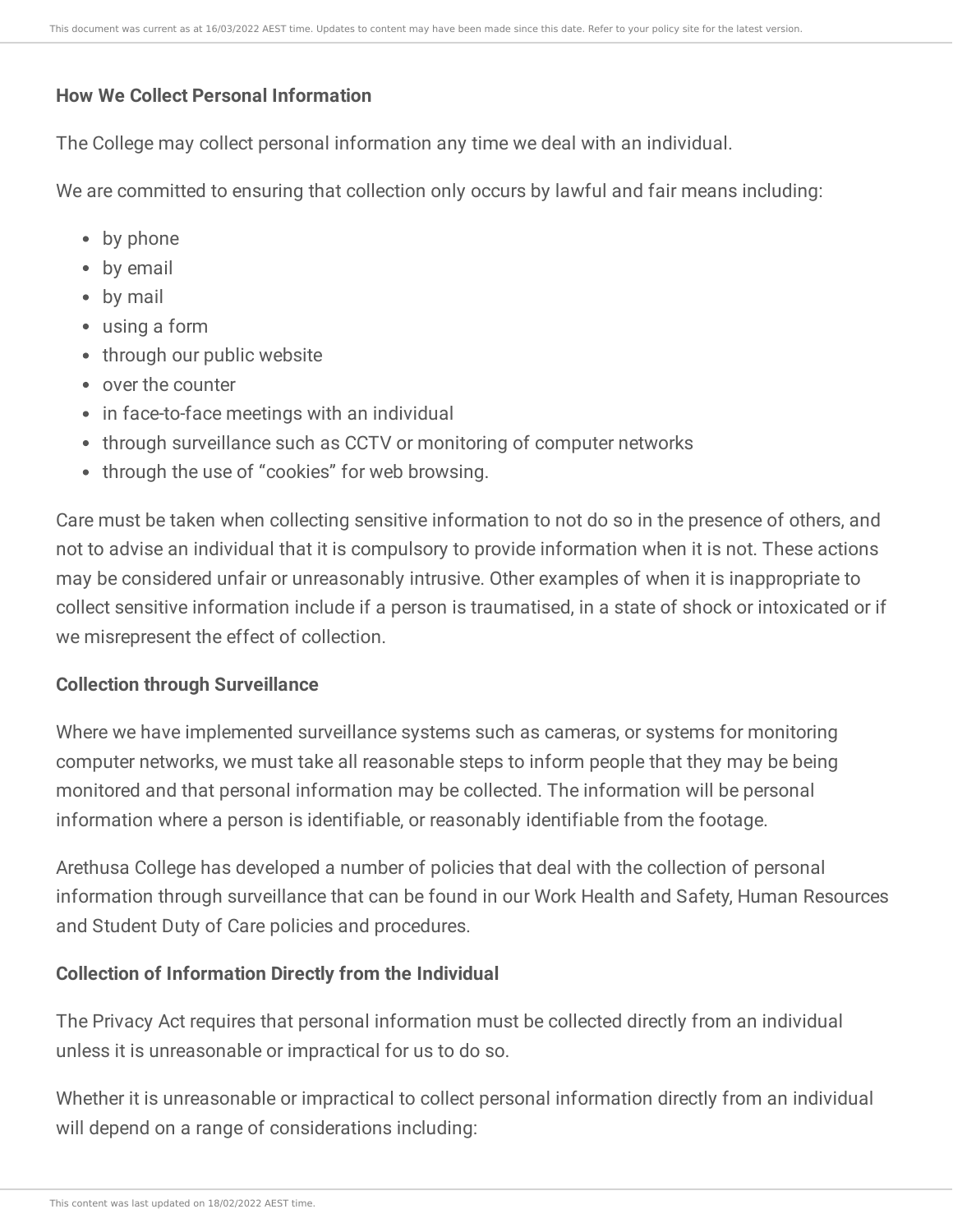- the difficulty of collecting the information from the individual
- whether the individual would reasonably expect the information to be collected from them or from another source
- the sensitivity of the information
- whether direct collection would jeopardise the integrity of the information or the purpose of collecting it
- whether the cost of collecting the information directly would be excessive
- privacy risks if the information is collected from another source.

At Arethusa College, it is often impractical to collect information directly from an individual. Examples of such situations include:

- a student's personal information may be collected from a variety of third party sources including from their parents/carers, health professionals, teachers, government agencies, other schools and related associations
- a parent's/carer's/relative's personal information may be collected from a student, a relative, a fundraising body, another parent/carer, health professionals, teachers and government agencies
- a staff member's or prospective staff member's personal information may be collected through other schools, referees, school associations and government agencies
- personal information of others, including siblings, referees, next of kin, emergency contacts, spouses, previous employers etc. may be collected indirectly as others complete forms and provide information to the College.

In most scenarios, the individual concerned will be aware of this indirect collection and consent can be inferred, however this will not always be the case, and where personal information is obtained from a third party (particularly sensitive information) without the individual's knowledge, the College should inform the individual that they have collected the information.

# **Collection of Information Directly from a Related Body Corporate**

We may collect personal information (other than sensitive information) directly from a related body corporate without meeting the "reasonably necessary" requirements. For more information, refer to Transfers Between Related Bodies [Corporate](https://ce-viewer.com/module/209/page/c7e69395-0c48-49f2-9089-5ed19ffdbb92.md).

# **Principle 4: Dealing with Unsolicited Personal Information**

The College may receive personal information about an individual in circumstances where we have taken no active step to collect the information. This is known as unsolicited personal information.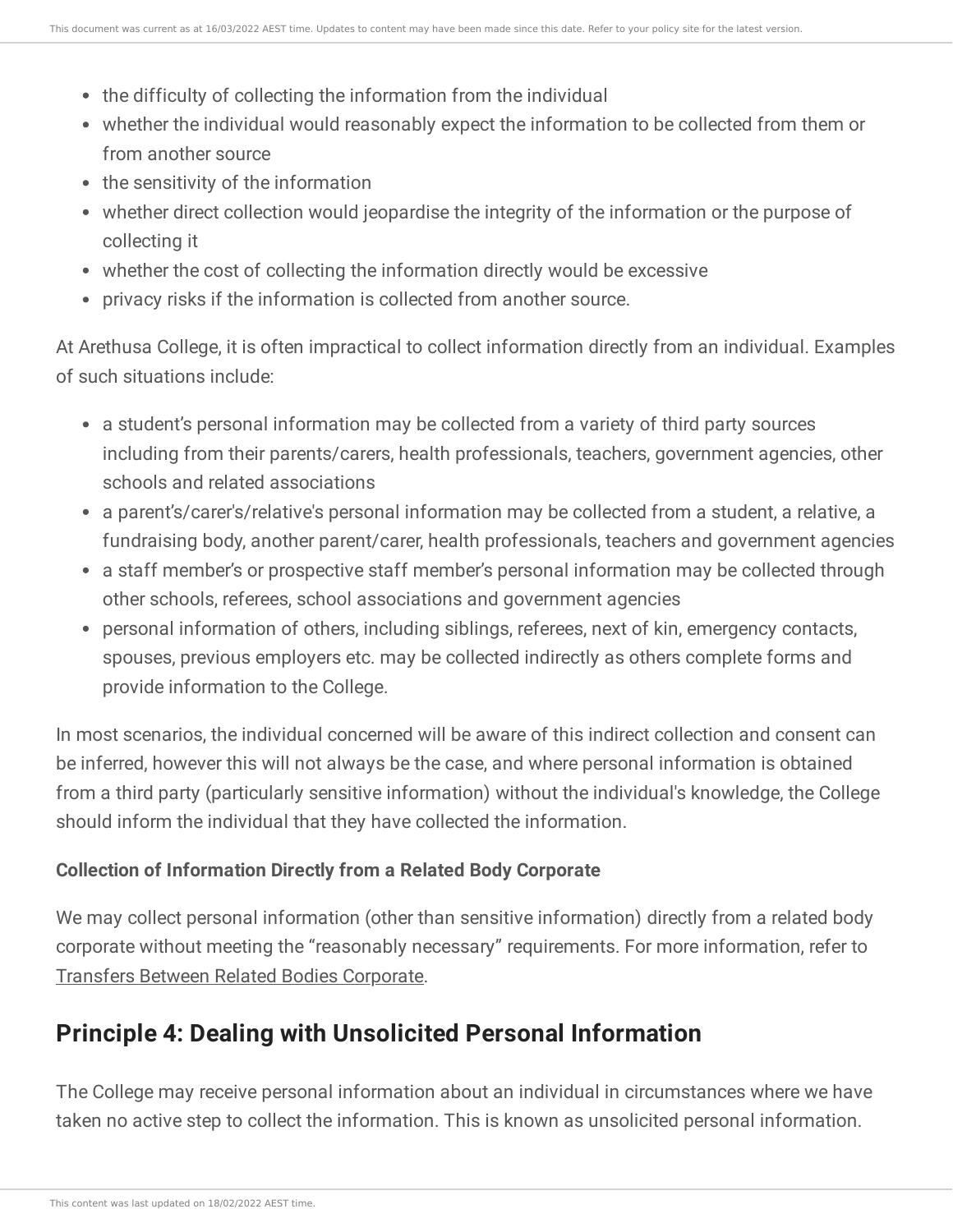#### Examples of unsolicited personal information the College collects include:

- a note from a student or their parents/carers
- misdirected mail
- petitions including names and addresses
- job applications not in response to an advertised job vacancy
- a promotional flyer/leaflet promoting an individual's business containing an email address or mobile phone number
- personal information that is provided to us that is additional to the information solicited by us (for example if an individual completes an application or information request and provides additional personal information that was not requested).

#### **The Legal Requirement**

If the College receives unsolicited information, we must determine whether it is necessary for one or more of our activities or functions.

If it not necessary, we must destroy or de-identify it.

If it is necessary, we must treat it as we would treat any solicited information we have collected.

## **How We Comply with This Obligation**

If unsolicited personal information received by the College could not have been collected under Principle 3: Collection of Solicited Personal [Information,](https://ce-viewer.com/module/209/page/8edab15e-1fe3-4437-a60c-d0aa74284f92.md) we will destroy or de-identify the information as soon as practicable, provided it is lawful and reasonable to do so. The College will consider technical and resource considerations when determining a timetable that is practicable.

It should be noted that collection of personal information only occurs where a record is made of the information (refer to What is a [Record?](https://ce-viewer.com/module/209/page/e2c95b15-9cea-46e9-a962-a84eedf529f3.md)).

Given that on many occasions it is likely that unsolicited personal information will be received orally, it is important for all staff to understand that this information will only be caught by the privacy laws in the event it is subsequently recorded.

# **Principle 5: Notification of the Collection of Personal Information**

## **The Legal Requirement**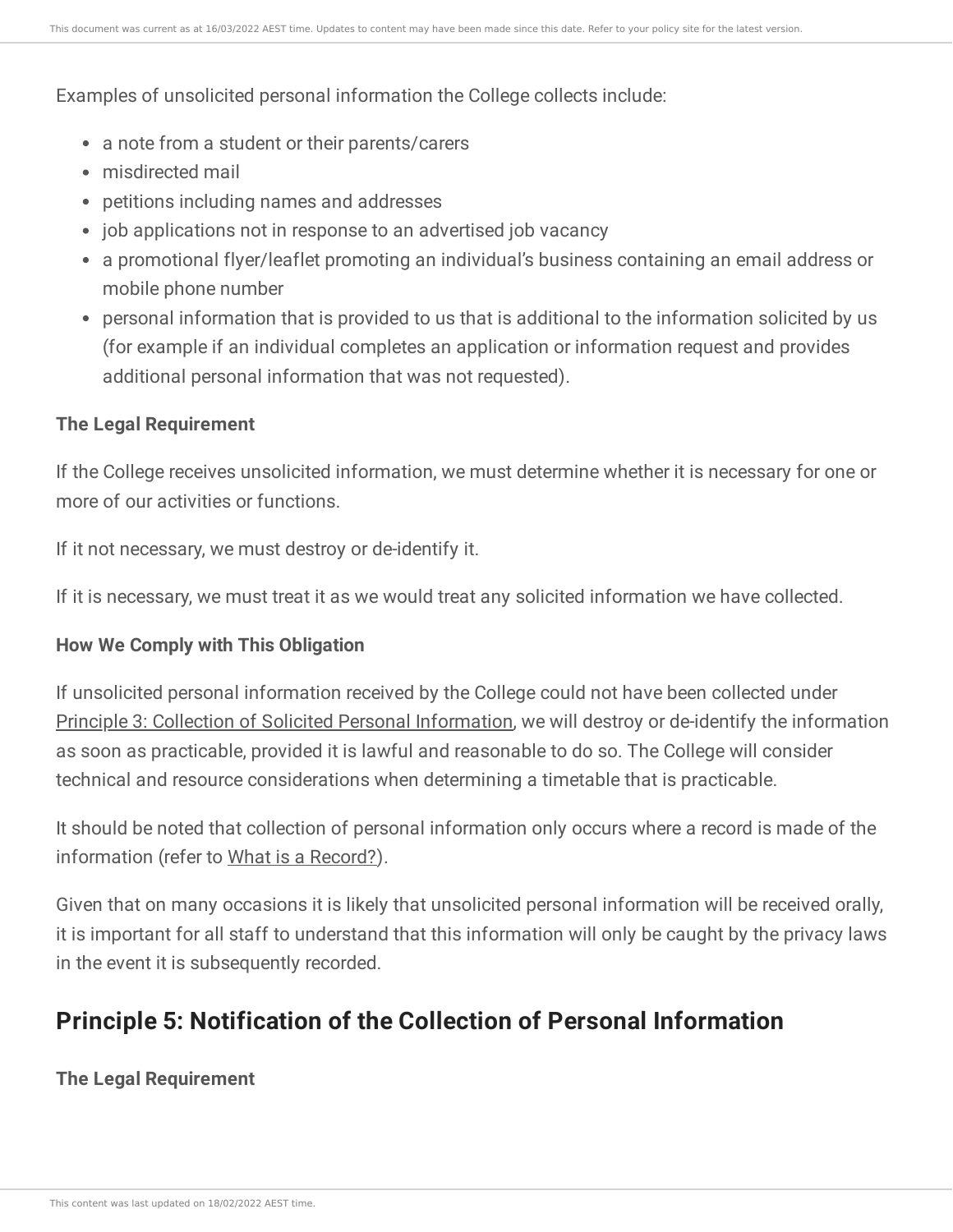At or before the time of collection (or if not practical, as soon as practical afterwards), the College must take reasonable steps to notify an individual about, or ensure an individual is aware of, certain matters concerning the purpose and circumstances of the collection of their personal information.

This requirement applies to solicited and unsolicited personal information (that is not de-identified or destroyed – refer to Principle 4: Dealing with Unsolicited Personal [Information](https://ce-viewer.com/module/209/page/7a8db1f4-df3e-438b-8480-d75c21262442.md)).

Information which we are required to provide to individuals includes:

- our College's identity and contact details
- the fact and circumstances of collection if the individual may be unaware that the information has been collected or of the circumstances of collection
- details of the relevant law where the collection of the personal information is required or authorised by law
- the purposes of collection (including secondary purpose if relevant)
- the consequences if the personal information is not collected (for example the individual's complaint may not be able to be properly investigated or resolved)
- details of any other entities or types of entities to whom the collected information may usually be disclosed (for example, contact details, employment history). Such entities should be named if practical to do so.
- whether our organisation will disclose personal information to overseas recipients, and if practical, the countries in which those recipients are located
- information about our Privacy Policy which includes information on how to make a privacy complaint and how an individual can access and seek correction of their personal information.

It is important to note that the College is only required to take "reasonable steps" to inform people of such matters (noted above) that are "reasonable in the circumstances".

Deciding what is reasonable involves balancing the sensitivity of the information to the individual and the time and cost to the College in providing that information. It would not be expected that we provide notification of matters that are considered to be obvious or likely to be known.

Factors which may support a decision that notification would be unreasonable include if the notification would be inconsistent with another legal obligation (such as legal professional privilege or obligation of confidence) and impracticability (time and cost).

# **How We Comply with This Obligation**

This content was last updated on 18/02/2022 AEST time.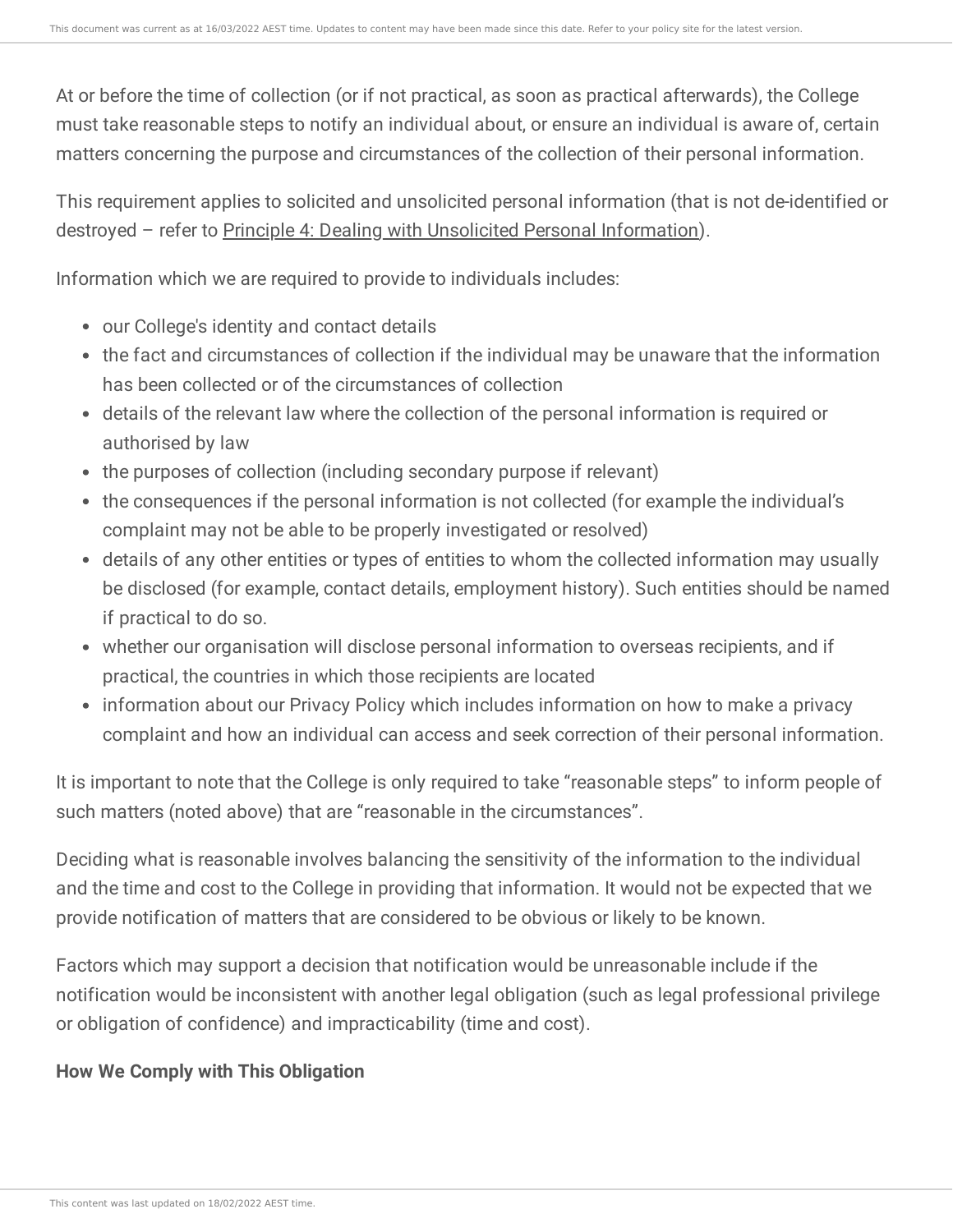We comply with our obligations with respect to the notification of collection of personal information through a combination of:

- our [Privacy](https://ce-viewer.com/module/209/page/d05f60a5-0e19-4485-96ff-d3a6890962ca.md) Policy
- the use of [Standardised](https://ce-viewer.com/module/209/page/2dec2af4-450c-4c57-a088-650eac923f5e.md) Information Collection Forms which incorporate a Privacy Collection Notice.

#### **Our Privacy Policy**

Our Privacy Policy sets out how we manage personal information including:

- who we collect information from
- the types of personal information we collect and hold
- how we collect and hold personal information
- the purposes for which we collect, hold, use and/or disclose personal information
- how an individual can access their personal information and seek a correction of the information
- how an individual may complain about our compliance with the APPs and how we will deal with such a complaint
- whether we are likely to disclose personal information to any overseas recipients, and if so, the countries in which those recipients are based.

A copy of our Privacy Policy is published on our public website and made available on request.

## **Standardised Information Collection Forms**

Where possible, the College has attempted to standardise the collection of personal information by using specifically designed forms (e.g. an Enrolment Form, a Health Information Form), which include a Privacy [Collection](https://ce-viewer.com/module/209/page/2dec2af4-450c-4c57-a088-650eac923f5e.md) Notice.

# **Principle 6: Use or Disclosure of Personal Information**

## **The Legal Requirement**

## Use or Disclosure for a Primary Purpose

The College must only use or disclose personal information it holds for the primary purpose for which it was collected. The terms "use" and "disclose" are not defined in the Privacy Act and the below definitions are taken from OAIC Guidance.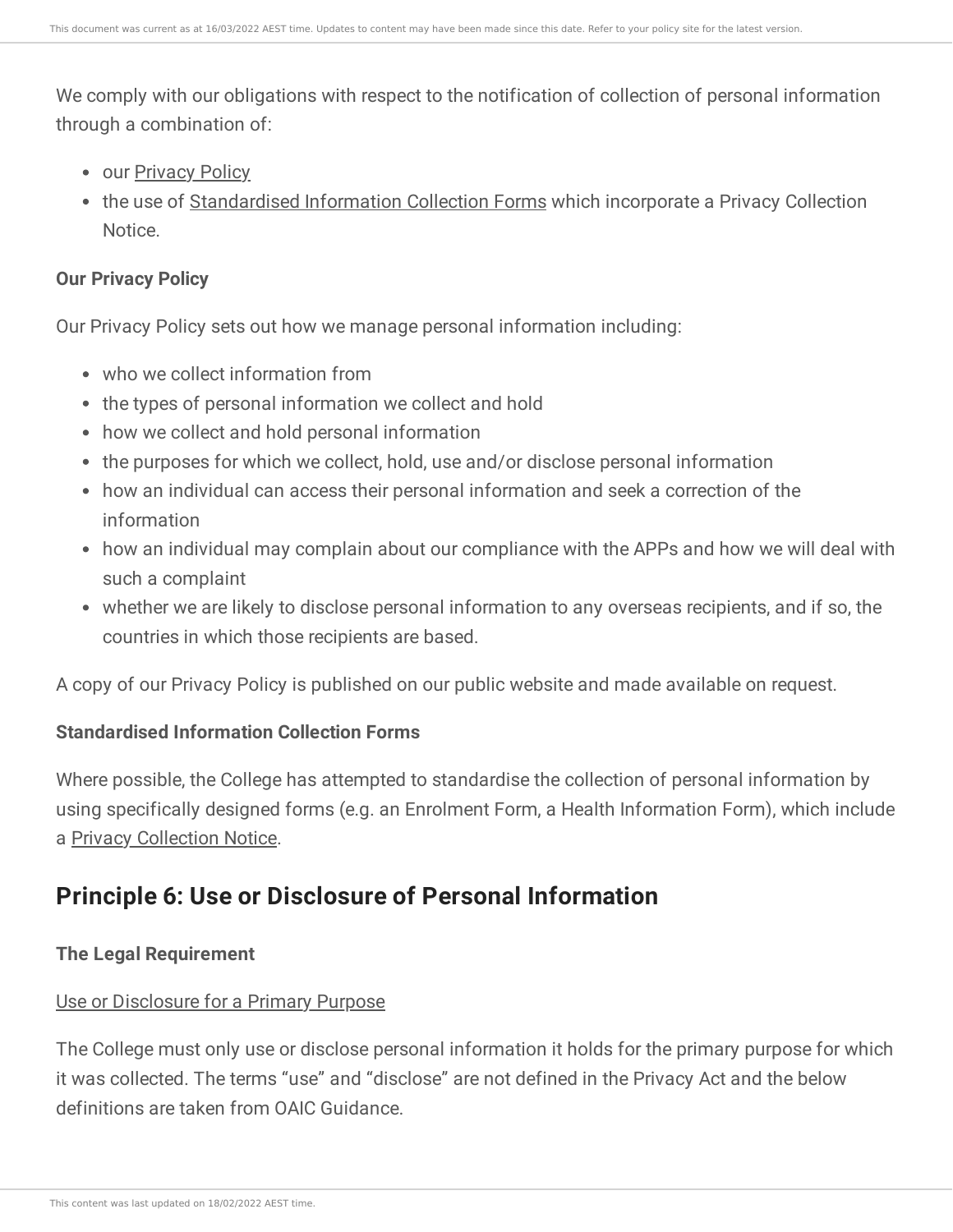"Use" of personal information occurs where the College handles or undertakes an activity with the information. This includes acts such as:

- accessing and reading the information
- searching records that contain the information
- making a decision based on the information
- transferring the information from one part of our organisation to another part or a related body corporate
- unauthorised access by a College employee.

"Disclosure" of personal information occurs where the College makes the information accessible to others outside Arethusa College. This includes any act that permits the information to become known outside of the College and releases it from our effective control. The release may be a proactive release or publication, a release in response to a specific request, an accidental release or an unauthorised release by an employee. Examples include sharing the personal information with another entity or individual, publishing the information on the internet (whether intentionally or not) and revealing the personal information in the course of a conversation with a person outside of the College.

Disclosure is a separate concept from unauthorised access (Principle 11: Security of Personal [Information\).](https://ce-viewer.com/module/209/page/54fcffa6-c94b-4e57-87bf-849aa1b693c9.md)

"Primary Purpose" is not a defined term, however the context of the collection of the information will more often than not identify the primary purpose. Most personal information collected by a school will be for the primary purpose of providing educational services including complying with its common law duty of care obligations. The precise purpose, however, will depend on the circumstances.

#### Use or Disclosure for a Secondary Purpose

The College may only use or disclose personal information for a secondary purpose (i.e. any purpose other than the primary purpose) if one or more of the following circumstances exist:

- the individual has consented to a secondary use or disclosure
- the individual would reasonably expect the use or disclosure of the personal information for the secondary purpose and the secondary purpose is related to the primary purpose of collection. In line with the individual's reasonable expectations, we will only use or disclose the personal information, or part thereof, to the extent necessary for the secondary purpose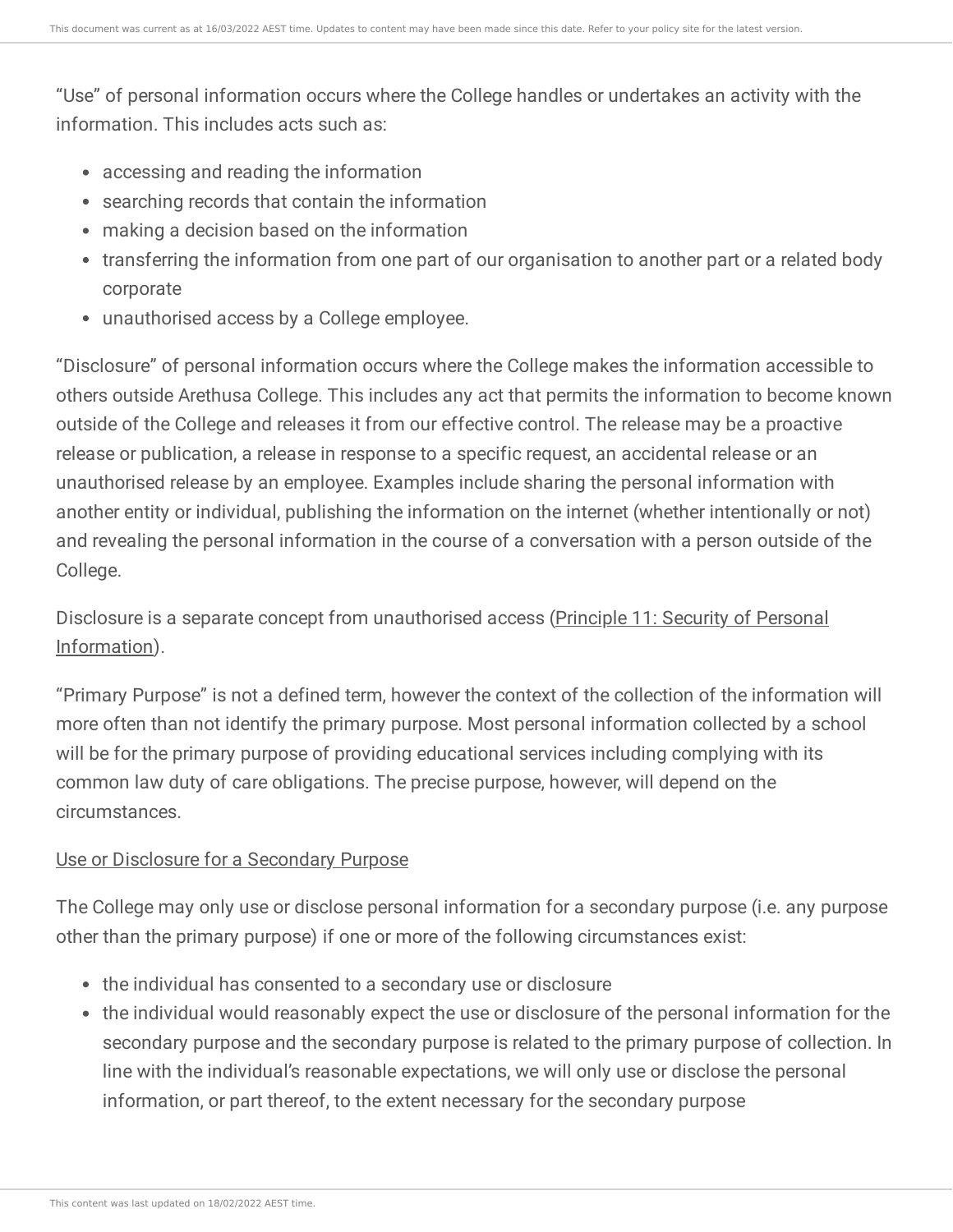- in the case of sensitive information, the individual would reasonably expect the use or disclosure of the sensitive information for the secondary purpose and the secondary purpose is directly related to the primary purpose (i.e. it is closely associated with the primary purpose, even if it is not necessary to achieve the primary purpose)
- a [Permitted](https://ce-viewer.com/module/209/page/a429c9a8-0529-44bb-9b2d-7edddba7f196.md) General Situation such as the following exists in relation to the use or disclosure:
	- where the College reasonably believes that the use or disclosure is necessary to lessen or prevent a serious threat to the life, health or safety of an individual or to public health or safety
	- where the College has reason to suspect that unlawful activity or misconduct of a serious nature is being or has been engaged in
	- where the College believes that the use or disclosure is necessary to assist in locating a missing person
	- where the use or disclosure is reasonably necessary to establish, exercise or defend a legal claim
	- where it is reasonably necessary for confidential alternative dispute resolution processes
	- where it is necessary for a diplomatic or consular activity or for certain Defence Force activities outside Australia
- a [Permitted](https://ce-viewer.com/module/209/page/a429c9a8-0529-44bb-9b2d-7edddba7f196.md) Health Situation such as the following exists in relation to the use or disclosure:
	- the use or disclosure of health information of an individual for research relevant to public health or safety and it was impracticable to obtain the consent of the individual
	- in relation to genetic information obtained in the course of providing a health service, where we believe that the use or disclosure is necessary to lessen or prevent a serious threat to life, health or safety of a genetic relative of the individual
	- the use or disclosure of health information to a responsible person for the individual (e.g. a carer providing a health service) is necessary to provide appropriate care or treatment or for compassionate reasons
- it is authorised by law or a court/tribunal order
- it is reasonably necessary for one or more law enforcement related activities.

## **How We Comply with This Obligation**

The College complies with our obligations with respect to use and disclosure of personal information through:

- our **[Privacy](https://ce-viewer.com/module/209/page/d05f60a5-0e19-4485-96ff-d3a6890962ca.md) Policy**
- the use of [Standardised](https://ce-viewer.com/module/209/page/2dec2af4-450c-4c57-a088-650eac923f5e.md) Information Collection Forms that incorporate a Privacy Collection **Notice**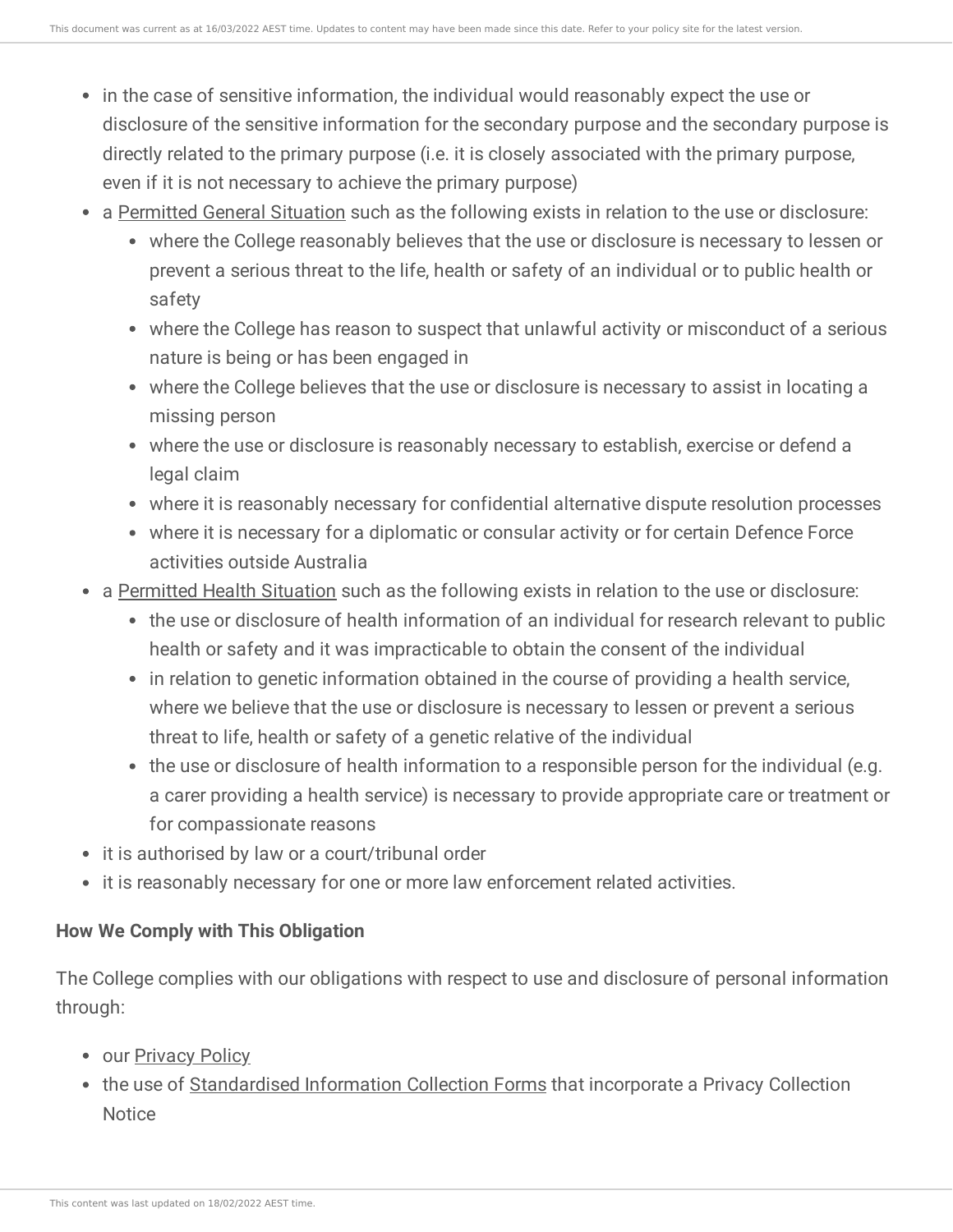• the use of specific consent requests.

#### **Our Privacy Policy**

Our Privacy Policy sets out how we manage personal information including:

- the types of personal information we collect and hold
- how we collect and hold personal information
- the purposes for which we collect, hold, use and/or disclose personal information
- how an individual can access their personal information and seek a correction of the information
- how an individual may complain about our compliance with the APPs and how we will deal with such a complaint
- whether we are likely to disclose personal information to any overseas recipients, and if so, the countries in which those recipients are based.

In our **[Privacy](https://ce-viewer.com/module/209/page/d05f60a5-0e19-4485-96ff-d3a6890962ca.md) Policy**, we clearly set out the secondary purposes for which personal information may be used to assist us in establishing an individual's "reasonable expectations" as to the use of their personal [information.](https://ce-viewer.com/module/209/page/ff1017fc-5628-462c-8737-b0882b3fa402.md)

We have developed a Guide to Use or Disclosure of Personal [Information](https://ce-viewer.com/module/209/page/144e1980-53a6-4ed7-8c3e-9aa73960c566.md) which is designed to assist our staff in making decisions with respect to the use and disclosure of personal information within the College.

A PDF of the Guide is available in the **Privacy [Documents](https://ce-viewer.com/module/209/page/2dec2af4-450c-4c57-a088-650eac923f5e.md)** section of this Program.

#### **Standardised Information Collection Forms**

Where possible, the College has attempted to standardise the collection of personal information by using specifically designed forms (for example an Enrolment Form, a Health Information Form), including a Privacy Collection Notice.

#### **Consent Requests**

In certain circumstances such as when we seek:

to use personal information (other than sensitive information) for a secondary purpose, where an individual may not reasonably expect us to use information in this way (e.g. the distribution of a parent's contact details to other parents or use of a child's photograph in our College's promotional material); or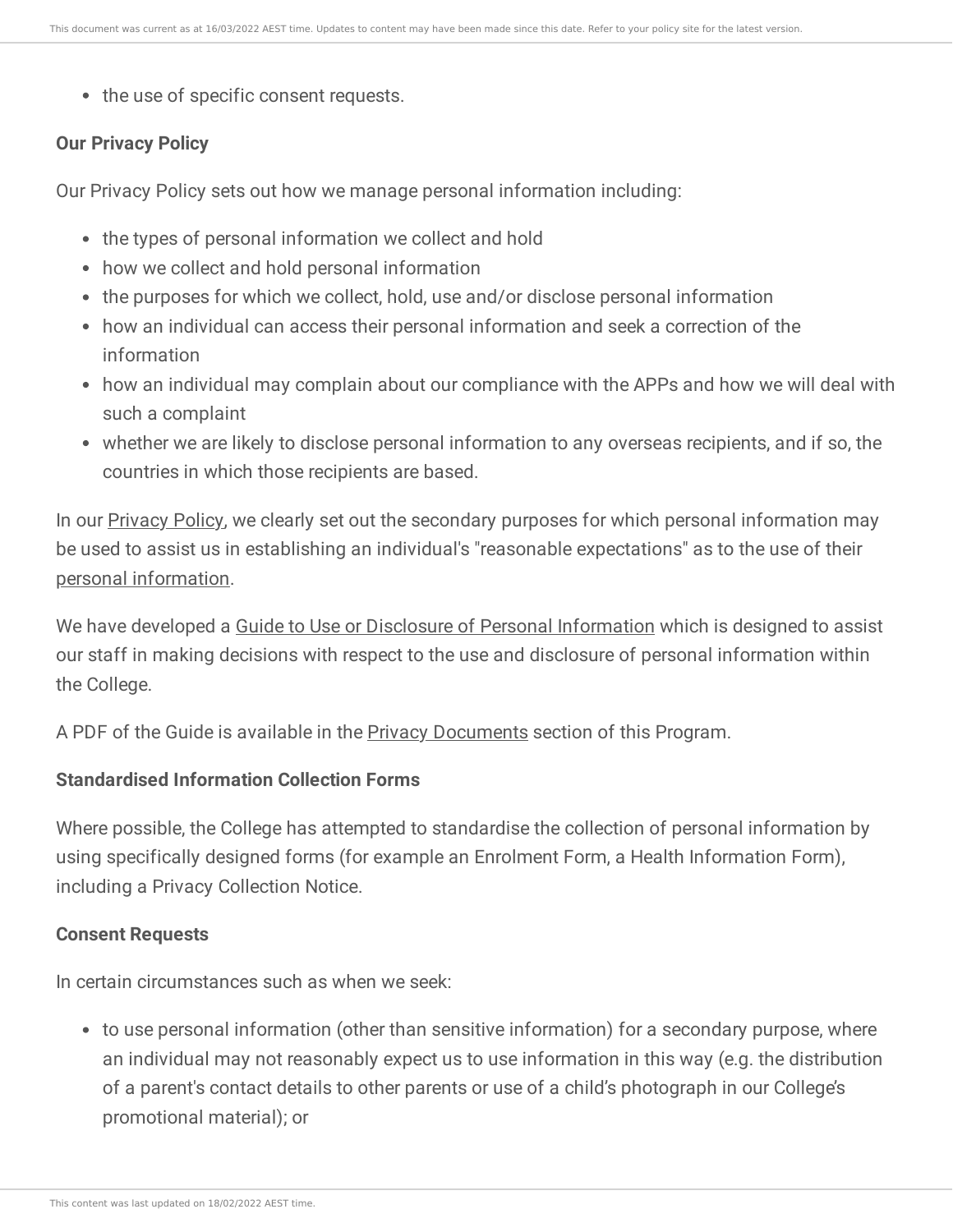to use sensitive information for a purpose which is not directly related to the primary purpose for which we collected it,

we will seek specific written consent for the collection and use of the information for this purpose.

# **Guide to Use or Disclosure of Personal Information**



# **Principle 7: Direct Marketing**

## **The Legal Requirement**

Direct marketing involves the use or disclosure of personal information to communicate directly with an individual to promote goods or services through a channel such as telephone, SMS, mail, email and online advertising.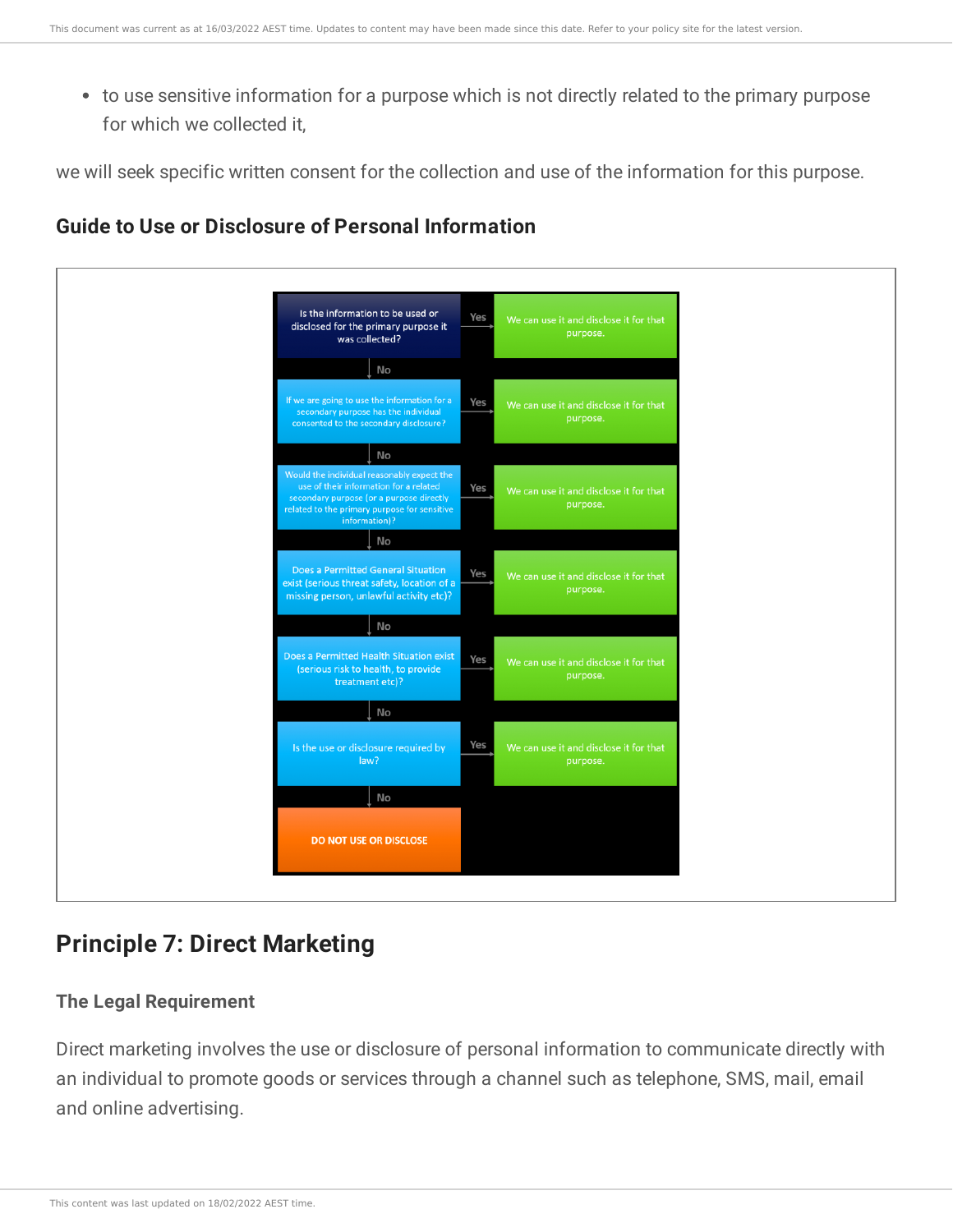The College must not use or disclose personal information for the purpose of direct marketing, unless one of the following situations exists:

- where we have collected personal information directly from the individual, and they would reasonably expect us to use or disclose the information for direct marketing, we provide a simple means for the individual to request not to receive direct marketing communications from us and they have not done so.
- where we have collected personal information either directly from the individual, or from a third party, and the individual would not have a reasonable expectation that we would use it for direct marketing, we either:
	- obtain the individual's consent
	- if obtaining consent is impractical, in each direct marketing communication, we include a prominent statement that the individual may request not to receive direct marketing communications from us, and the individual has not made such a request.
- if the information is sensitive information, including health information, the individual has consented to its use. Consent can be express or implied.

#### **How We Comply with This Obligation**

It is the College's policy that:

- we do not use sensitive information for direct marketing purposes unless we have the individual's consent to do so
- if we use an individual's personal information for the purpose of direct marketing (for example fundraising), in each direct marketing communication we include a prominent statement allowing the individual to request not to receive direct marketing material. This is also known as "opting out".
- in the event that we receive an opt out request we comply with this request and update our databases accordingly.

# **Principle 8: Cross-Border Disclosure of Personal Information**

## **Our Legal Liability**

Where the College discloses personal information to an overseas recipient, the College is legally accountable if the overseas recipient mishandles the personal information, unless one of the following applies: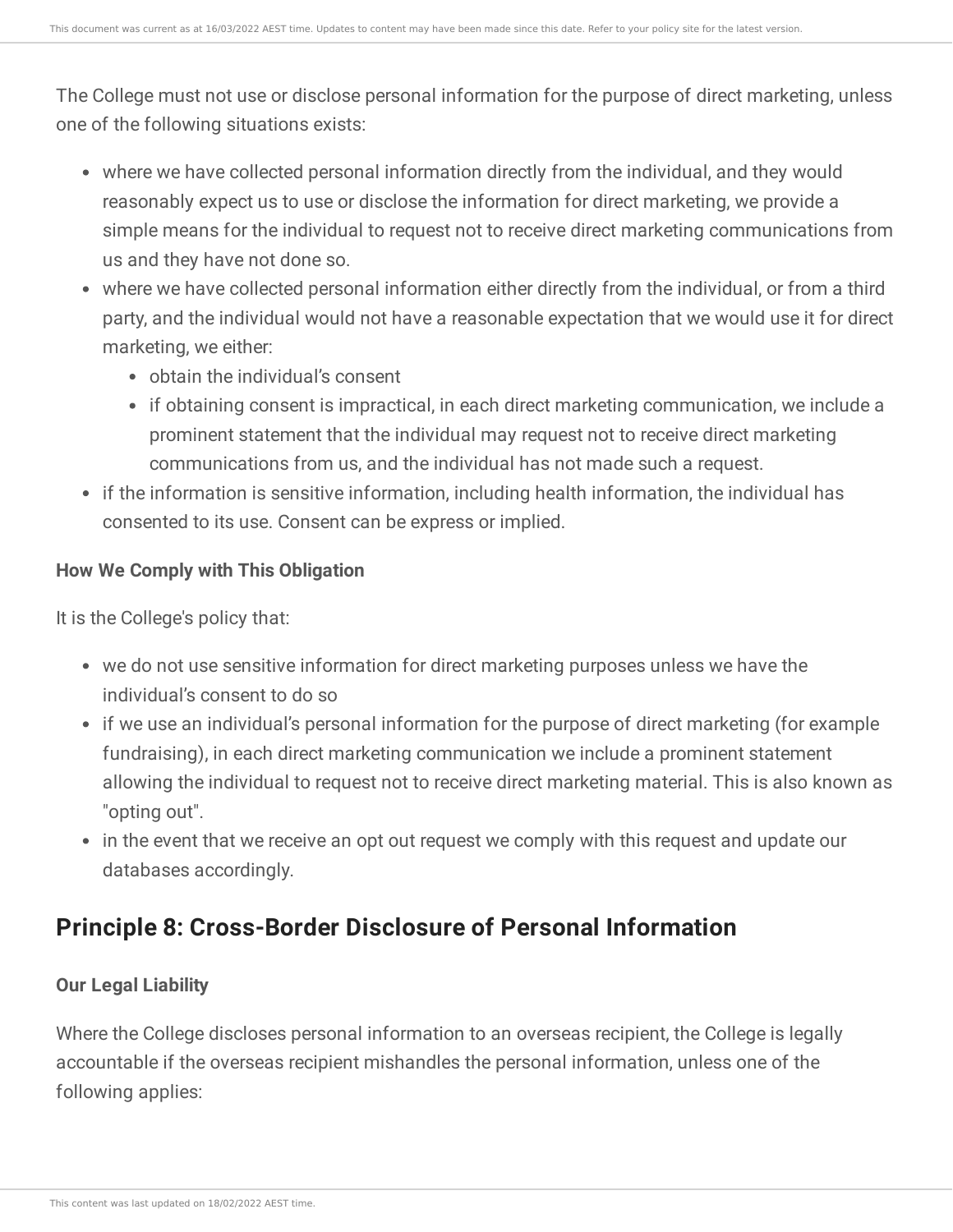- the overseas recipient is subject to the laws of a country, or a binding scheme, that we reasonably believe to be substantially similar to the protections afforded to personal information under the APPs and an individual can access mechanisms to enforce the protections of the law or binding scheme
- we have the individual's consent, after expressly informing them in a statement of the potential consequences of providing consent
- a Permitted General Situation or a Permitted Health Situation exists (refer to OAIC Guidance Materials section for more information).

#### **When would it be likely to disclose information to an overseas recipient?**

Examples of when we may disclose personal information to an overseas recipient include:

- publishing unsecured personal information using a cloud-based computer storage service with servers based outside Australia
- sending emails or hard copy documents containing personal information to an overseas recipient, especially when organising overseas trips or facilitating a student exchange
- discussing personal information at an overseas meeting or with an overseas recipient over the phone and making a record of it
- publishing personal information on the internet (for example on social media sites such as Facebook or Twitter) that is accessible by overseas recipients
- using online applications (apps or other services) provided by an overseas third party service provider for services such as email, instant messaging, learning and assessment tools
- providing personal information to an overseas contractor or service provider including for excursions.

## **Minimising Our Risks in Relation to Cross-Border Disclosure of Personal Information**

The College minimises our risks in relation to cross-border disclosure of personal information by:

- regularly reviewing our information storage and distribution practices, processes and systems, to identify scenarios where personal information may potentially be disclosed to an overseas recipient
- maintaining a register of all Cloud Based Service Providers the College uses, identifying where our data is being stored, and in the event it is being stored overseas, satisfying ourselves that appropriate arrangements are in place to limit our exposure should a data breach occur.
- ensuring that any Cloud Based Service Providers, whose services are provided using overseas data-centres, are required to provide undertakings with respect to protection of personal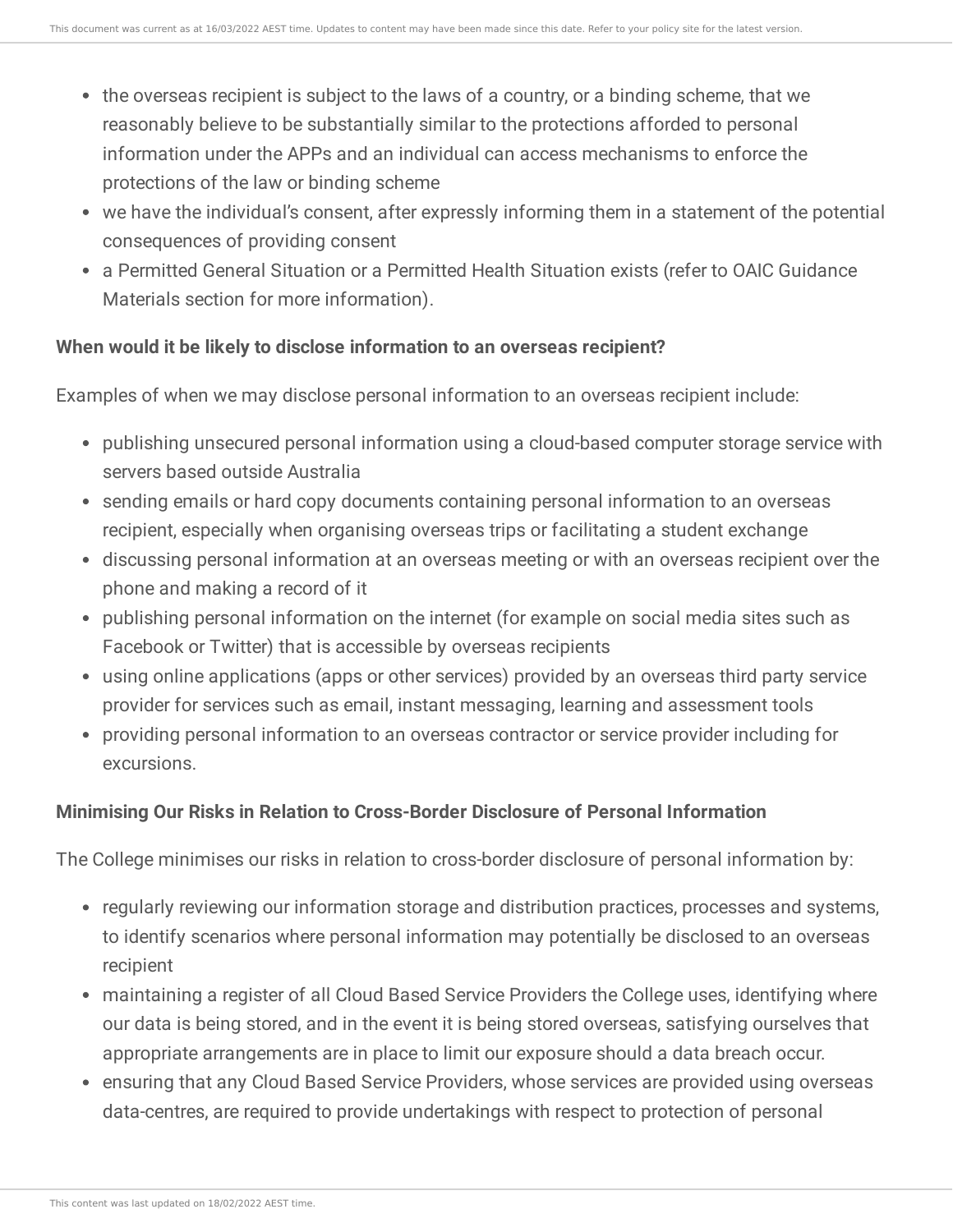information and to provide an indemnity to protect the College in the event we are subject to a claim as a result of a data breach

- including information in our general Privacy Policy with respect to cross-border disclosure in the event that any personal information we collect may be disclosed to an overseas recipient. This general disclosure is designed to cover issues such as organising overseas excursions and facilitating student exchanges
- ensuring that no personal information is published by the College via social media platforms, unless an individual's consent to the disclosure has been expressly sought and obtained
- ensuring that no personal information is published on publicly accessible internet sites (including the College's public website) unless an individual's consent to the disclosure has been expressly sought and obtained
- seeking specific consent prior to disclosure whenever the College needs to disclose personal information overseas for a particular purpose, such as for an overseas excursion or exchange.

Note: The APP Guidelines provide that where personal information is routed through servers located outside Australia, this will generally be considered a use and not a disclosure. This is because the entity does not release the subsequent handling of personal information from its effective control. Compliance with Principle 8 is not required in this case.

# **Principle 9: Adoption, Use or Disclosure of Government-Related Identifiers**

# **The Legal Requirement**

The College must not use government-related identifiers (for example Medicare numbers, Tax File Numbers, Centrelink identifiers or drivers' licences) as its own identification system, or disclose a government related identifier unless:

- it is reasonably necessary to verify the identity of an individual
- it is reasonably necessary for the organisation to fulfil its obligations to a State or Territory authority
- it is required or authorised by law or court/tribunal order
- the organisation reasonably believes that the use or disclosure is reasonably necessary for an enforcement-related activity conducted by, or on behalf of, an enforcement body
- the organisation reasonably believes the use or disclosure is necessary to lessen or prevent a serious threat to the life, health or safety of any individual or to public health or safety, and it is unreasonably or impracticable to obtain consent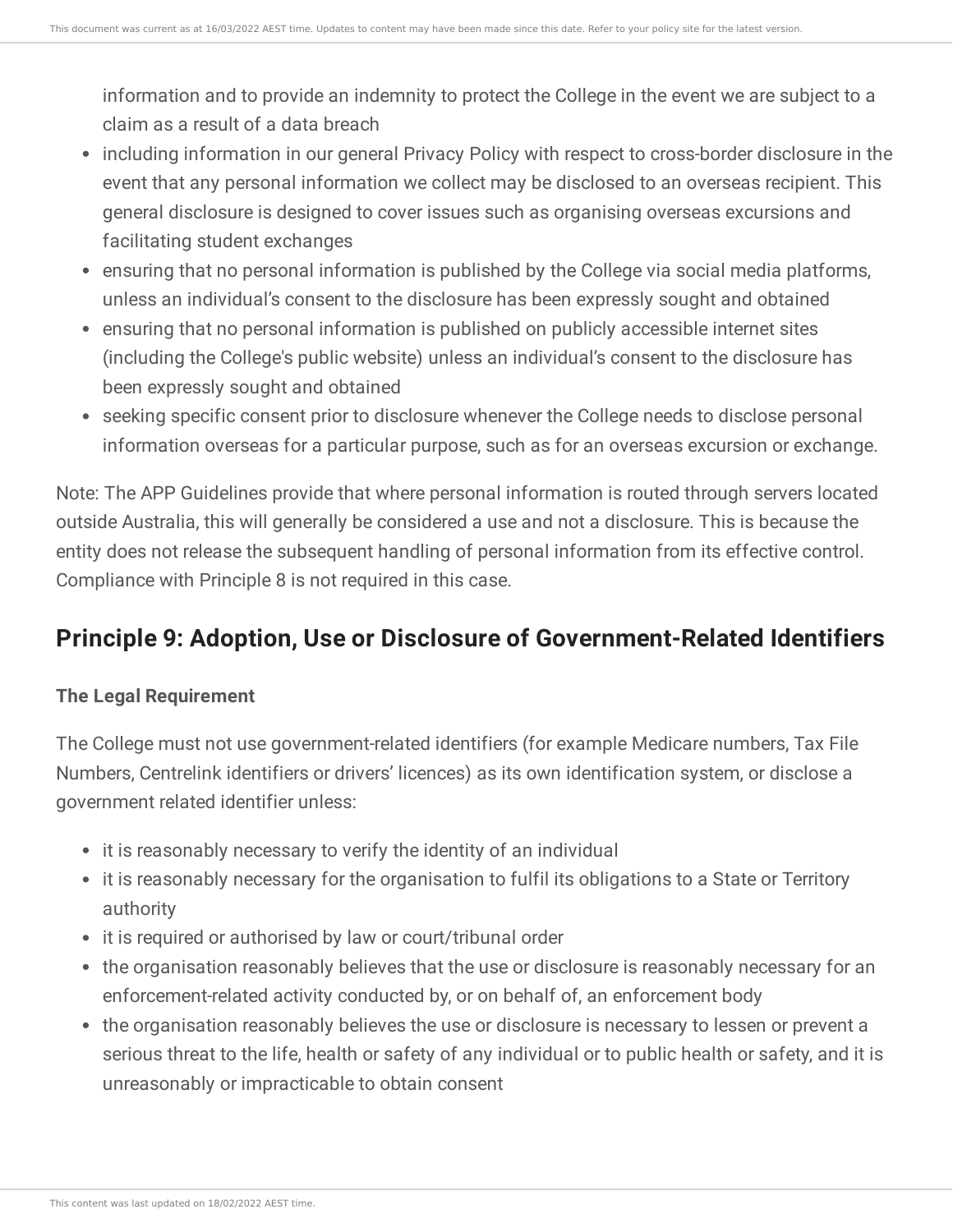the organisation has reason to suspect that unlawful activity, or misconduct of a serious nature, that relates to the organisation's functions or activities has been, is being, or may be engaged in, and the organisation reasonably believes that the use of disclosure is necessary in order for the organisation to take appropriate action.

Note: A person's name and their Australian Business Number are not defined as identifiers under the Privacy Act.

### **How We Comply with This Obligation**

- we do not use government-related identifiers as our primary identification system
	- where we collect and hold a government-related identifier of an individual, we will only use or disclose this personal information when:
	- it is reasonably necessary for us to fulfil our obligations to a State or Territory authority
	- we are required or authorised by law or court/tribunal order
	- the College reasonably believes that the use or disclosure is reasonably necessary for an enforcement-related activity conducted by, or on behalf of, an enforcement body
	- the College reasonably believes that the use or disclosure is necessary to lessen or prevent a serious threat to the life, health or safety of any individual or to public health or safety, and it is unreasonably or impracticable to obtain consent
- our staff are unable to enter a government-related identifier into a database and retrieve personal information based upon that identifier.

# **Principle 10: Quality of Personal Information**

# **The Legal Requirement**

The College must have practices, procedures and systems in place to ensure that the personal information it collects, uses, holds and/or discloses is accurate, up-to-date, complete and relevant.

The rationale behind this requirement is to prevent situations where the College may use or disclose, inaccurate, incomplete or out-of-date personal information.

## **How We Comply with This Obligation**

We have established and effectively implemented practices, procedures and systems to ensure that the personal information the College collects, uses, holds and/or discloses is accurate, up-to-date, complete and relevant at the time the information is collected and again when the information is used or disclosed.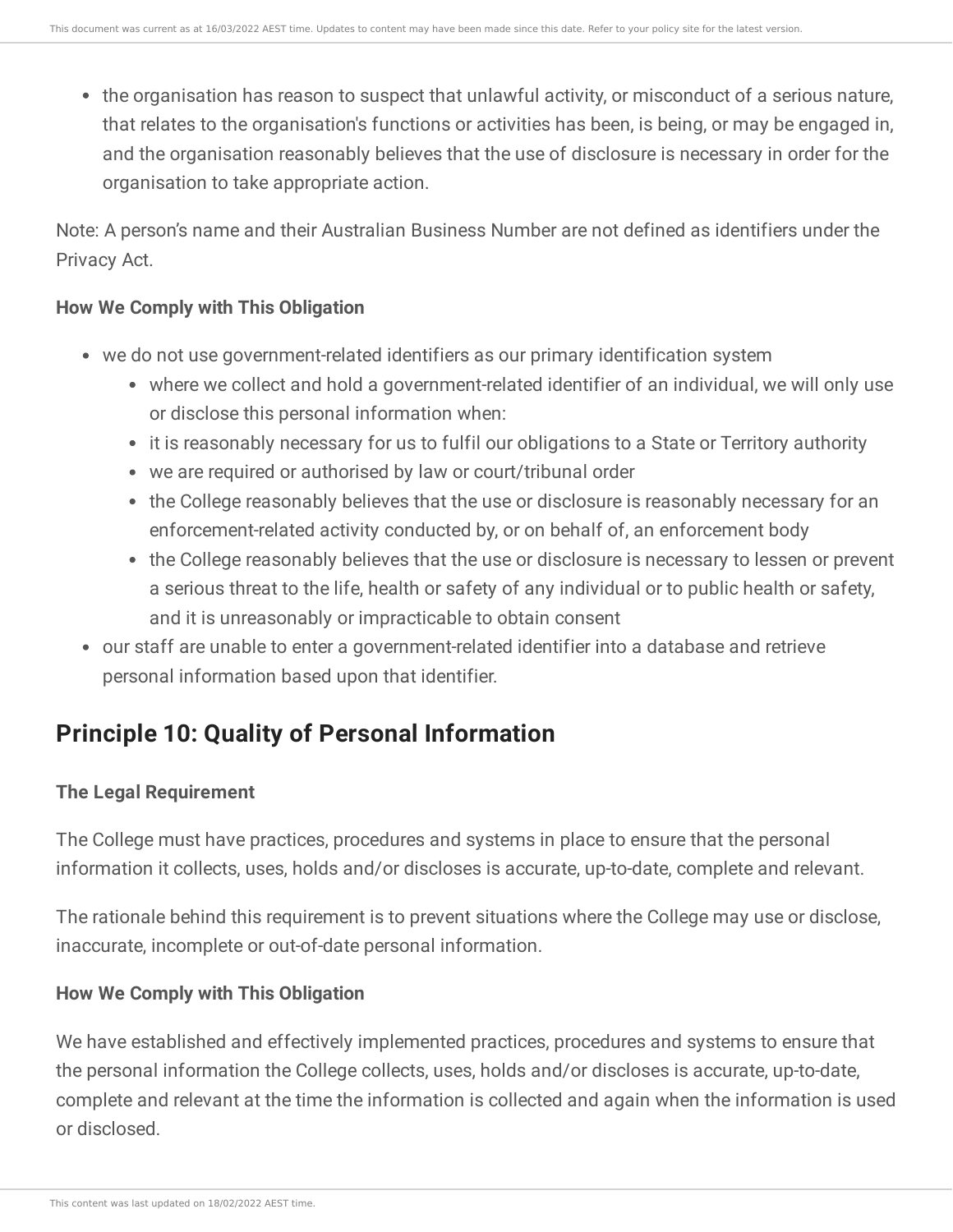This is achieved by:

- conducting regular Personal Information Audits in to identify what types of personal information we receive (both solicited and unsolicited), where we store this information (for example databases, filing cabinets, computer hard drives) and how we secure it (a Personal Information Audit Template is available in the Privacy [Documents](https://ce-viewer.com/module/209/page/2dec2af4-450c-4c57-a088-650eac923f5e.md) section)
- ensuring personal information is collected and recorded in a consistent format, where possible, through the use of standardised forms and privacy collection notices
- ensuring updated or new personal information is promptly added to existing records
- identifying and correcting or destroying poor quality or incorrect personal information
- contacting individuals to verify the quality of personal information if there has been a lengthy period since collection
- destroying or de-identifying personal information that is no longer required for the primary purpose it was collected
- considering whether we are using personal information for a "secondary purpose" and assessing the quality of this information
- providing training to our staff outlining our expectations with respect to the management of personal information
- providing individuals with a simple means to review and update their personal information
- ensuring that third parties collecting personal information have appropriate data quality collection/recording practices, procedures and systems
- regularly reviewing our personal information management practices, procedures and systems.

# **Principle 11: Security of Personal Information**

## **The Legal Requirement**

The College must take active measures to protect personal information from misuse, interference, loss, unauthorised access, modification or disclosure.

#### **Terminology**

The following terminology is used when referencing the security of personal information:

Hold: extends beyond physical possession of a record to include a record that the College has the right or power to deal with. For example, if we have outsourced storage to a third party but we retain the right to deal with the information, including to access and amend it, we will hold the information.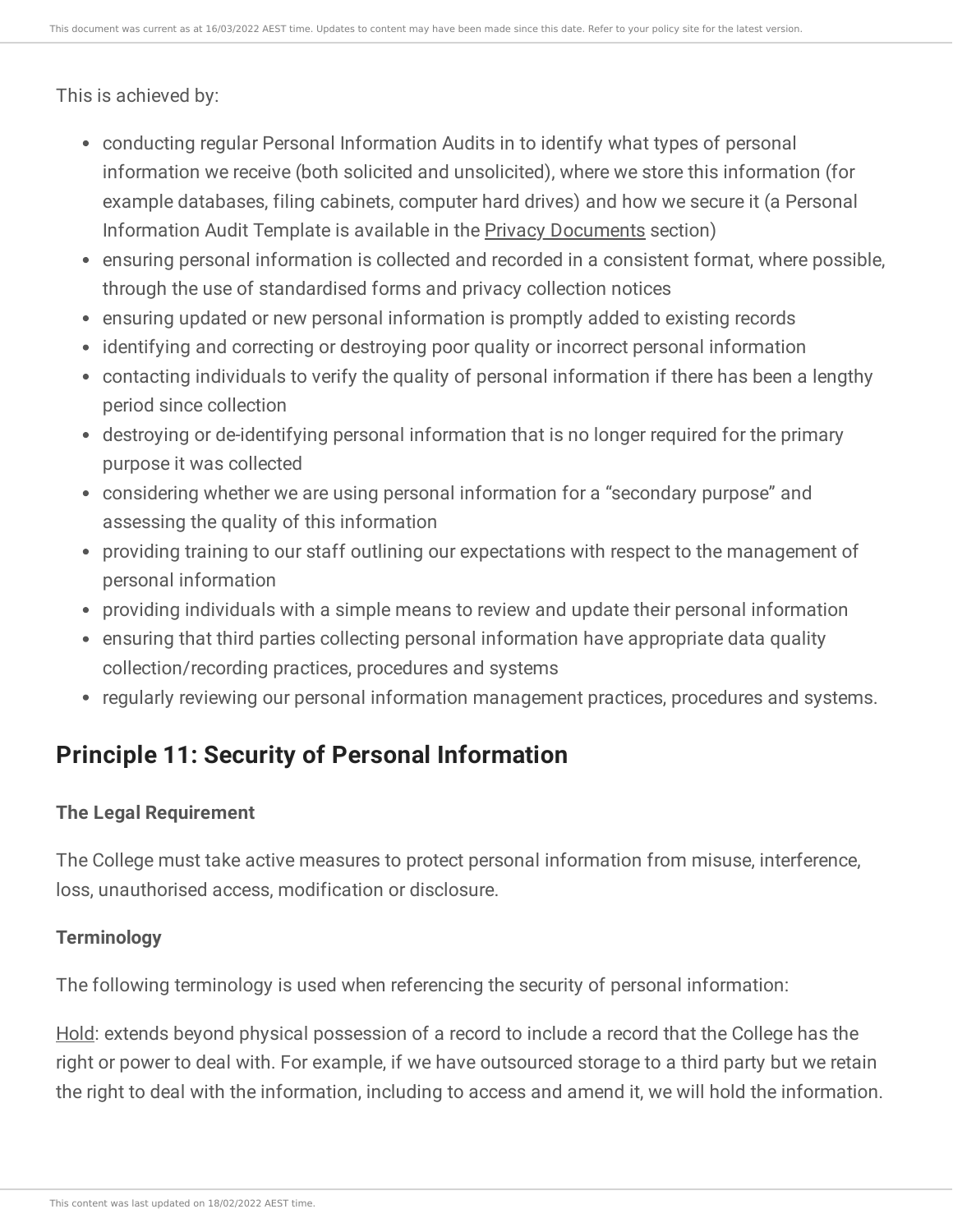Interference: with personal information occurs where there is an attack on personal information that the College holds that interferes with the personal information but does not necessarily modify its content. For example, an attack on a computer system, that, for example, leads to exposure of personal information.

Loss: covers the accidental or inadvertent loss of personal information held by the College. This includes physical loss or electronic loss, for example a failure to keep adequate backups of personal information in the event of a systems failure. Loss may also occur as a result of theft following unauthorised access or modification of personal information as a result of natural disasters. The intentional destruction or de-identification of personal information by the College does not amount to loss.

Misuse: occurs when personal information is used by the College for a purpose that is not permitted by the Privacy Act.

Unauthorised access: occurs when personal information held by the College is accessed by someone who is not permitted to do so, including by an employee or external third party.

Unauthorised modification: occurs when personal information held by the College is altered by someone who is not permitted to do so, or is altered in a way that is not permitted under the Privacy Act, including by an employee or external third party.

Unauthorised disclosure: occurs when the College makes personal information accessible or visible to others outside of the College and releases the information from its effective control in a way prohibited by the Privacy Act, including by a College employee.

## **How We Comply with This Obligation**

## Security Practices, Procedures and Systems

The College has developed practices, procedures and systems relating to the security of personal information we hold, which are designed to prevent the misuse, interference, loss, modification or disclosure of personal information.

These practices, procedures and systems which have been developed having regard to the Guide to Securing Personal [Information](https://ce-viewer.com/https:/salcqld.policyconnect.com.au/module/209/page/a429c9a8-0529-44bb-9b2d-7edddba7f196.md) published by the OAIC include:

appointment of designated individuals who are primarily responsible for managing and protecting the integrity of the personal information the College collects. These individuals are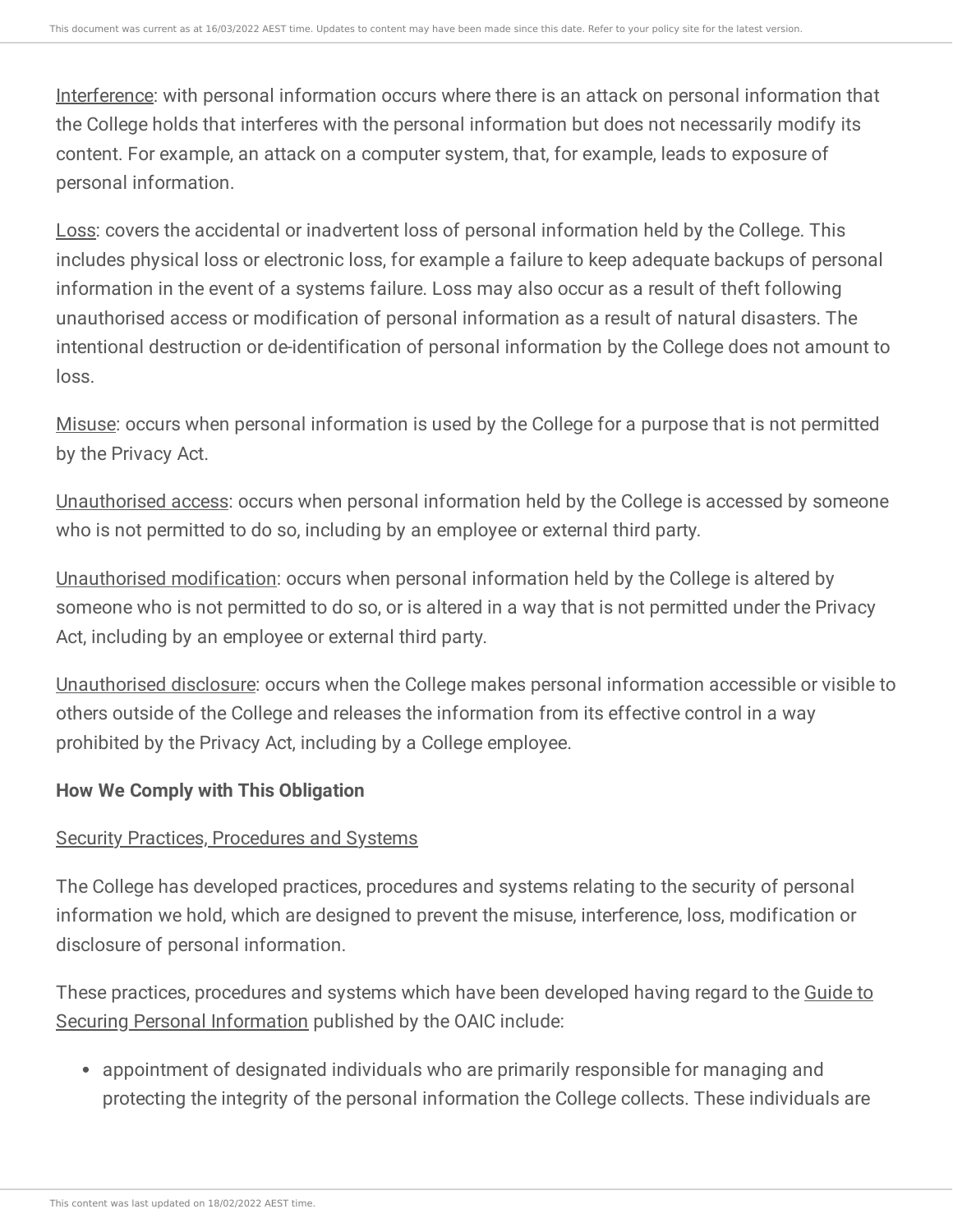allocated specific tasks to ensure our compliance with privacy laws and these tasks are monitored through CompliSpace Assurance.

- conducting regular audits of how we store and secure personal information
- ensuring personal information (in particular financial information and sensitive information such as health records) that is stored in hard copy form, is stored securely in lockable filing cabinets
- the use of security and alarm systems to ensure the security of physical files and computer systems containing personal information
- the installation of up-to-date Information and Communications Technology (ICT) security software to protect the College's computer networks, websites, web-based applications and electronic devices from malicious software (or malware), computer viruses and other harmful programs and unauthorised access
- the use of passwords enabling only authorised persons to access the College's ICT systems on a need-to-know basis
- the use of intrusion detection systems to monitor our ICT systems for malicious activities, policy violations and anomalous behaviour
- the regular monitoring and testing of our College's ICT security systems
- the backup of personal information held on our ICT systems to protect against the loss of personal information
- the implementation of policies that are designed to ensure that any staff who are required to take personal information outside College grounds, or have personal information accessible through a laptop computer or mobile device, are required to ensure the maintenance of confidentiality (especially with respect to sensitive information).

## **Managing Data Breaches**

In the event of a breach of personal [information,](https://ce-viewer.com/module/209/page/b7d4f254-31e7-4492-9ab2-c5ce684edc55.md) the College will follow our Procedures for Responding to and Reporting Data Breaches.

# **Destroying or De-Identifying Personal Information**

If the College no longer requires personal information it holds, it will destroy or de-identify the information. If de-identified personal information is of further value or utility to the College, then the information does not need to be destroyed because that information is no longer personal information.

If held in hard copy form, the information is destroyed through a secure process of document destruction.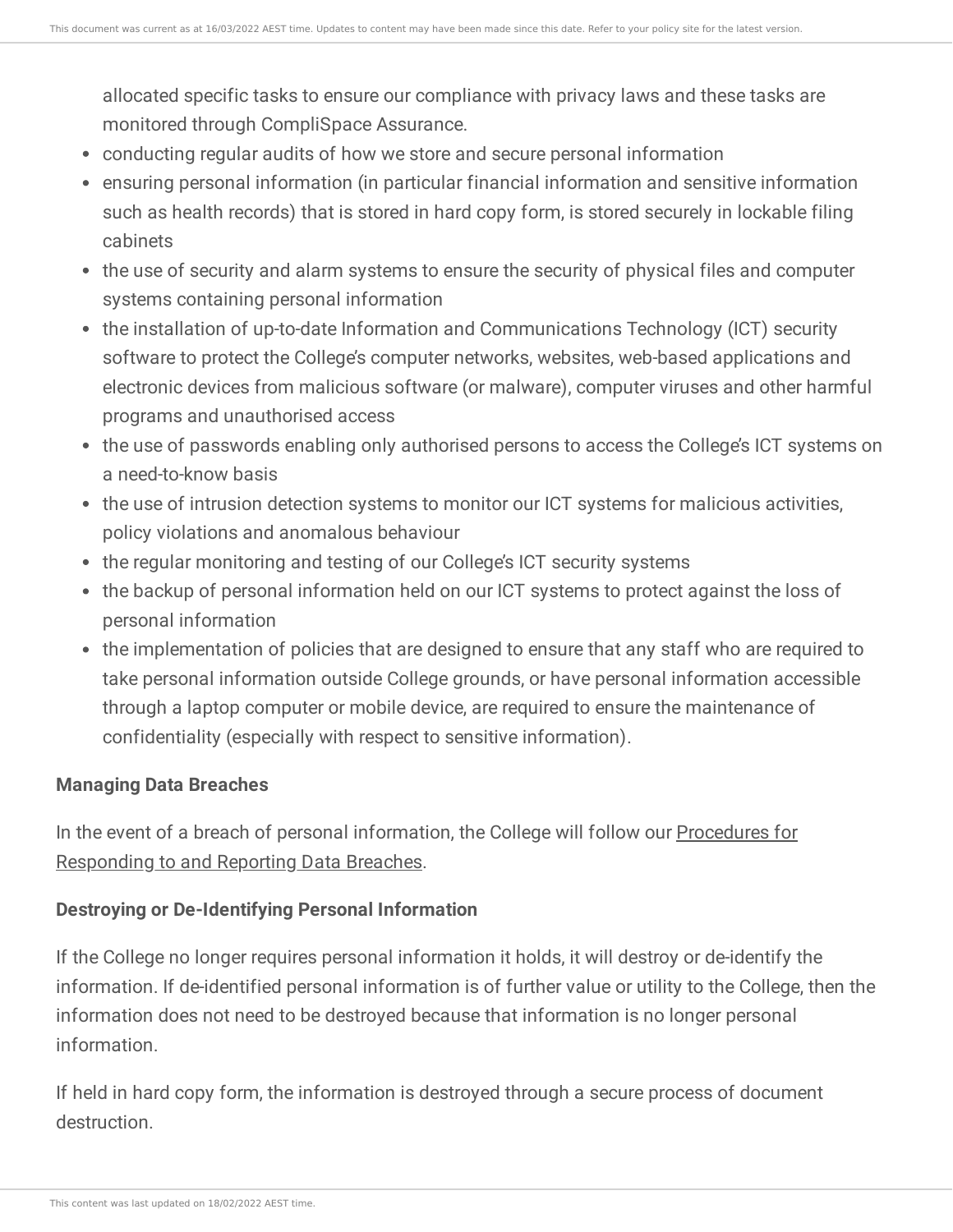If held in electronic form, steps are taken to irretrievably destroy the information or put it 'beyond use'.

If held by a third party, such as a Cloud Based Service Provider, our College will instruct the third party to delete the personal information and to verify that deletion has occurred.

# **Principle 12: Access to Personal Information**

#### **The Legal Requirement**

Individuals have the right of access to any personal information we hold about them. There are some limited exceptions to this right of access including where access would:

- be unlawful
- pose a serious threat to the life or health of another individual
- unreasonably impact on the privacy of others
- require us to disclose evaluative information in connection with a commercially sensitive matter
- adversely impact an internal investigation into unlawful activities
- be considered frivolous or vexatious
- reveal our intentions in relation to negotiations with the individual in such a way as to prejudice those negotiations
- involves legally privileged information during legal proceedings.

Where a request for access to personal information is made we must respond within a reasonable time. If access is denied we must give:

- written notice for the reasons for refusal (except where it would be unreasonable to do so)
- the mechanisms available to complain about the refusal.

The Privacy Act allows the College to impose a charge that is designed to cover costs, however this charge must not be excessive and we must disclose this charge to the individual upfront. Where access can be given, we must endeavour to provide it in a manner that is as prompt, uncomplicated and as inexpensive as possible.

#### **How We Comply with This Obligation**

The College has established a standard procedure for Dealing with Privacy Questions and [Complaints.](https://ce-viewer.com/module/209/page/f9de702f-df84-4218-a751-60b606e12123.md)

Requests for access to personal information are referred to the College's [Privacy](https://ce-viewer.com/module/209/page/a3a54663-c4af-4214-9ec2-206605aff844.md) Officer who will consider each request on its merits, having consideration to the various exemptions with respect to

This content was last updated on 18/02/2022 AEST time.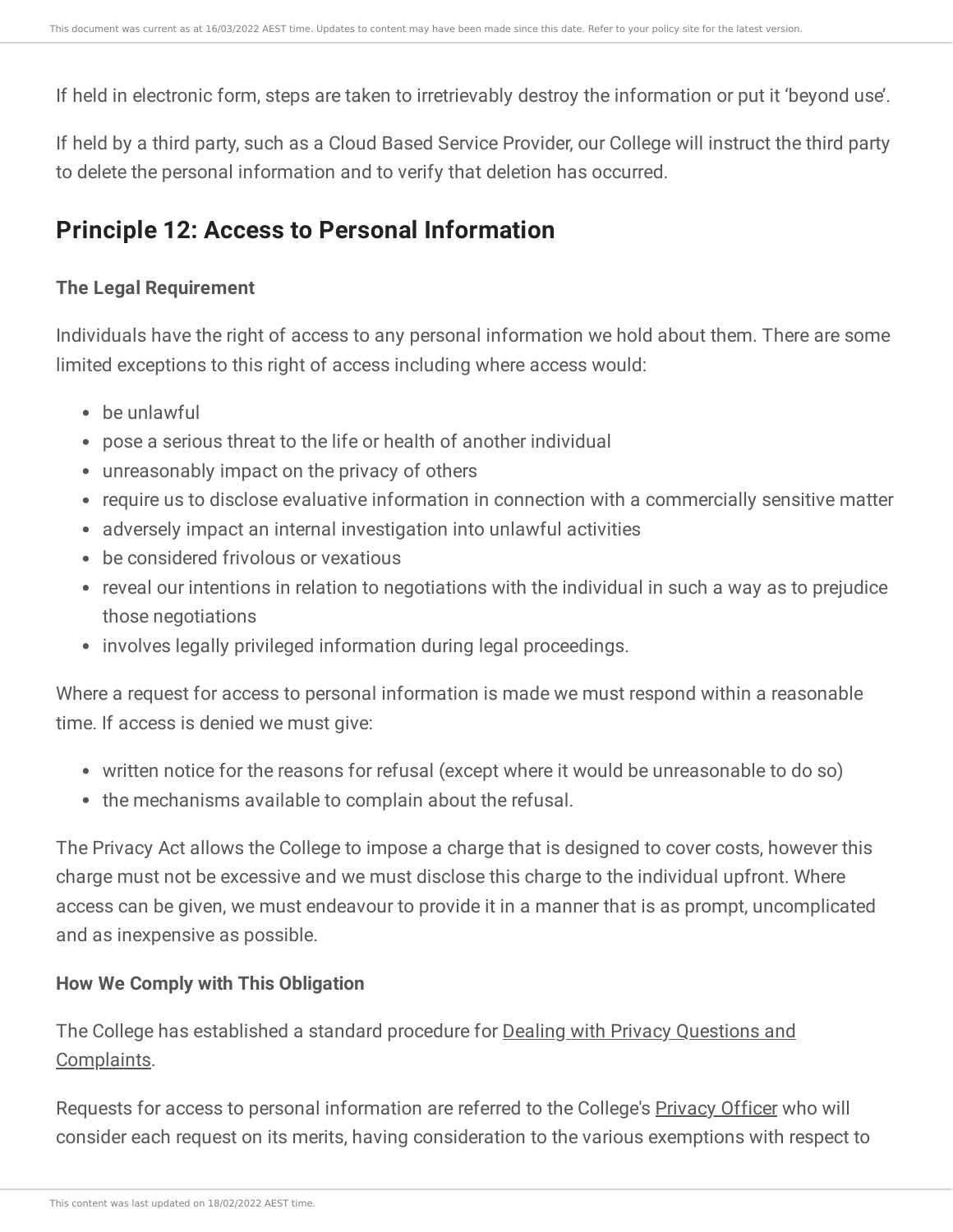the rights of the individual, and respond appropriately within a reasonable timeframe.

In considering requests for access to personal information, we take the view that a parent/carer is entitled to have access to records relating to their child, unless the child is over the age of 18 or special circumstances arise.

# **Principle 13: Correction of Personal Information**

## **The Legal Requirement**

The College must take reasonable steps to correct personal information where we become aware that the information we hold is inaccurate, out-of-date, incomplete, irrelevant or misleading, either as a result of our own internal activities, systems and procedures, or if we are requested to do so by an individual.

Effective compliance with other APPs, such as Principle 10: Quality of Personal [Information](https://ce-viewer.com/module/209/page/cae502c7-3e5f-48ce-9d4a-981ce891dde0.md) and Principle 11: Security of Personal [Information,](https://ce-viewer.com/module/209/page/54fcffa6-c94b-4e57-87bf-849aa1b693c9.md) facilitates compliance with Principle 13: Correction of Personal Information and minimises the likelihood that individuals will request us to correct their personal information.

If the College has disclosed information to another organisation, we must take reasonable steps to notify the other organisation of any corrections we make where the individual has requested us to do so.

If an individual requests that a correction be made, and we refuse that request, we must provide written reasons for the refusal and information as to how the individual can complain about the refusal.

If the College refuses a correction request and the individual requests a statement to be placed with the information that states the individual believes the information to be incorrect, we must take reasonable steps to do so in such a way that ensures that any users of the information are aware of the individual's position.

We must action corrections within a reasonable period and we must not charge for making corrections.

## **How We Comply with This Obligation**

The College is committed to taking reasonable steps to ensure the personal information we hold is accurate, up-to-date, complete, relevant and not misleading, and we have established internal systems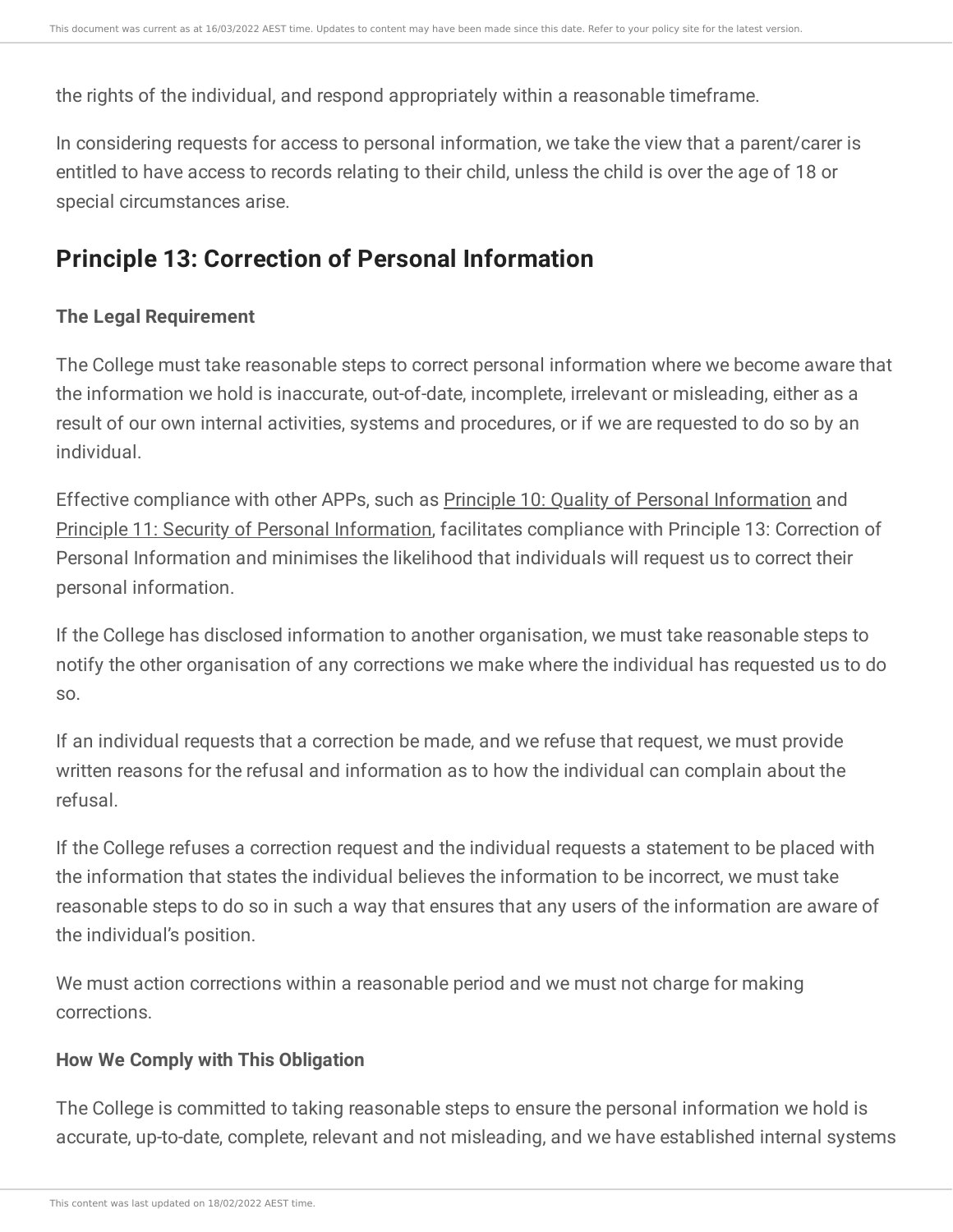and procedures for correcting personal information. These include:

- asking parents/carers to confirm the accuracy of their child's health information on a regular basis
- asking parents/carers to confirm/provide information with respect to their child's abilities (for example swimming) prior to attending an excursion
- training staff to recognise the importance of maintaining up-to-date personal information
- effective database management including the investigation and correction of bounced emails, returned letters and incorrect telephone numbers.

Reasonable steps will depend on considerations that include:

- the sensitivity of the personal information
- the possible adverse consequences for an individual if notice is not provided to another entity
- the nature or importance of the correction.

The College has established a standard procedure for Dealing with Privacy Questions and [Complaints](https://ce-viewer.com/module/209/page/f9de702f-df84-4218-a751-60b606e12123.md) which includes dealing with requests for correction of personal information.

Simple requests for correction of personal information will be dealt with directly by staff (for example a request to update a student's address or a contact telephone number).

Any correction requests that are potentially contentious are referred to the College's [Privacy](https://ce-viewer.com/module/209/page/a3a54663-c4af-4214-9ec2-206605aff844.md) Officer who will consider each request on its merits.

In all cases where a correction request is made, the College will:

- respond in a timely manner (usually within 30 calendar days)
- ensure any other entities who received the personal information through disclosure are informed of the correction
- not charge the individual for making a request, correcting personal information or associating a statement
- give notice to an individual, including reasons and available complaint mechanisms, if the correction is refused.

# **Health Information and Confidentiality**

This section of our Privacy Program includes: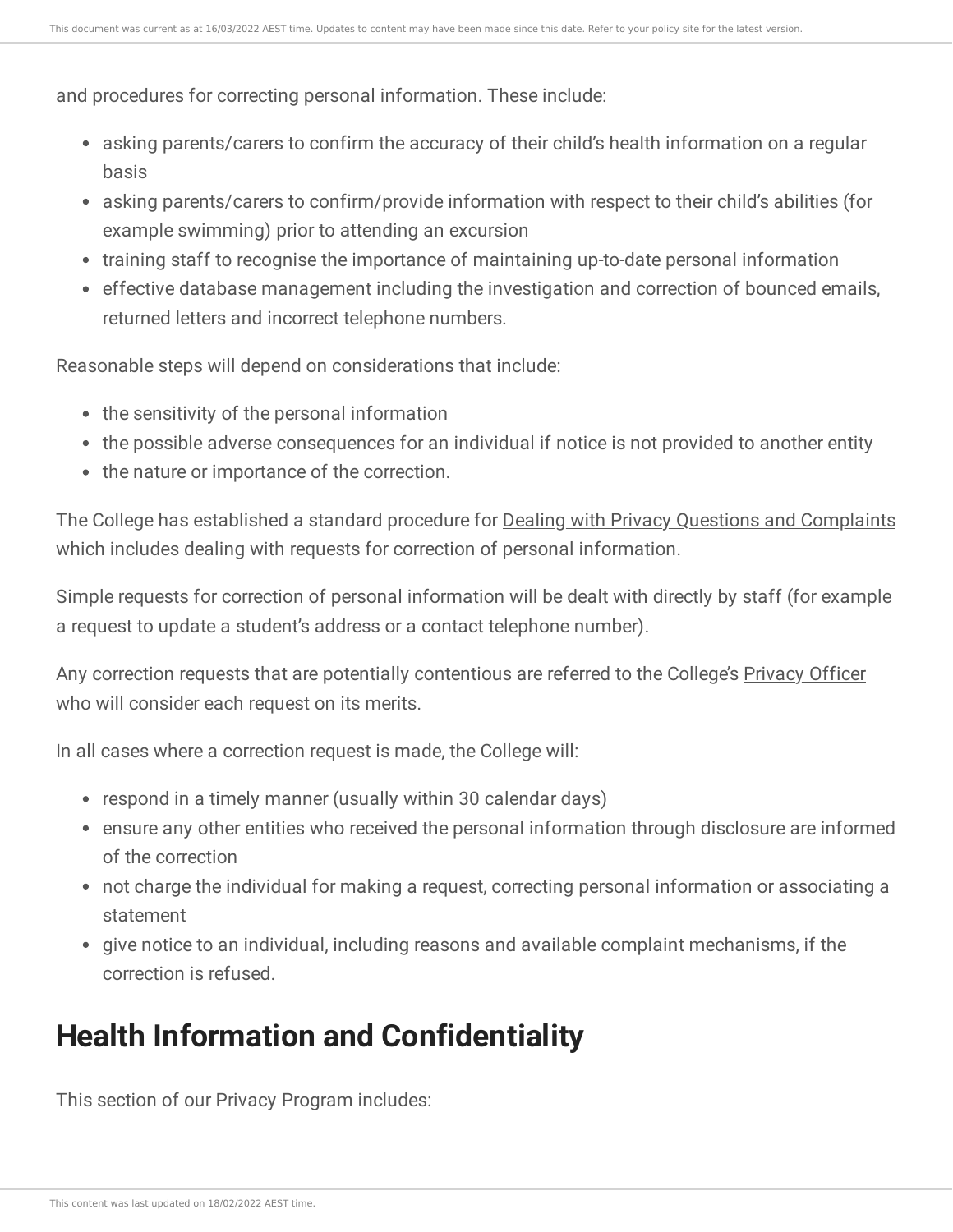- Privacy and Health [Information](https://ce-viewer.com/module/209/page/c8fc79dd-ab2a-47e2-8450-59b339c9c2f0.md)
- [Confidentiality](https://ce-viewer.com/module/209/page/b9d78792-8025-4a88-810f-06a706149852.md) of Personal Information

# **Privacy and Health Information**

The College deals with health information and provides a health service.

#### **Health Information**

"Health information" is a defined term under the Privacy Act and includes information, or an opinion, about:

- the health, disability or injury (at any time) of an individual
- a "health service" to be provided to an individual
- an individual's expressed wishes about the future provision of health services
- genetic information that is, or could be, predictive of the health of the individual or a genetic relative of the individual.

It is the College's policy to treat health information as including information about an individual's mental health.

## **Health Service**

"Health Service" is also a defined term. Health Service means:

- an activity performed in relation to an individual, that is intended or claimed (expressly or otherwise) by the individual, or the person performing it:
	- to assess, record, maintain, improve or manage the individual's health
	- to diagnose the individual's illness, injury or disability
	- to treat the individual's illness, injury or disability or suspected illness, injury or disability
- dispensation on prescription of a drug or medicinal preparation by a pharmacist.

## **Collection of Health Information**

In most circumstances, the College is required to collect health information in order to comply with our obligation to exercise our duty of care to students. As such we do not require specific written consent.

In most cases consent to collection will be implied, as the health information will be provided directly by a parent/carer, or a student, in response to a request for health information, or by way of

This content was last updated on 18/02/2022 AEST time.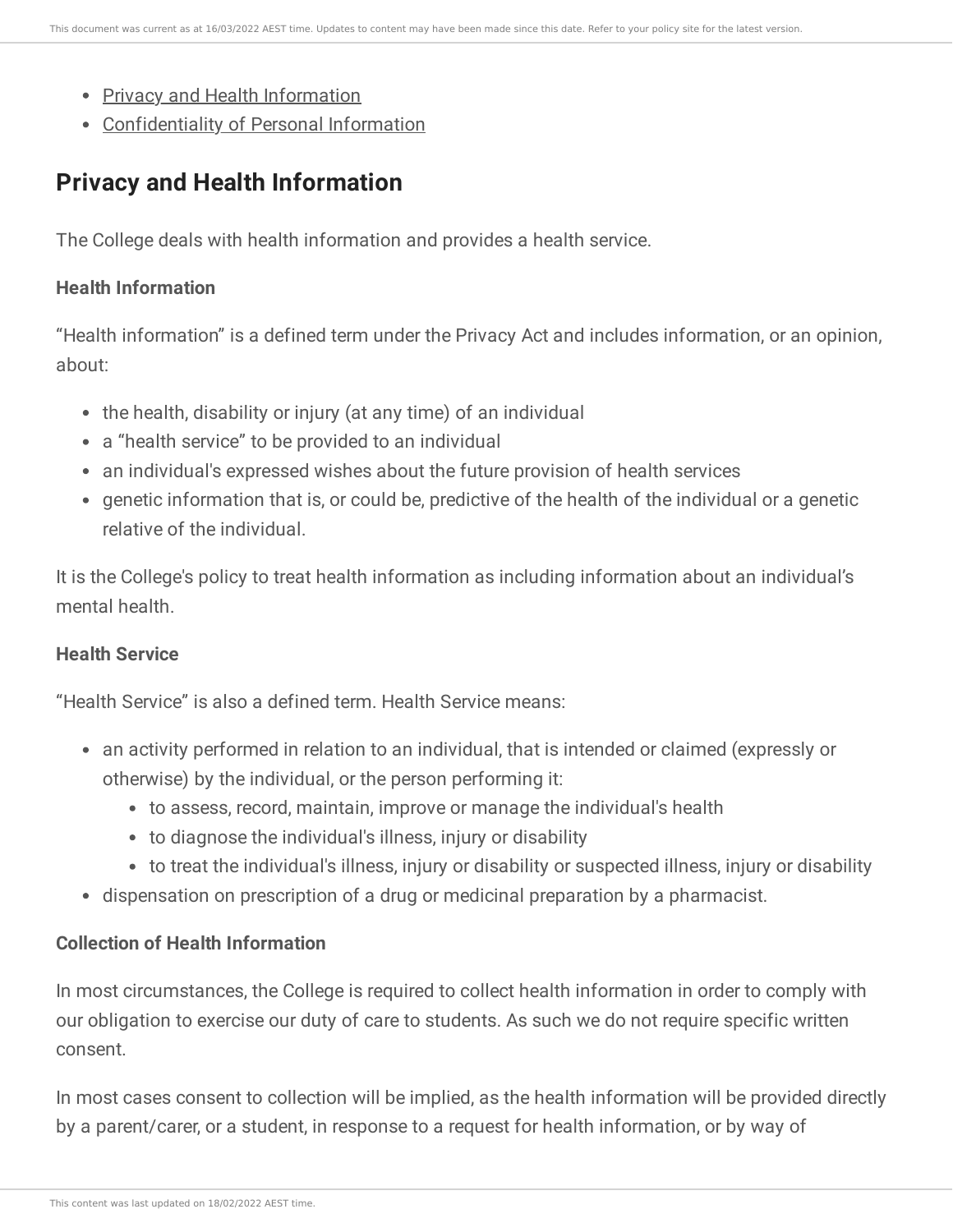explanation with respect to a particular health problem that has arisen.

There may, however, be some occasions where we should seek specific consent to the collection of health information, especially where we are collecting health information directly from a third party, such as a doctor or another school.

#### **Use or Disclosure of Health Information**

Any health information that the College has collected must only be used or disclosed:

- for the primary purpose it was collected or for a directly related secondary purpose
- to exercise our duty of care
- to lessen or prevent a serious threat to the life, health or safety of an individual and where it is impractical to obtain consent.

To this end the College and our staff take steps to:

- secure all health information we collect
- ensure this information is only disclosed to staff on a need-to-know basis
- ensure this information is not disclosed to other students, parents or third parties without consent.

#### **College Counsellor**

Arethusa College engages an external counsellor service at the College. The College has entered into a written agreement with the service provider which governs the terms of this relationship and requires students and/or their parents/carers to provide consent for the service to share information on a need-to-know basis with members of the College staff.

# **Confidentiality of Personal Information**

Confidentiality can be claimed in respect of personal information where:

- the information is by its nature confidential
- the information is communicated in circumstances importing an obligation of confidence
- disclosure of the information would be unauthorised by the provider of the information or by law.

As confidential information is not defined under the Privacy Act, it is the College's policy that records of confidential information should only be made where there is a need to do so and in the knowledge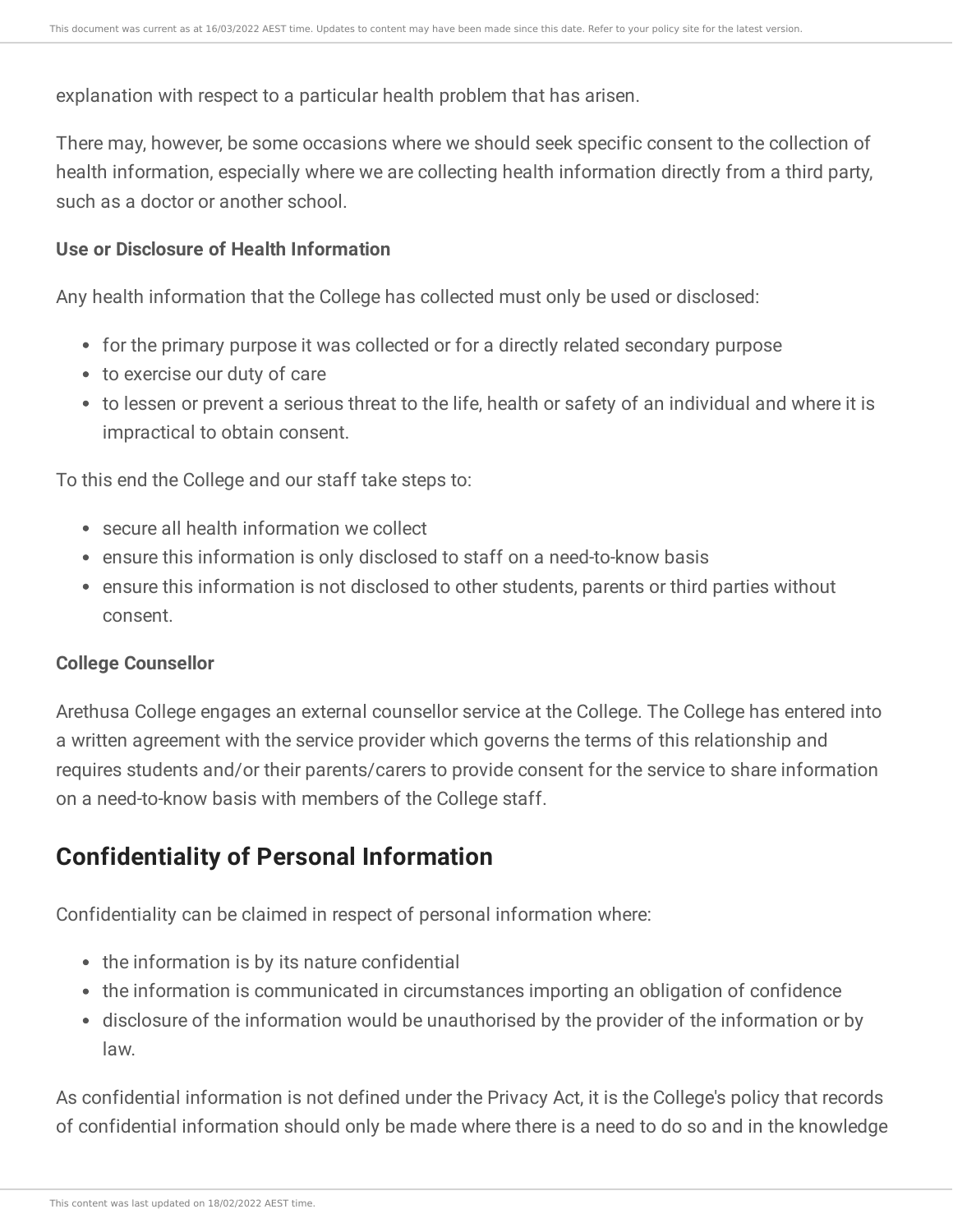that access to the record may be sought.

The College may disclose confidential information where:

- the individual consents to disclosure
- the subject of the information has requested access
- disclosure is otherwise required or authorised by law (refer to Principle 6: Use or Disclosure of Personal [Information\).](https://ce-viewer.com/module/209/page/51452d1a-defa-4270-bb68-13466f98d604.md)

Refer to our Privacy [Collection](https://ce-viewer.com/module/209/page/2dec2af4-450c-4c57-a088-650eac923f5e.md) Notice.

# **Privacy for Students, the Community and Related Bodies**

This section of our Privacy Program includes:

- Personal [Information](https://ce-viewer.com/module/209/page/33002140-2db7-4ed6-820a-f7119d2f546a.md) of Students
- Privacy and the College [Community](https://ce-viewer.com/module/209/page/c6e7b44a-8aa1-48a3-aa0e-982f1c888b8a.md)
- **Transfers Between Related Bodies [Corporate](https://ce-viewer.com/module/209/page/c7e69395-0c48-49f2-9089-5ed19ffdbb92.md)**

# **Personal Information of Students**

#### **State/Territory Child Protection Regimes Override Privacy Requirements**

Information sharing regimes under state/territory legislation relating to child protection override the privacy requirements under the Privacy Act.

For more information, refer to our Child Protection Program.

The College takes a common-sense approach to dealing with a student's personal information. We will determine on a case-by-case basis whether a student under the age of 18 has the capacity to consent and make decisions in respect of their personal information, and will be guided by the below principles when making any determination regarding student consent.

#### **Consent from Parents/Carers**

The College generally takes the view that notifications provided to parents/carers will act as notifications to students and consents received from parents/carers will act as consents given by students. This view is based on the fact that parents/carers generally have the right to make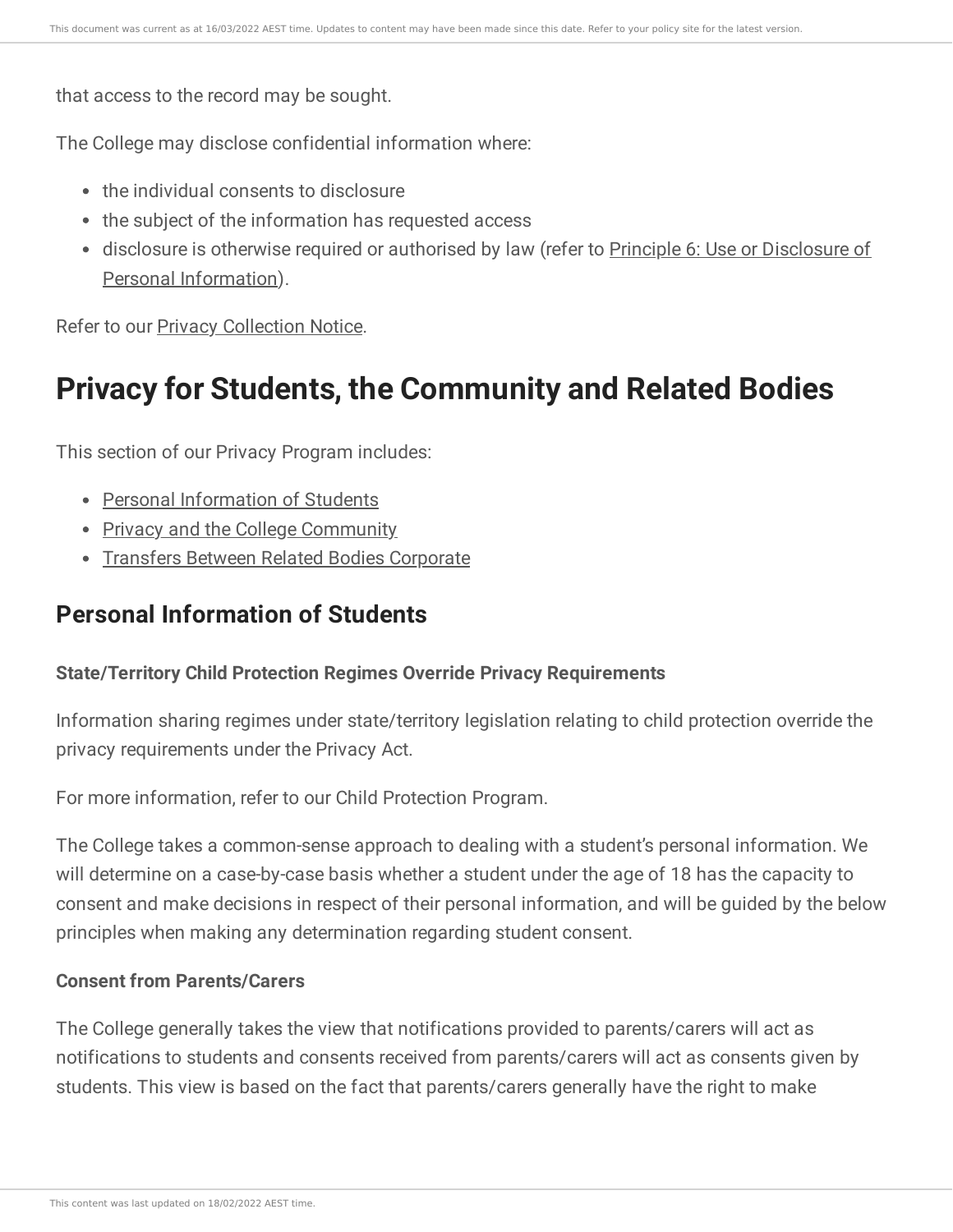decisions for their children until they reach 18 years of age and that the College's contractual relationship is with a student's parents/carers.

#### **Consent from Students**

In certain circumstances, it will be appropriate to seek and obtain consents directly from students.

As a general principle, a student under the age of 18 has capacity to consent when they have sufficient understanding and maturity to understand what is being proposed. In some circumstances, it may be appropriate for a parent/carer to consent on behalf of a student, for example if the student is very young or lacks the maturity or understanding to do so themselves.

If it is not practicable or reasonable for the College to assess the capacity of students on a case-bycase basis, we are entitled to presume that a student aged 15 or over has capacity to consent, unless there is something to suggest otherwise. Students aged under 15 are presumed to not have capacity to consent.

#### **Student Access to Personal Information**

Where a student seeks access to their personal information, the College will consider whether to refuse or restrict access, taking into account whether:

the record of personal information contains information which would not normally be released

- access is likely to adversely impact on the student
- a parent/carer of the student seeking access does not consent to their child having access.

#### For more information, refer to Principle 12: Access to Personal [Information.](https://ce-viewer.com/module/209/page/8a75f267-a92d-4989-b83d-9a972214199a.md)

#### **Disclosure of Student Information**

Our Student Enrolment Form sets out how we collect and disclose the personal information of students, including sensitive information. Students' personal information is theirs, regardless of their age. It may hence only be disclosed to parents/carers if:

- disclosure is for the primary purpose of collection or for a related secondary purpose which is reasonably expected
- disclosure is necessary to fulfil the College's duty of care to the student.

Students may attempt to claim a right to prevent disclosure of personal information to a parent/carer, such as their College Report. Situations where a student makes a request that personal information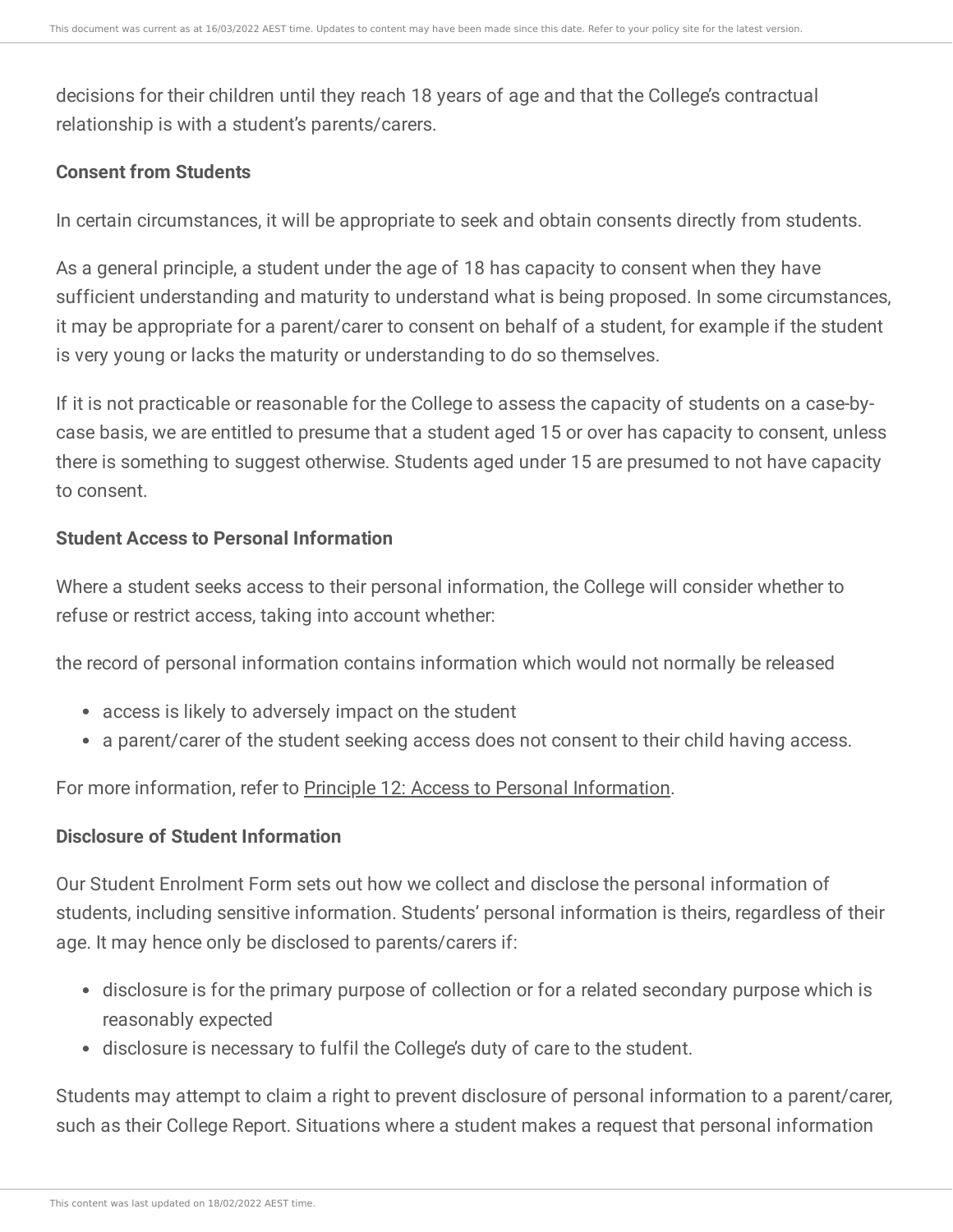(particularly sensitive information) not be disclosed to parents/carers will be dealt with on a case-bycase basis.

# **Privacy and the College Community**

The College community consists of staff, students, parents/carers, alumni, neighbours, other schools, benefactors and other stakeholders. Arethusa College has implemented the following procedures to comply with the APPs when information is shared in the College community.

#### **College Directories**

The use of College directories and class lists, which contain the names, contact details and other information of students and their parents/carers, may involve the disclosure of personal information.

The College will obtain the consent of parents/carers, and [students](https://ce-viewer.com/module/209/page/33002140-2db7-4ed6-820a-f7119d2f546a.md) if they have capacity to consent, to place their details in the College Directory or class list. Parents/carers and students are also notified about these practices through our [Collection](https://ce-viewer.com/module/209/page/2dec2af4-450c-4c57-a088-650eac923f5e.md) Notices.

#### **College Publications**

Publications such as newsletters and magazines usually contain personal information obtained from the individual or from external sources. While these publications might be considered to be generally available [publications,](https://ce-viewer.com/module/209/page/e2c95b15-9cea-46e9-a962-a84eedf529f3.md) they are still covered within the definition of personal [information](https://ce-viewer.com/module/209/page/ff1017fc-5628-462c-8737-b0882b3fa402.md) and hence must be managed in accordance with the Privacy Act.

Sensitive information (such as health information) should not be included in publications without consent.

## **College Libraries/Exhibitions**

The definition of a [record](https://ce-viewer.com/module/209/page/e2c95b15-9cea-46e9-a962-a84eedf529f3.md) does not include anything kept in a library, art gallery or museum for the purposes of reference, study or exhibition.

Where the College intends to include personal information in a library/exhibition, the individual should be notified of the planned use and disclosure appropriately. Sensitive information (such as health information) should not be included without consent.

#### **Disclosing Information to Other Schools**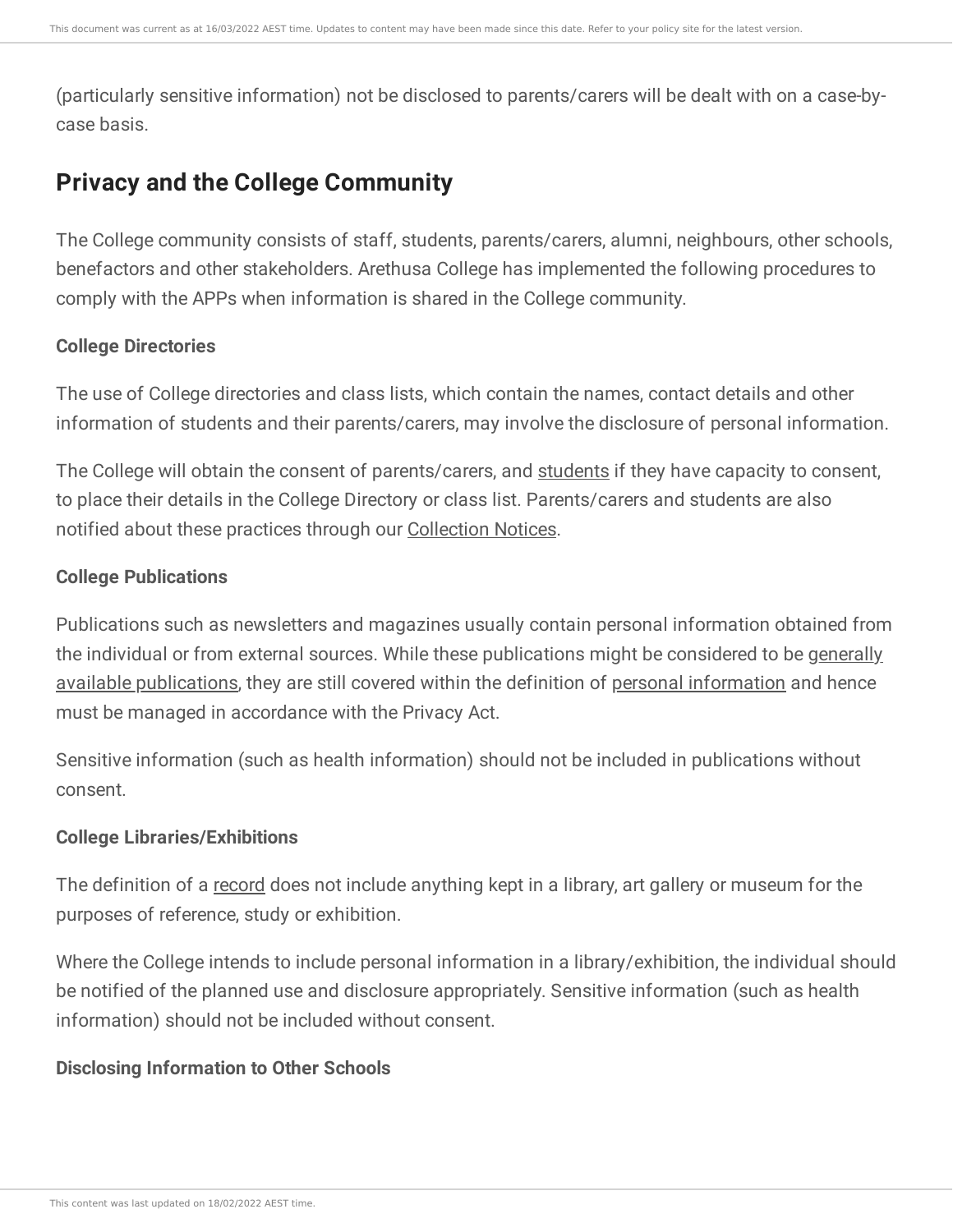When the College is not related to a second school or other body, it cannot rely upon related body corporate exemptions in order to disclose information to them. Information should not usually be passed on to other schools without consent. However, information may be disclosed if it is for the primary purpose for which the information was collected or falls within a permitted secondary purpose. For more information, refer to Transfers Between Related Bodies [Corporate.](https://ce-viewer.com/module/209/page/c7e69395-0c48-49f2-9089-5ed19ffdbb92.md)

# **Transfers Between Related Bodies Corporate**

Arethusa College does not share information with other entities unless they are "related bodies corporate", or the information is being shared for the primary purpose for which it was collected, or for a permitted secondary purpose (refer to Principle 6: Use or Disclosure of Personal [Information](https://ce-viewer.com/module/209/page/51452d1a-defa-4270-bb68-13466f98d604.md)).

## **Related Bodies Corporate**

Under the Privacy Act, related bodies corporate (as defined in the Corporations Act) are able to share and transfer an individual's personal information (but not sensitive information) without the share or transfer amounting to an interference with the privacy of the individual. In general terms companies are related where they have a shared controlling interest. The related bodies corporate must comply with the APPs and the CR Code (if applicable) when using or holding the personal information.

This provision covering information transfers between related bodies corporate highlights the fact that Arethusa College is not able to simply share information with other entities unless they are "related", or there is a reasonable expectation that this information would be shared for a secondary purpose. (Refer to Principle 6: Use or Disclosure of Personal [Information](https://ce-viewer.com/module/209/page/51452d1a-defa-4270-bb68-13466f98d604.md)).

# **Unrelated Bodies Corporate**

Currently Arethusa College have not identified any unrelated bodies corporate.

# **Procedures for Responding to and Reporting Data Breaches**

A data breach can take many forms and have many causes. The breach may involve human error, a system fault or a deliberate hacking of a database. Depending on the circumstances of the incident, the extent of interference with personal information will vary, as will the harm suffered by the individuals affected by the interference.

Our legal obligations for reporting an incident can vary depending on the circumstances of the incident.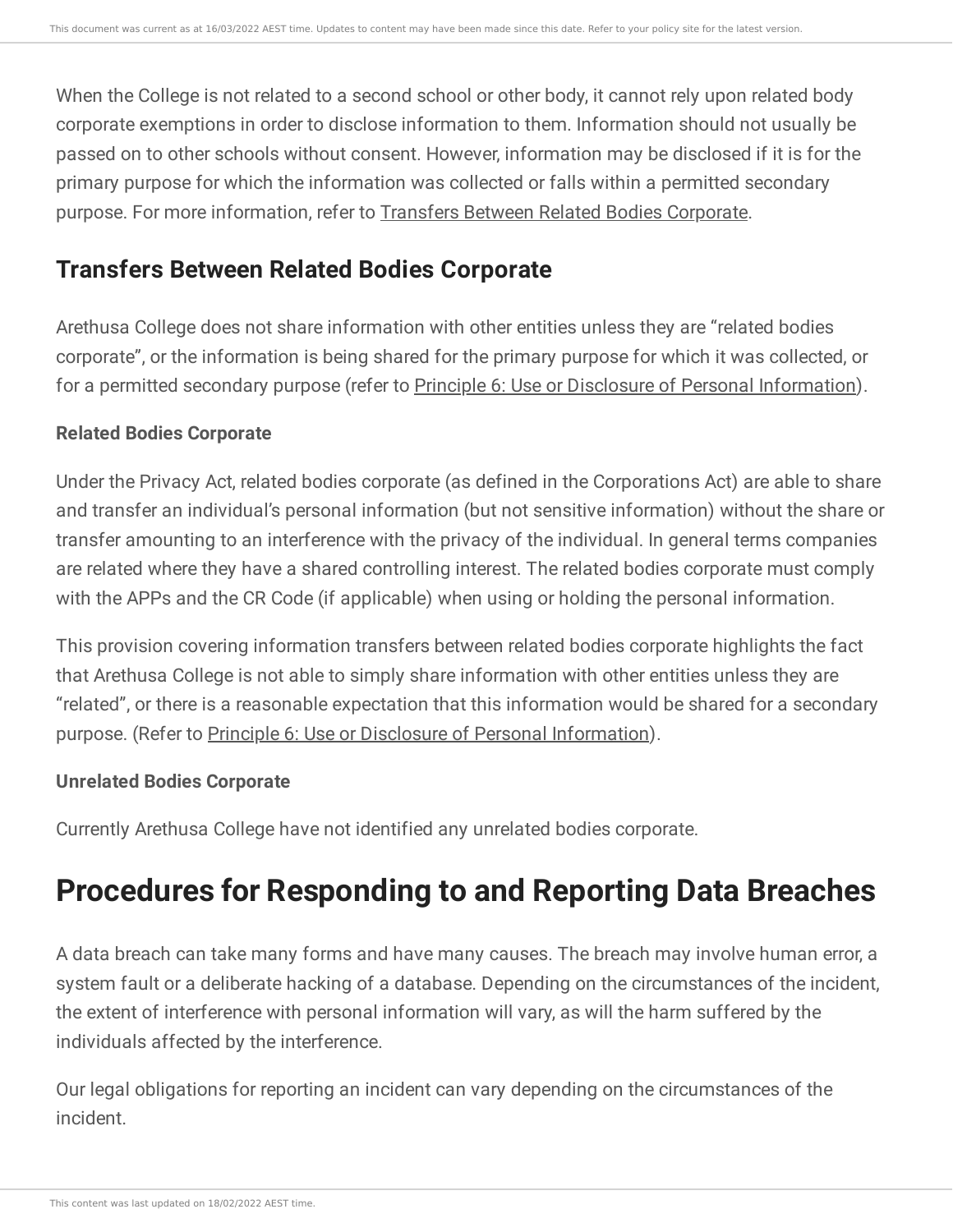Arethusa College has established the following work systems, practices, policies and procedures for responding to and reporting suspected and actual data breaches both internally and externally. This includes:

- [Terminology](https://ce-viewer.com/module/209/page/ca04f5db-1936-436f-a860-5de9b0a00cb1.md)
- Guide to Data Breach [Identification](https://ce-viewer.com/module/209/page/f379c2a1-556e-4a08-a4fc-13202dd462d8.md)
- [Remedial](https://ce-viewer.com/module/209/page/3029a5a7-e512-465b-90cf-0cbad9cadd4e.md) Action
- Data Breach [Response](https://ce-viewer.com/module/209/page/b31f1d36-7727-4867-b083-3bb96a56b47f.md) Team
- Data Breach [Response](https://ce-viewer.com/module/209/page/9c2cfce4-c437-4ef6-8565-bbbc758e2edf.md) Plan

The Guide to Data Breach [Identification](https://ce-viewer.com/module/209/page/f379c2a1-556e-4a08-a4fc-13202dd462d8.md) which is designed to assist our staff in making decisions with respect to identifying different data breaches and when a breach will be a Notifiable Data Breach.

**The Privacy Officer must be notified of any data breach.**

# **Terminology**

## **Data Breach**

It is important to note that although the Privacy Act regulates the handling of personal information, not "data", the OAIC uses the term data breach rather than "personal information security breach" in its guidance to organisations on how to respond to an incident.

A data breach occurs when personal information held by Arethusa College is misused, interfered with, lost or subject to unauthorised access, modification or disclosure. In other words, a data breach may occur as a result of a failure by Arethusa College to protect the security of:

- personal information, in accordance with Principle 11: Security of Personal [Information](https://ce-viewer.com/module/209/page/54fcffa6-c94b-4e57-87bf-849aa1b693c9.md); and/or
- credit information, in accordance with the Privacy Act and Credit Reporting Code (the College is not a Credit Provider).

Examples of data breaches include:

- lost or stolen laptops, removable storage devices, or paper records containing personal information
- databases containing personal information being 'hacked' or otherwise illegally accessed by individuals outside of the College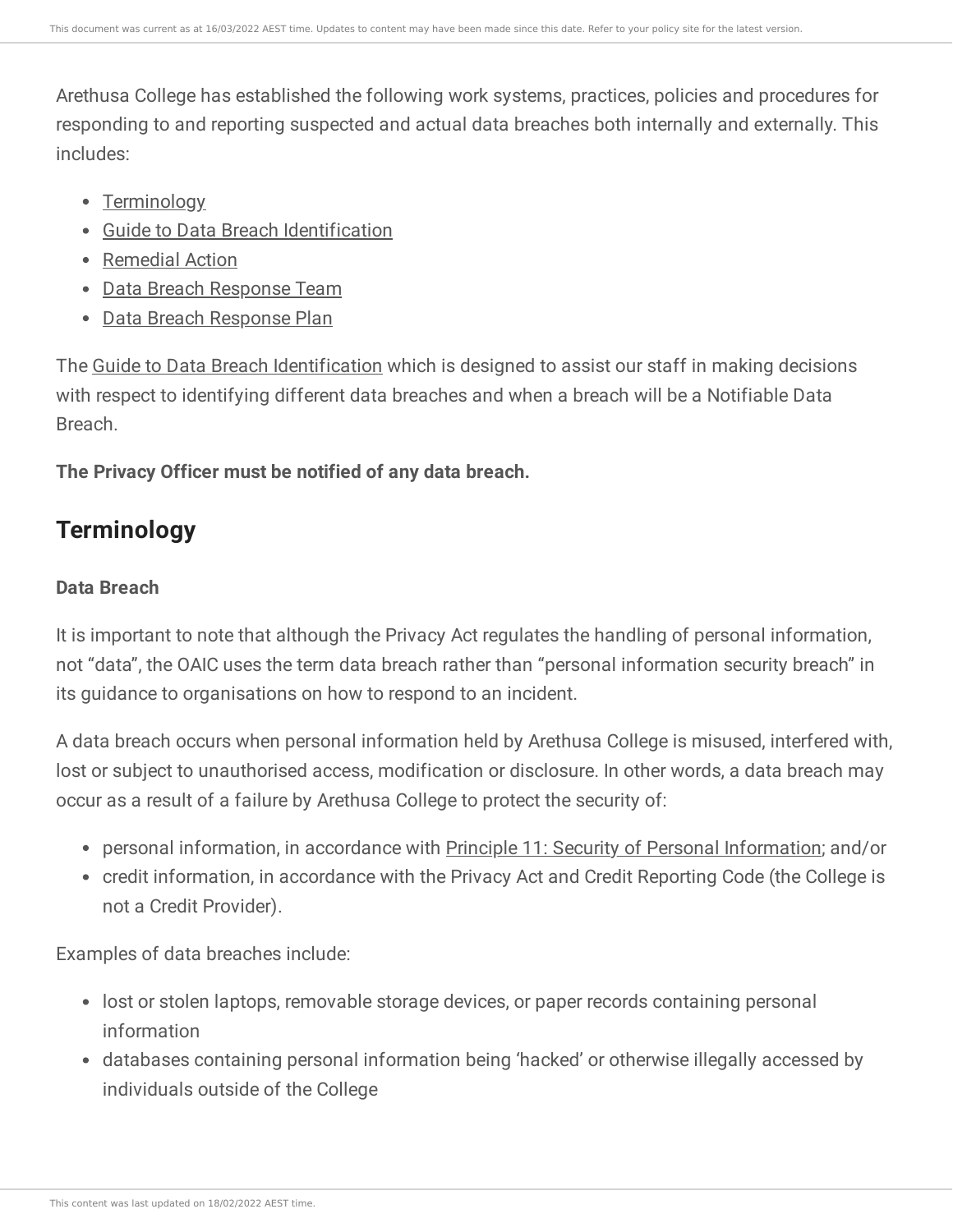- employees accessing or disclosing personal information outside the requirements or authorisation of their employment
- paper records stolen from insecure recycling or garbage bins
- the College mistakenly providing personal information to the wrong person, for example by sending details to the wrong address.

Data breaches that are likely to result in serious harm to any of the individuals to whom the information relates may be a Notifiable Data Breach.

Likely means 'more probable than not'.

#### **Notifiable Data Breach**

A Notifiable Data Breach occurs where the College holds personal information relating to one or more individuals, is required to comply with Principle 11: Security of Personal [Information](https://ce-viewer.com/module/209/page/54fcffa6-c94b-4e57-87bf-849aa1b693c9.md) in relation to that information, and:

- there is unauthorised access to or disclosure of information, and a reasonable person would conclude that this would be likely to result in serious harm to any of the individuals to whom the information relates; or
- information is lost in circumstances where unauthorised access to or disclosure of information is likely to occur, and a reasonable person would conclude that, assuming this were to occur, it would be likely to result in serious harm to any of the individuals to whom the information relates.

Under the Privacy Act, these types of data breaches are referred to as "eligible data breaches", however for the purposes of this policy, the College has adopted the phrase Notifiable Data Breach as in the OAIC's guidance materials.

#### **Serious Harm**

This term is not defined in the Privacy Act. The term could include serious physical, psychological, emotional, economic and financial harm, as well as serious harm to reputation.

The Act sets out a list of factors to consider when determining whether a reasonable person would conclude that an incident of access to, or a disclosure of, information:

- would be likely; or
- would not be likely,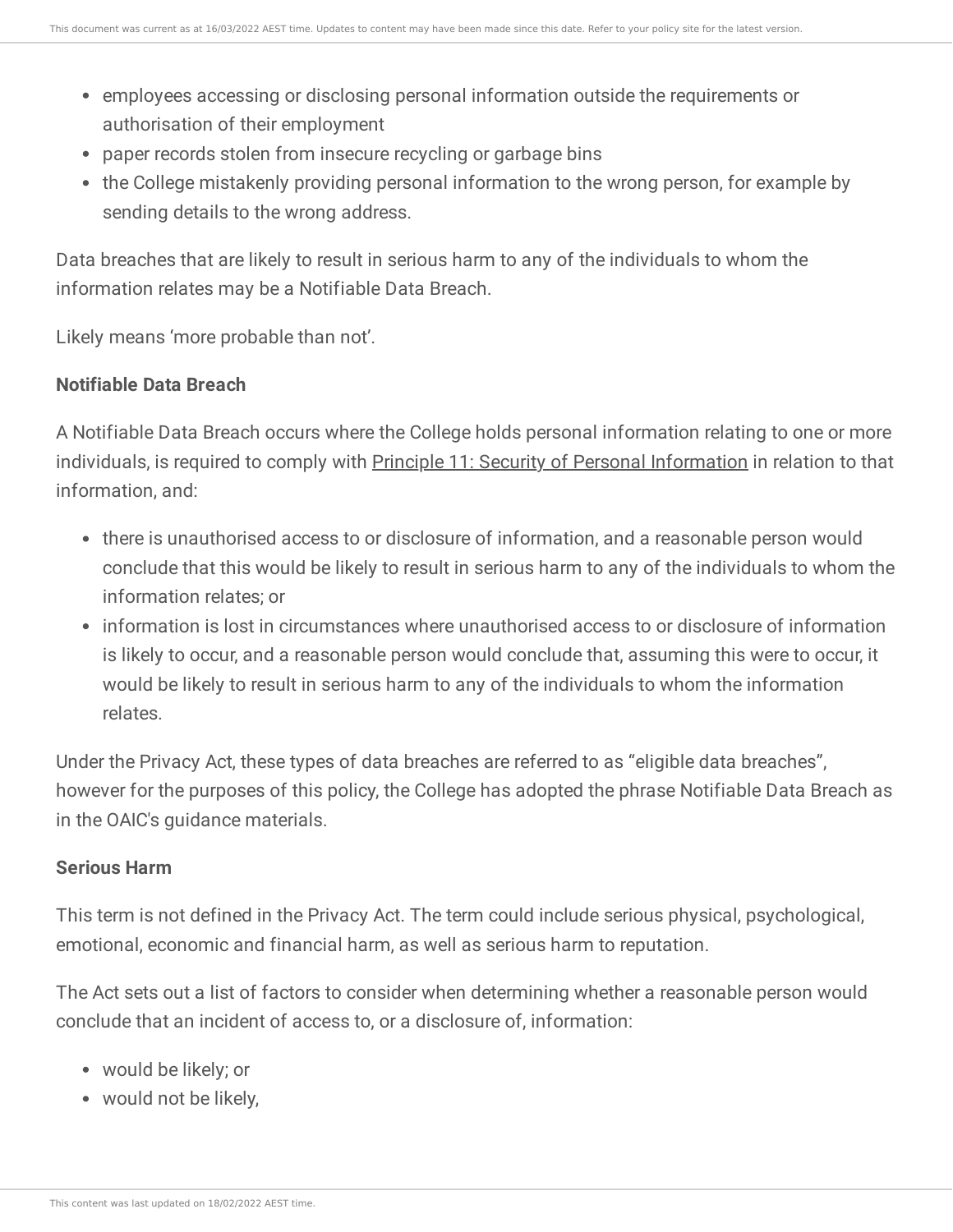to result in serious harm to any of the individuals to whom the information relates.

Those factors are:

- the kind/s of information
- the sensitivity of the information
- whether the information is protected by one or more security measures
- $\bullet$  if the information is protected by one or more security measures  $-$  the likelihood that any of those security measures could be overcome
- the persons, or the kinds of persons, who have obtained, or who could obtain, the information
- if a security technology or methodology was used in relation to the information and was designed to make the information unintelligible or meaningless to persons who are not authorised to obtain the information, the likelihood that the persons, or the kinds of persons, who:
- have obtained or, or who could obtain the information
- have, or are likely to have, the intention of causing harm to any of the individuals to whom the information relates
- have obtained, or could obtain, information or knowledge required to circumvent the security technology or methodology
- the nature of the harm
- any other relevant matters.

# **Guide to Data Breach Identification**

Refer to [Terminology](https://ce-viewer.com/module/209/page/ca04f5db-1936-436f-a860-5de9b0a00cb1.md) for key definitions.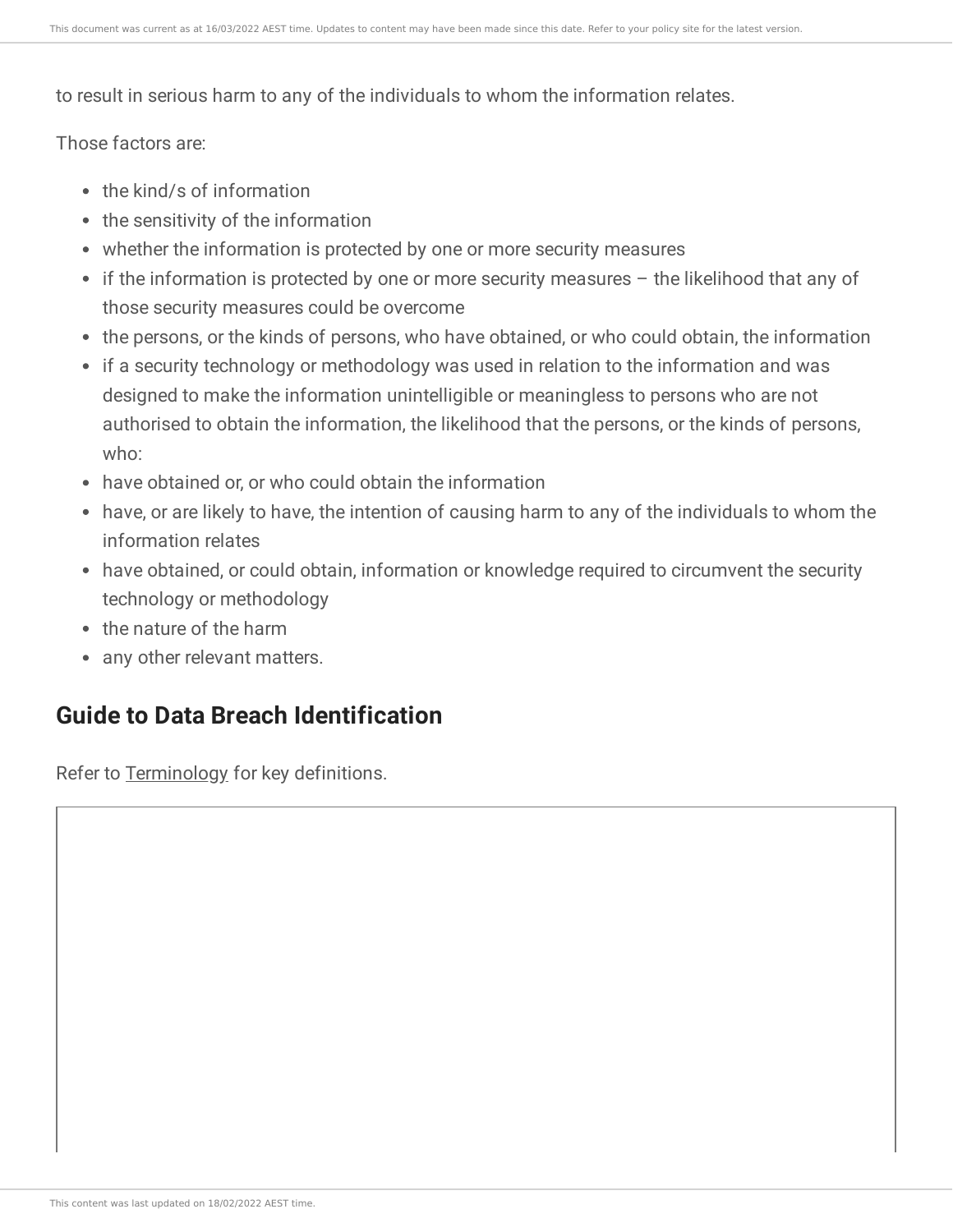

# **Remedial Action**

#### **What is Remedial Action?**

Remedial action is action taken to contain a suspected data breach and to prevent the likely risk of serious harm occurring.

For example, if a staff member accidentally sends an email containing personal information to the wrong recipient, the [Privacy](https://ce-viewer.com/module/209/page/a3a54663-c4af-4214-9ec2-206605aff844.md) Officer and the staff member may be able to take action to remedy the breach so that a reasonable person would conclude that the breach would likely not result in serious harm to any person to whom the information relates. Action could include recalling the email or contacting the recipient who agrees to delete the email.

#### **Successful Remedial Action**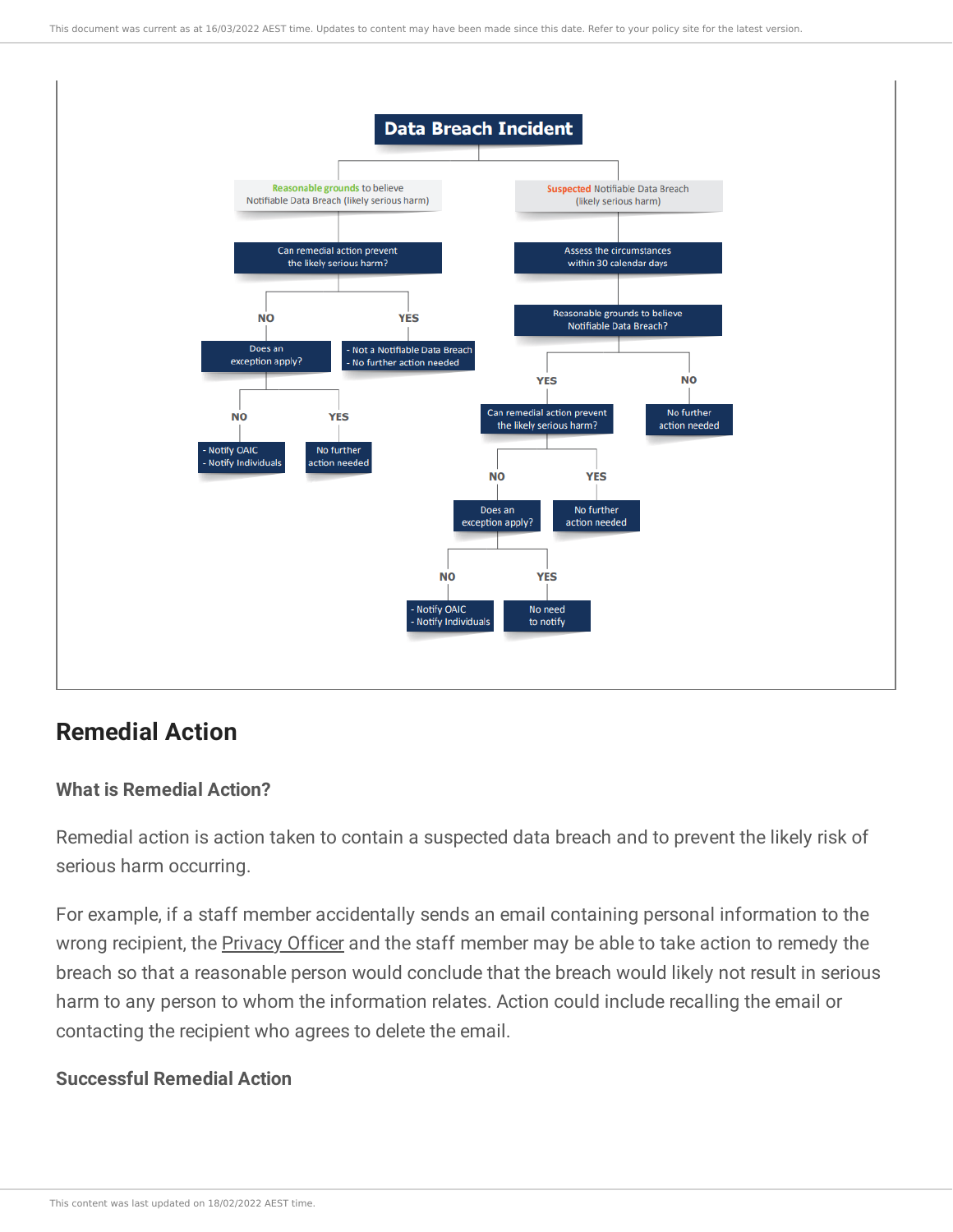If remedial action is successful, and the likely risk of serious harm occurring has been prevented, the breach will not amount to a Notifiable Data Breach and notification to the OAIC and affected individuals will not be required.

#### **Unsuccessful Remedial Action**

If remedial action is unsuccessful, meaning that the likely risk of serious harm occurring has not been prevented, the data breach will be a Notifiable Data Breach and, it may be [appropriate](https://ce-viewer.com/module/209/page/a3a54663-c4af-4214-9ec2-206605aff844.md) for the Privacy Officer to escalate the matter to the Data Breach [Response](https://ce-viewer.com/module/209/page/b31f1d36-7727-4867-b083-3bb96a56b47f.md) Team.

#### **Voluntary Notification to OAIC and/or Individuals**

Not all data breaches require notification to the OAIC and affected individuals. If there are reasonable grounds to suspect that there may have been a Notifiable Data Breach, we must comply with the notification requirements set out in the Privacy Act.

If a data breach is not a Notifiable Data Breach, the College is not legally required to notify the OAIC and affected individuals but may choose to do so as a matter of best practice. A decision to voluntarily notify the OAIC and/or affected individuals will be made on a case-by-case basis having regard to the following factors:

- notification as a reasonable security safeguard: to help protect information from misuse, interference or loss
- notification as openness about privacy practices: being open and transparent when something goes wrong
- notification as restoring control over personal information: where it will assist individuals to regain control of the information
- notification as a means of rebuilding public trust: where it will demonstrate to the public that the College takes its privacy obligations seriously

#### **OAIC Contact Details:**

If we decide to notify the OAIC we will do so using one of the following contact options:

- Email: [enquiries@oaic.gov.au](mailto:enquiries@oaic.gov.au)
- Telephone: 1300 363 992
- Facsimile: + 61 2 9284 9666
- Post: GPO Box 5218, Sydney NSW 2001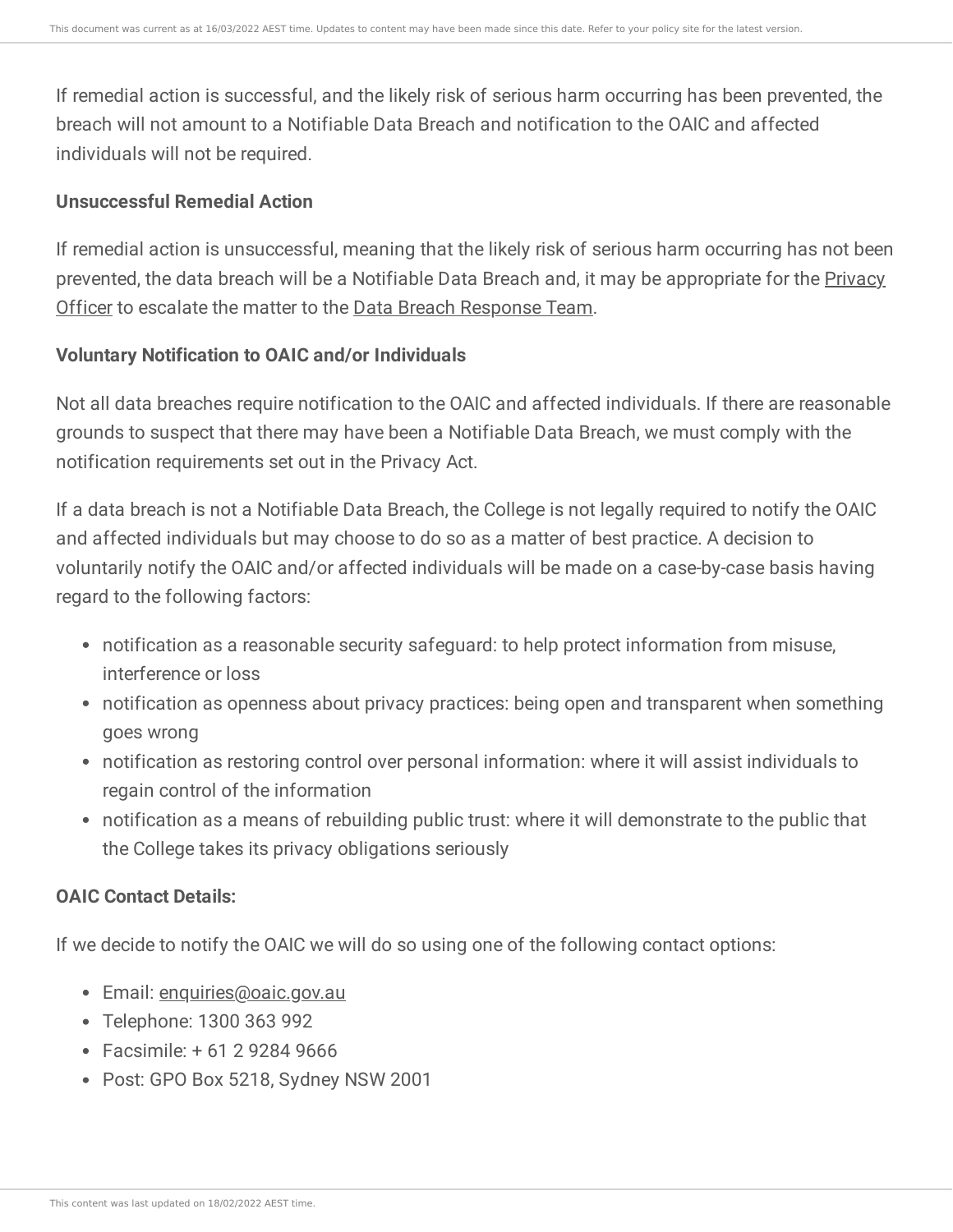# **Data Breach Response Team**

In the event of a Notifiable Data Breach, the [Privacy](https://ce-viewer.com/module/209/page/a3a54663-c4af-4214-9ec2-206605aff844.md) Officer will establish a Data Breach Response Team (DBRT). The DBRT is responsible for assisting the Privacy Officer in investigating the breach and notifying the OAIC when required.

The DBRT members will include representatives from the Management Team, the College's technology team and other departments as needed.

Depending on the nature of the breach, the composition of the DBRT may vary. For example, the College is alerted to the incident through a complaint, the [Complaints](https://ce-viewer.com/module/221/page/0a6a4d56-71d6-431d-ac69-dc56372b87d3.md) Manager would form part of the Team.

# **Data Breach Response Plan**

If a data breach is identified using the Guide to Data Breach [Identification](https://ce-viewer.com/module/209/page/f379c2a1-556e-4a08-a4fc-13202dd462d8.md)[,](https://ce-viewer.com/module/209/page/2dec2af4-450c-4c57-a088-650eac923f5e.md) the Data Breach Response Plan must be followed.

The Data Breach Response Plan sets out procedures and clean lines of authority for the College in the event that it experiences circumstances that amount to a data breach or a Notifiable Data Breach.

The response in the Data Breach Response Plan is intended to enable the College to contain, assess and respond to data breaches in a timely fashion, to help mitigate potential harm to affected individuals and to meet our notification obligations under the Privacy Act.

# **Information Collecting**

Various steps in the Data Breach Response Plan require the collection of information.

In the event that the Data Breach Response Plan is activated, the Privacy Officer will ensure that:

- evidence is preserved that may be valuable to determine the context of the data breach and a list of affected individuals, or possible affected individuals
- information will be compiled for external notification processes and internal reporting
- records of the information are kept.

# **Dealing with Privacy Questions and Complaints**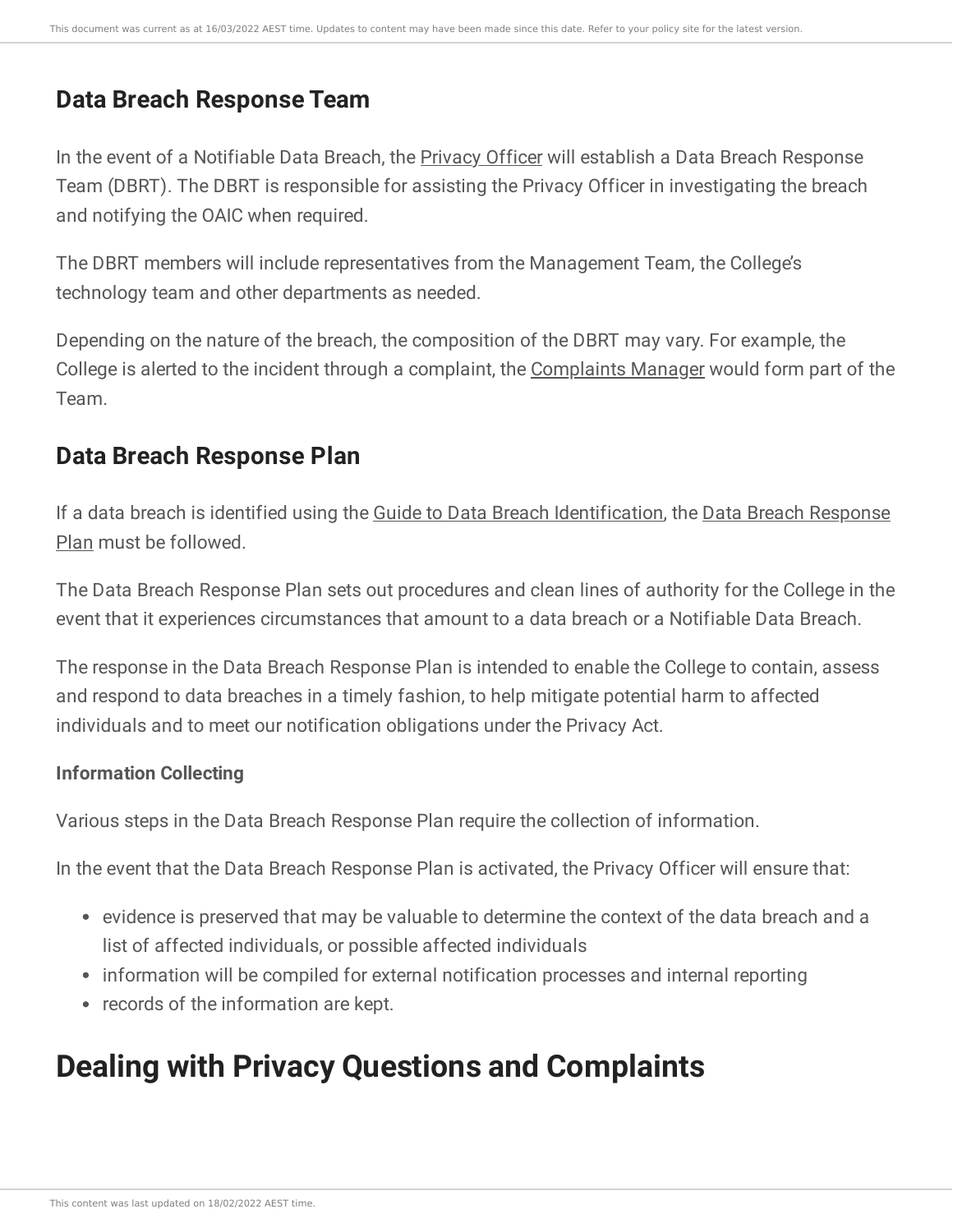Privacy inquiries or complaints are dealt with on a similar basis to any other inquiries and complaints we receive. Inquiries and complaints can arise verbally or in writing.

#### **Verbal Privacy Inquiry or Complaint**

To ensure all verbal privacy inquiries or complaints received are managed appropriately, staff must record details of the inquiry or complaint through CompliSpace Assurance.

CompliSpace Assurance assists us in capturing all of the relevant information to enable us to investigate and respond to a privacy inquiry or complaint. Incidents logged through CompliSpace Assurance are automatically submitted to the Privacy Officer for further action.

Handling a privacy complaint efficiently requires patience and skill to avoid an initially negative situation from escalating.

Arethusa College's [Complaints](https://ce-viewer.com/module/221/page/README.md) Handling Program and procedures have been designed to minimise the potential for complaints to unnecessarily escalate.

#### **Written Privacy Inquiry or Complaint**

The following procedure is to be adopted where a written privacy inquiry or complaint is received:

- All written privacy inquiries or complaints must immediately be forwarded to the [Privacy](https://ce-viewer.com/module/209/page/a3a54663-c4af-4214-9ec2-206605aff844.md) Officer. The Privacy Officer will review the relevant correspondence and log details of the privacy inquiry or complaint through CompliSpace Assurance.
- The person inquiring or complaining should be contacted by telephone (if possible) to acknowledge that we have received their inquiry or complaint and to obtain any additional information which may assist in resolving the matter quickly. Our guidelines relating to the management of verbal inquiries or complaints should be followed in this circumstance.
- If it is not possible to contact the person by telephone, additional information should be sought through appropriately worded written correspondence.

# **Privacy Training**

The College recognises that without training and educating our staff, our policies and procedures will not operate to effectively protect personal information from misuse, interference, loss or unauthorised access, modification or disclosure.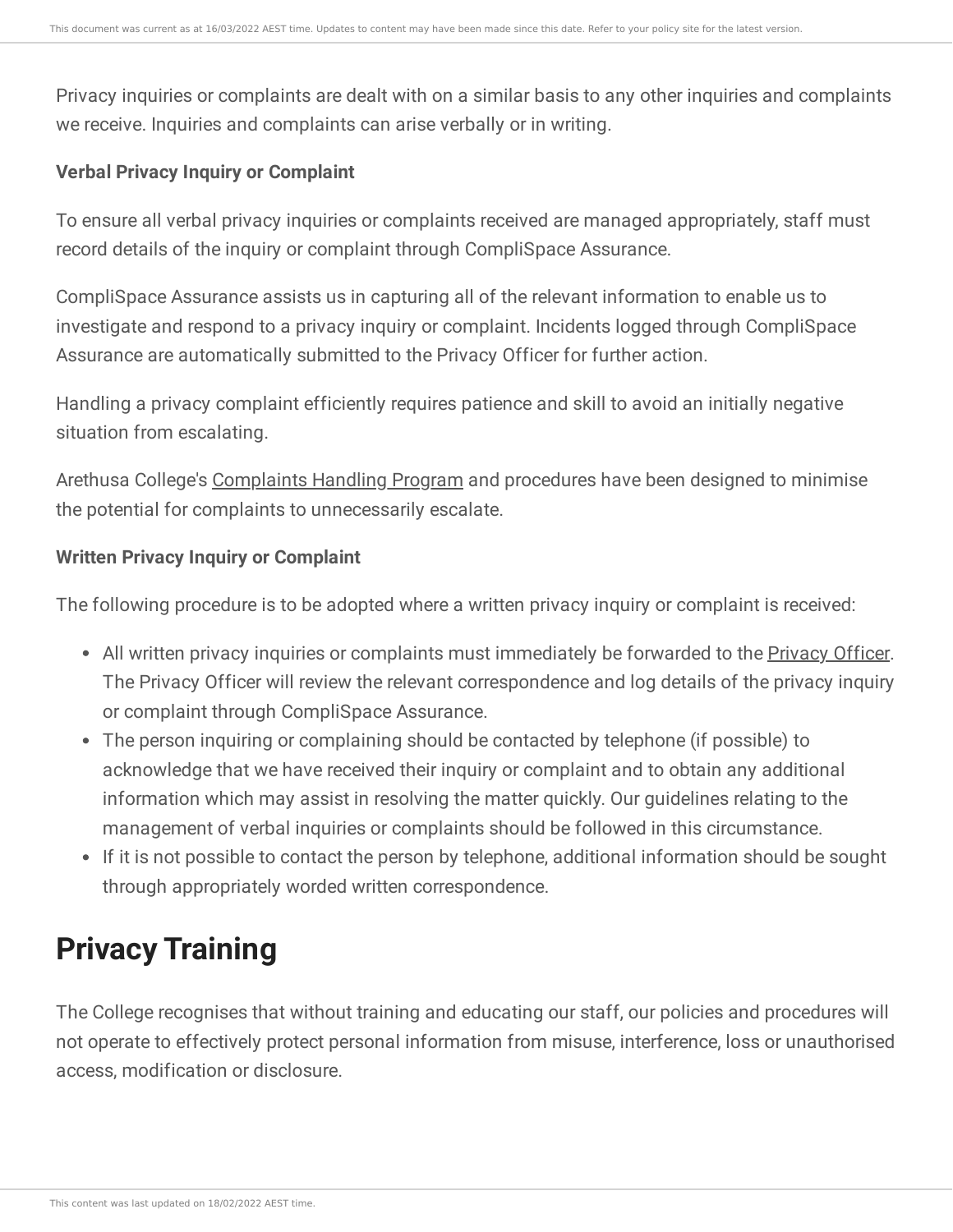Staff receive privacy training when they first commence their role at Arethusa College, and are required to complete ongoing training on privacy issues at least annually through our Privacy Training Program.

# **Continuous Review and Improvement**

Arethusa College is committed to continuous improvement in all its operations, including this Privacy Program.

It is the responsibility of the Executive Principal to regularly review our Privacy Program for overall effectiveness and to ensure that the College is complying with all privacy related laws, regulations and guidance.

# **Our Privacy Documents and Additional Resources**

This section of our Privacy Program includes:

- Our Privacy [Documents](https://ce-viewer.com/module/209/page/2dec2af4-450c-4c57-a088-650eac923f5e.md)
- OAIC [Guidance](https://ce-viewer.com/module/209/page/a429c9a8-0529-44bb-9b2d-7edddba7f196.md) Materials

# **Our Privacy Documents**

**[Privacy](https://arethusaqld.csassurance.com/refdoc_atts/38f16e50-6e81-0139-f399-0a591e35aace) Policy** 

Credit [Reporting](https://arethusaqld.csassurance.com/refdoc_atts/4b4fa130-6e81-0139-f39a-0a591e35aace) Policy

# **OAIC Guidance Materials**

The following resources provide further information on privacy matters.

# **What is Personal Information**

Australian Government Office of the Australian Information [Commissioner,](https://www.oaic.gov.au/privacy/australian-privacy-principles-guidelines/chapter-b-key-concepts/#personal-information) What is Personal Information?, May 2017

## **What is a Permitted General Situation for Use or Disclose of Personal Information?**